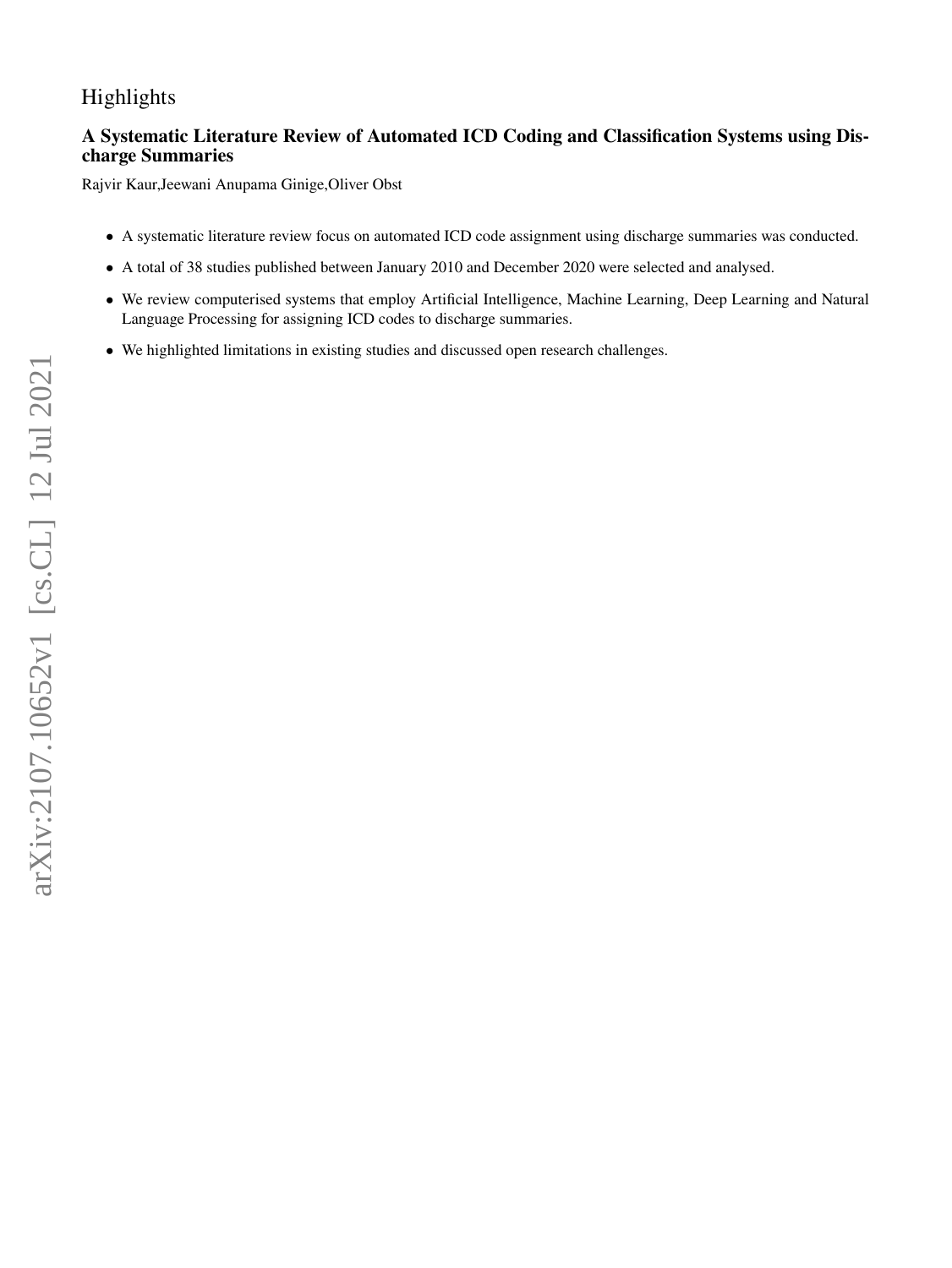# A Systematic Literature Review of Automated ICD Coding and Classification Systems using Discharge Summaries

Rajvir Kaur<sup>a,∗</sup>, Jeewani Anupama Ginige<sup>a</sup> and Oliver Obst<sup>a</sup>

*<sup>a</sup>School of Computer, Data and Mathematical Sciences, Western Sydney University, Australia*

#### ARTICLE INFO

*Keywords*: Computer assisted coding (CAC) Natural Language Processing Machine Learning Deep Learning

#### **ABSTRACT**

**Background:** Codification of free-text clinical narratives have long been recognised to be beneficial for secondary uses such as funding, insurance claim processing and research. The current scenario of assigning codes is a manual process which is very expensive, time-consuming and error prone. In recent years, many researchers have studied the use of Natural Language Processing (NLP), related machine learning and deep learning methods and techniques to resolve the problem of manual coding of clinical narratives and to assist human coders to assign clinical codes more accurately and efficiently. **Objective:** The main objective of this systematic literature review is to provide a comprehensive overview of automated clinical coding system that utilises appropriate NLP, machine learning and deep learning methods and techniques to assign ICD codes to discharge summaries.

**Method:** We have followed the Preferred Reporting Items for Systematic Reviews and Meta-Analyses (PRISMA) guidelines and conducted a comprehensive search of publications from January, 2010 to December 2020 in four high quality academic databases- PubMed, ScienceDirect, Association for Computing Machinery (ACM) Digital Library, and the Association for Computational Linguistics (ACL) Anthology.

**Result:** We reviewed 7,556 publications; 38 met the inclusion criteria. This review identified: 6 datasets having discharge summaries (2 publicly available, 4 acquired from hospitals); 14 NLP techniques along with some other data extraction processes, different feature extraction and embedding techniques. The review also shows that there is a significant increase in the use of deep learning models compared to machine learning. To measure the performance of classification methods, different evaluation metrics are used. Lastly, future research directions are provided to scholars who are interested in automated ICD code assignment system.

**Conclusion:** Efforts are still required to improve ICD code prediction accuracy, availability of largescale de-identified clinical corpora with the latest version of the classification system. This can be a platform to guide and share knowledge with the less experienced coders and researchers.

## **1. Introduction**

Documentation related to an episode of care of a patient, commonly referred to as a medical record, contains clinical findings, diagnoses, interventions, laboratory test details and medication details which are invaluable information for clinical decisions making. To carry out meaningful statistical analysis, these medical records are converted into a special set of codes which are called *clinical codes* as per clinical coding standards set by the World Health Organisation (WHO). The International Classification of Diseases (ICD) is a special set of alphanumeric codes, assigned to an episode of care of a patient, based on which reimbursement is done in some countries [\[39\]](#page-29-0). Clinical codes are assigned by trained professionals, known as *clinical coders*, who have a sound knowledge of medical terminologies, clinical classification systems, and coding rules and guidelines. The current scenario of assigning clinical codes is a manual process which is very expensive, time-consuming, and error-prone [\[93\]](#page-31-0). The wrong assignment of codes leads to issues such as reviewing of the whole process, financial losses, increased labour costs as well as delays in reimbursement process. The coded

data is not only used by insurance companies for the reimbursement purposes, but also by government agencies and policy makers to analyse healthcare systems, justify investments done in the healthcare industry and plan future investments based on these statistics [\[39\]](#page-29-0).

With the transition from ICD-9 to ICD-10 in 1992, the number of codes increased from 3,882 to approximately 70,000, which further makes manual coding a non-trivial task [\[86\]](#page-31-1). Moreover, the manual assignment of codes is a complex process due to the continuous evolution of rules. As an example, clinical coding competency guidelines in Australia<sup>[1](#page-1-0)</sup> require that an entry-level clinical coder is able to code a minimum of 5 clinical records per hour with 85% accuracy. However, in practice, on average, a clinical coder codes 3 to 4 clinical records, resulting in 15-42 records per day depending on the experience and efficiency of the human coder [\[39,](#page-29-0) [76\]](#page-31-2). The cost incurred in assigning clinical codes and the follow up corrections are estimated to be 25 billion dollars per year in the United States [\[20,](#page-29-1) [93\]](#page-31-0). There are several reasons behind the wrong assignment of codes. First, the assignment of ICD codes to a patient's records could be erroneous due to the subjective nature of human perception [\[38\]](#page-29-2). Second, the manual process of assigning codes is a tedious task which leads to inability to locate critical and subtle findings due

<sup>∗</sup>Corresponding author

 $\blacktriangleright$  18531738@student.westernsydney.edu.au (R. Kaur);

j.Ginige@westernsydney.edu.au (J.A. Ginige); O.Obst@westernsydney.edu.au (O. Obst)

ORCID(s): 0000-0002-6071-1264 (R. Kaur); 0000-0002-6695-6983 (J.A. Ginige); 0000-0002-8284-2062 (O. Obst)

<span id="page-1-0"></span><sup>1</sup>https://www2.health.vic.gov.au/health-workforce/healthinformation-workforce/clinical-coding-workforce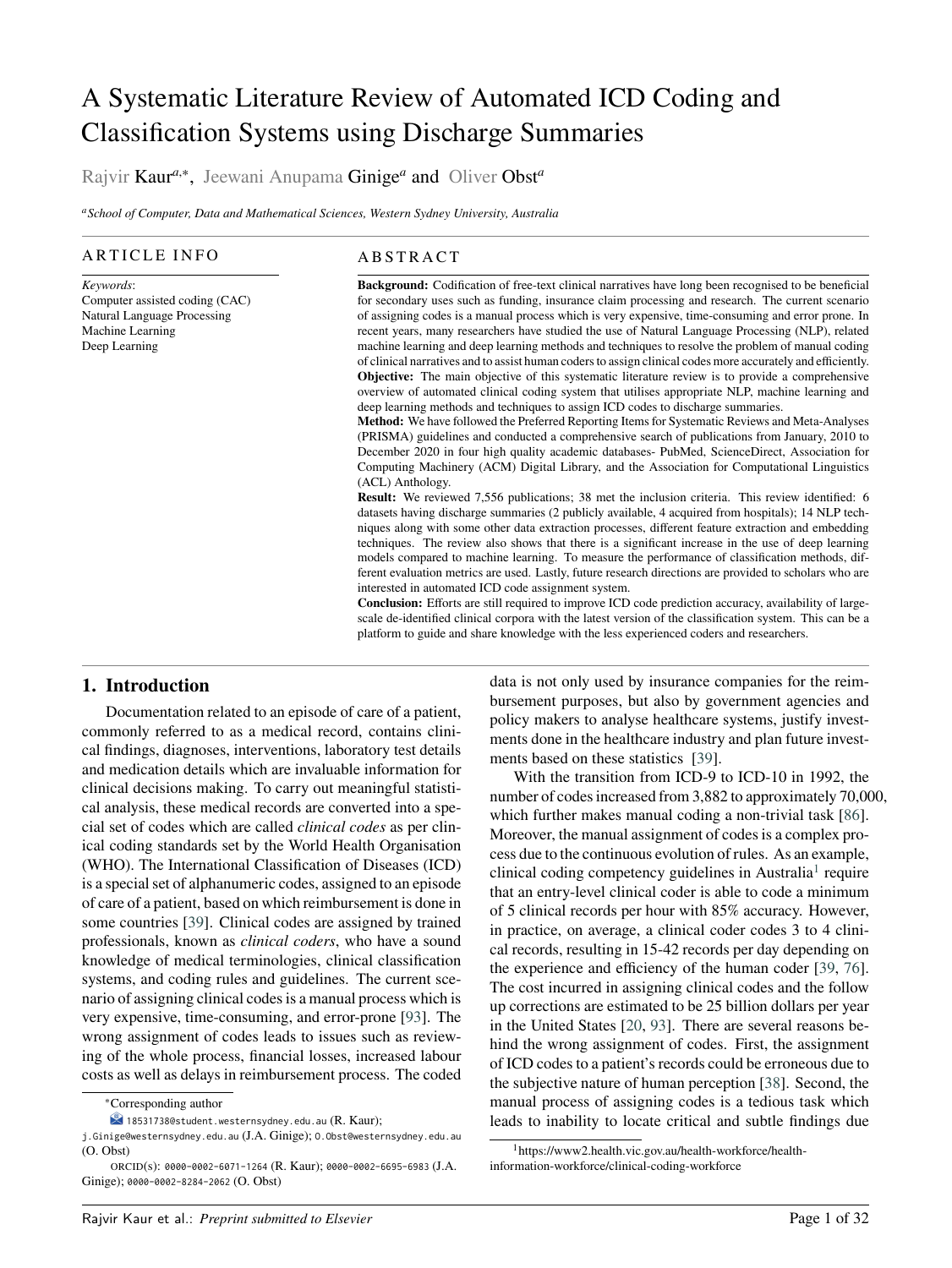to fatigue. Third, in many cases, physicians or doctors often use abbreviations or synonyms, which causes ambiguity [\[93\]](#page-31-0).

Butler-Henderson [\[10\]](#page-28-0) highlights major future challenges that health information management practitioners and academics will face with an ageing workforce, where more than 50% of the workforce is aged 45 years or older. Huang et al. [\[36\]](#page-29-3) show that more than 80% of health record data is in an unstructured form which acts as a barrier in an automated clinical decision making process. Unstructured clinical text includes clinical notes, surgical records, discharge summaries, radiology reports, and pathology reports. This unstructured text contains a lot of valuable information but lacks common structural frameworks and may contain errors, such as spelling errors, grammatical errors, and semantic ambiguities, which further increases the complexity of data processing and analysis [\[87\]](#page-31-3). There are various other factors that hinder the clinical decision making process:

- 1. *Idiosyncrasies of medical language*: Free text clinical notes are rife with obscure vocabulary, non-standard syntax, and ambiguous abbreviations. These free text clinical notes are often typed hurriedly, and thus, contain many spelling and grammatical errors [\[13\]](#page-28-1). Moreover, synonyms for clinical concepts are also used interchangeably and negating expressions are placed distantly from the negated concept [\[15\]](#page-29-4).
- 2. *Scarcity of electronic health records (EHRs)*: This is a long-standing barrier to automated coding as many hospitals are still using paper records, which limits the availability of training data. There is limited adoption of structured EHRs in developing countries, which leaves clinicians with no choice but to resort to manual consumption of available clinical notes for decision making. Sometimes crucial information about a patient is mostly lost when transcribed into structured EHRs [\[25\]](#page-29-5).
- 3. *Label-space problem*: Many disease ontologies contain tens of thousands of labels, and their distribution is highly imbalanced in most datasets, with many absent labels for rare diseases. Many research studies have used k-most frequently occurring diseases (or labels) for training and discarded the least occurring labels in order to achieve higher accuracy of their algorithm [\[13\]](#page-28-1). However, this type of negligence would be unacceptable in real healthcare environments where many rare diseases have serious sequelae when neglected.
- 4. *Requirement of large amount of training data*: It is quite rare to find freely available medical repositories that contains clinical records of a patient. To achieve high performance of a model, it is necessary to have a large amount of training data as machine learning models learn from experiences [\[39\]](#page-29-0).

To reduce coding errors and cost, there is a need for an automated clinical coding system, commonly referred to as computer-assisted coding system that will overcome the manual coding challenges and assist human coders to assign

correct clinical codes more quickly and accurately. Several previous studies have addressed the automated ICD coding systems, but currently not widely used, most likely because the systems are still in development and their performance in a real time scenario is unproven [\[85\]](#page-31-4). The Automated coding methods make use of Artificial Intelligence (AI) techniques to convert unstructured clinical text to structured text without human interaction [\[41\]](#page-29-6). In addition, a wide range of applications in the biomedical domain uses natural language processing (NLP) techniques to manage large volumes of text data by extracting relevant information in a timely manner.

## **Our Contribution**

There are only three systematic literature reviews available for clinical coding and classification systems [\[9,](#page-28-2) [11,](#page-28-3) [85\]](#page-31-4). Two studies [\[9,](#page-28-2) [11\]](#page-28-3) conducted a systematic review to measure the accuracy of routinely collected hospital discharge data in the United Kingdom. The primary objective of these two studies were to identify and investigate the accuracy of hospital episode data and to investigate factors affecting variation in coding. The studies did not focus on automated ICD code assignment using any computer application. Stanfill et al. [\[85\]](#page-31-4) conducted a systematic literature review of studies that use computer application to automatically generate clinical codes or classification from free-text clinical documents. This review includes the studies published prior to March 2009. Apart from that, Mujtaba et al. [\[60\]](#page-30-0) focused on clinical text classification studies published from January 2013 to January 2018. However, this systematic literature review investigates all types of clinical reports including pathology reports, radiology reports, autopsy reports, death certificates and other medical reports for text classification purpose, rather than automated ICD coding and classification purpose. To the best of our knowledge, no systematic literature review has recapitulated the existing studies on automated ICD code assignment on discharge summaries in the last one decade. Our contribution is to conduct a systematic literature review on automated ICD code assignment using discharge summaries published from January 2010 to December 2020. Within the broader scope of this review, the work aims to address the following research questions:

- 1. What are the close ended quality assessment questions that make the study suitable for systematic literature review?
- 2. What are the different datasets available for ICD code assignment of discharge summaries?
- 3. What are the different computerised algorithms available to assign automated ICD codes?
- 4. What are the different evaluation metrics used in the studies to evaluate the performance of automated ICD code assignment systems?
- 5. Which model gives best performance in assigning ICD codes to discharge summaries?
- 6. What are the future research directions in automated ICD coding task?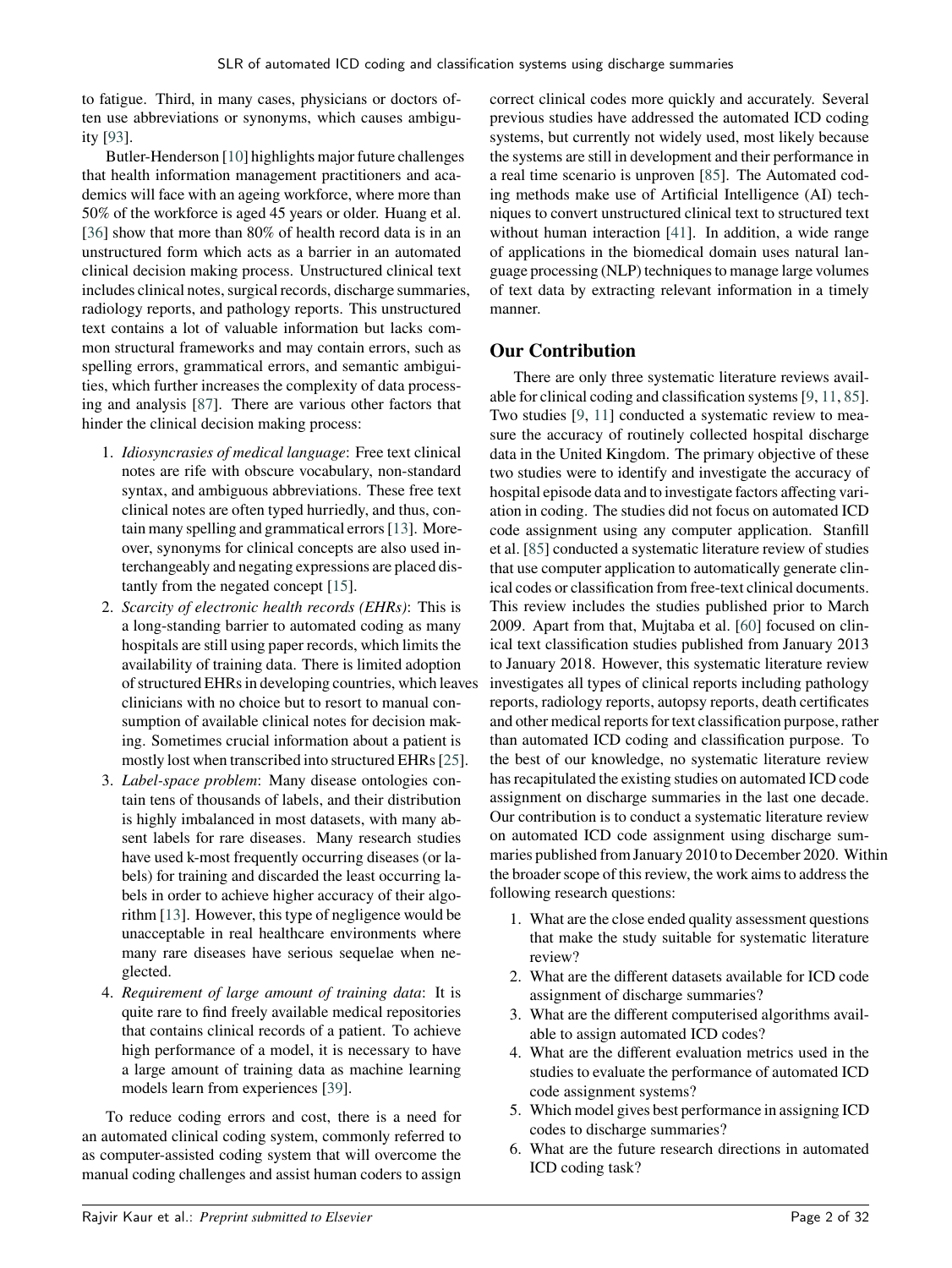<span id="page-3-0"></span>

| ICD-9-CM                                                    | ICD-10-CM/ICD-10-PCS                | ICD-10-AM/ACHI                                         |
|-------------------------------------------------------------|-------------------------------------|--------------------------------------------------------|
| The first character is alpha (E and V<br>only) or a numeric | The first character is Alphanumeric | The first character is Alphanumeric                    |
| Approx. 13,500 diagnoses                                    | Approx. 70,000 diagnoses            | Approx. 16,953 disease codes<br>2,825 morphology codes |
| Valid codes have 3 to 5 characters                          | Valid codes have 3 to 7 characters  | Valid codes have 3 to 5 characters                     |
| Approx. 4,000 procedures                                    | Approx. 72,000 procedures           | Approx. 6,248 ACHI codes                               |
| Valid codes have 4-digit maximum                            | Valid codes have 7-digit maximum    | Valid codes have 7-digit maximum                       |
| Decimal used after the second digit                         | No decimals used                    | No decimals used                                       |

Table 1 Comparison between ICD-9-CM, ICD-10-CM/ICD-10-PCS and ICD-10-AM/ACHI

## **2. Background**

The history of medical coding started as an attempt to avoid the black death known as the bubonic plague, caused by the bacteria *Yerisina pestis*, which arrived in Sicily via ship rats in the year 1347. The outbreaks of plague continued in Europe throughout the next 3 centuries. In the year 1532, the systematic collection of data on causes of death known as *The London Bills of Mortality* began and these data were published weekly. Causes of death found in the Bills included diseases such as jaundice, smallpox, rickets, spotted fever, and plague. In the year 1665, John Graunt, a London merchant, published *Reflections on the Weekly Bills of Mortality* to examine the deaths from plague in the context of all other causes of mortality. Later on in the year 1839, Dr. William Farr prepared a classification system which was primarily based on the anatomical site and consisted of 138 rubrics [\[59\]](#page-30-1). After the death of Dr. Farr in 1883, Jacques Bertillon, a French statistician, prepared a revised list that was adopted by the International Statistical Institute in 1893. The Bertillon Classification was the first standard system implemented internationally to record causes of death known as *the International Classification of Diseases*. Delegates from 26 countries adopted the Bertillon Classification (ICD-1) in 1900 and subsequent revisions occurred since 1920. After Bertillon's death in 1922, interest grew in using the classification to categorise not only causes of mortality, but also causes of morbidity.

In April 1948, at the Sixth Decennial Revision Conference in Paris, the WHO approved a comprehensive list for classification of causes of illness (morbidity), as well as causes of deaths (mortality). The "Manual of the International Statistical Classification of Diseases, Injuries, and Causes of Death" is generally known as ICD. With the eighth revision, the United States developed its own version, known as ICDA-8 (ICD-Adapted), due to disagreement over the circulatory section. With the ninth revision in 1976, the United States adopted a clinical modification of the international version (ICD-9-CM) and used it until October 2015. Although ICD-10 was endorsed by the WHO in 1990 to classify mortality data from death certificates, ICD-9 was used for all other purposes, including billing and reimbursement [\[59\]](#page-30-1). Many countries extended the ICD-10 classification

system to make it suitable for their country specific reporting purposes [\[39\]](#page-29-0). For example, ICD-10-CM (Clinical Modification) is used in the USA, ICD-10-CA (Canadian Modification) is used in Canada, ICD-10-GM (German Modification) in Germany, and ICD-10-AM (Australian Modification) is used in Australia along with 15 other countries including Ireland, Singapore, and Saudi-Arabia [\[16,](#page-29-7) [39\]](#page-29-0). Twenty-six years after the introduction of ICD-10, in 2018, the next generation of classification ICD-11 was put forward to WHO general assembly for approval and was released in May 2019, but it is not yet implemented in the hospital settings [\[39,](#page-29-0) [41\]](#page-29-6). ICD-11 increases the complexity by introducing a new code structure, with a new chapter on X-Extension Codes, dimensions of external causes (histopathology, consciousness, temporality, and etiology), and new chapters on sleepawake disorder, conditions related to sexual health, and traditional medicine conditions [\[30,](#page-29-8) [63,](#page-30-2) [69\]](#page-30-3).

#### **2.1. Comparison of different classification systems**

Since the introduction of ICD-10 in 1992, many countries have modified the WHO's ICD-10 classification system to suit their country specific reporting purpose. There are a few major differences between the US and Australian classification systems. Firstly, there are a few additional ICD-10-AM codes that are more specific (approximately 4*,* 915 codes) and are coded in Australia along with 15 other countries that use Australian classification system as their national classification system. For example, in the US system, *'contact with venomous spiders'* is coded as *X*21, whereas in Australia, there is more specificity by adding fourth character level in identifying the type of the spider [\[38\]](#page-29-2).

There are 12% of ICD-10-AM specific codes that do not exist in ICD-10-CM, ICD-9-CM or any other classification system. Secondly, countries that have developed their own national classification system use different coding practices. For example, in the US, Pulmonary oedema is coded as  $J81$ , whereas in Australia, to assign code for Pulmonary oedema, there is ACS rule 0920 which says, "When *acute pulmonary oedema* is documented without further qualification about the underlying cause, assign *I50.1 Left ventricular failure*". Table [1](#page-3-0) shows the comparison of ICD-9-CM, ICD-10-CM /ICD-10-PCS, and ICD-10-AM/ACHI codes.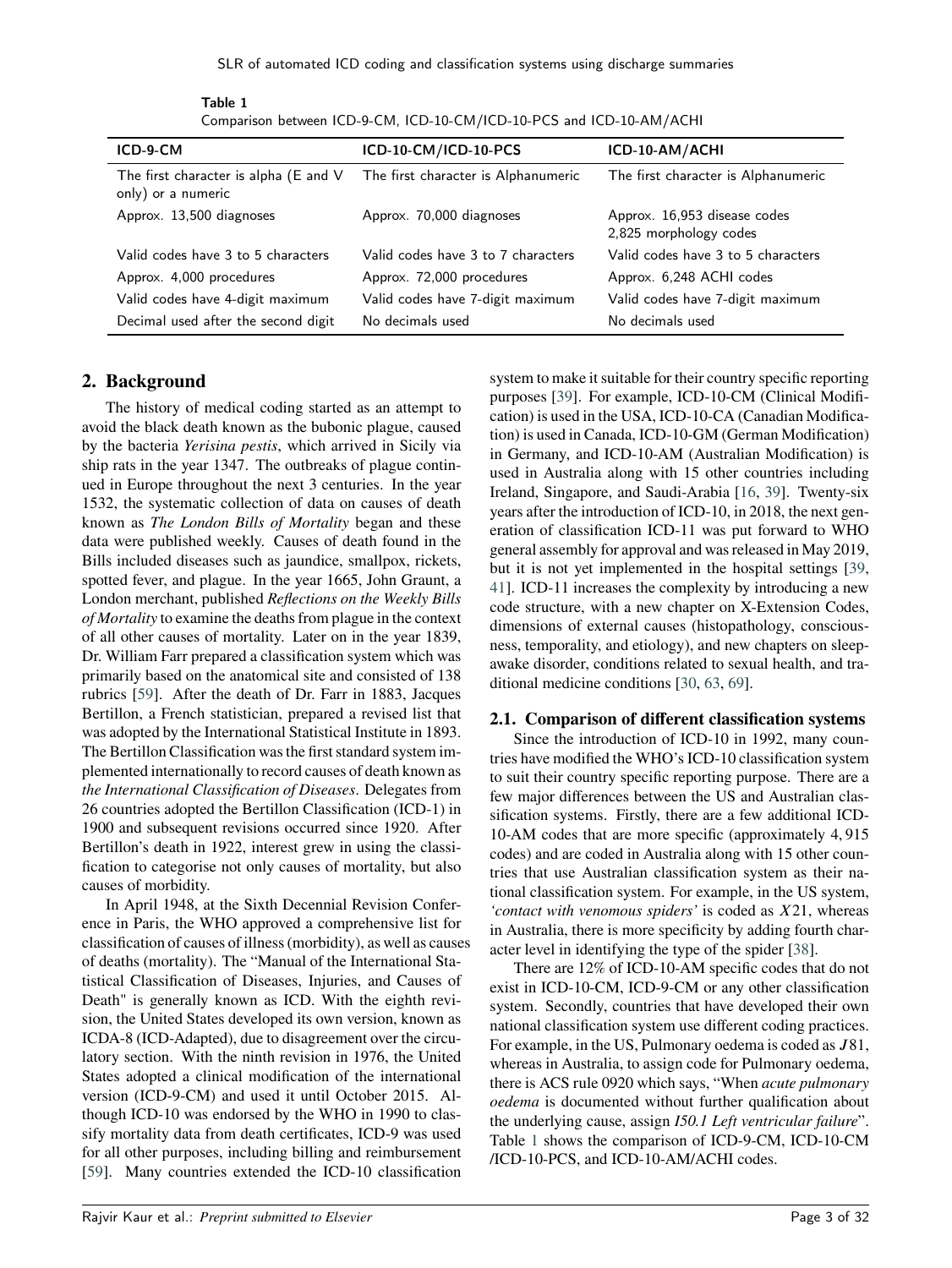

Figure 1: PRISMA Flow Diagram

## **3. Methods**

We followed the Preferred Reporting Items for Systematic Reviews and Meta-Analyses (PRISMA) recommendations for reporting in systematic reviews [\[57\]](#page-30-4). After reviewing the PRISMA guidelines, we structured our review into two phase:

- 1. Search strategy phase
- 2. Data extraction phase

#### **3.1. Search strategy phase**

The search strategy phase includes data sources, formulation of the search keywords and search queries, screening and selection criteria, and quality assessment of the retrieved publications. This phase was designed to identify all potential relevant publications related to the automated clinical coding and classification systems that would leverage on NLP, machine learning and deep learning techniques.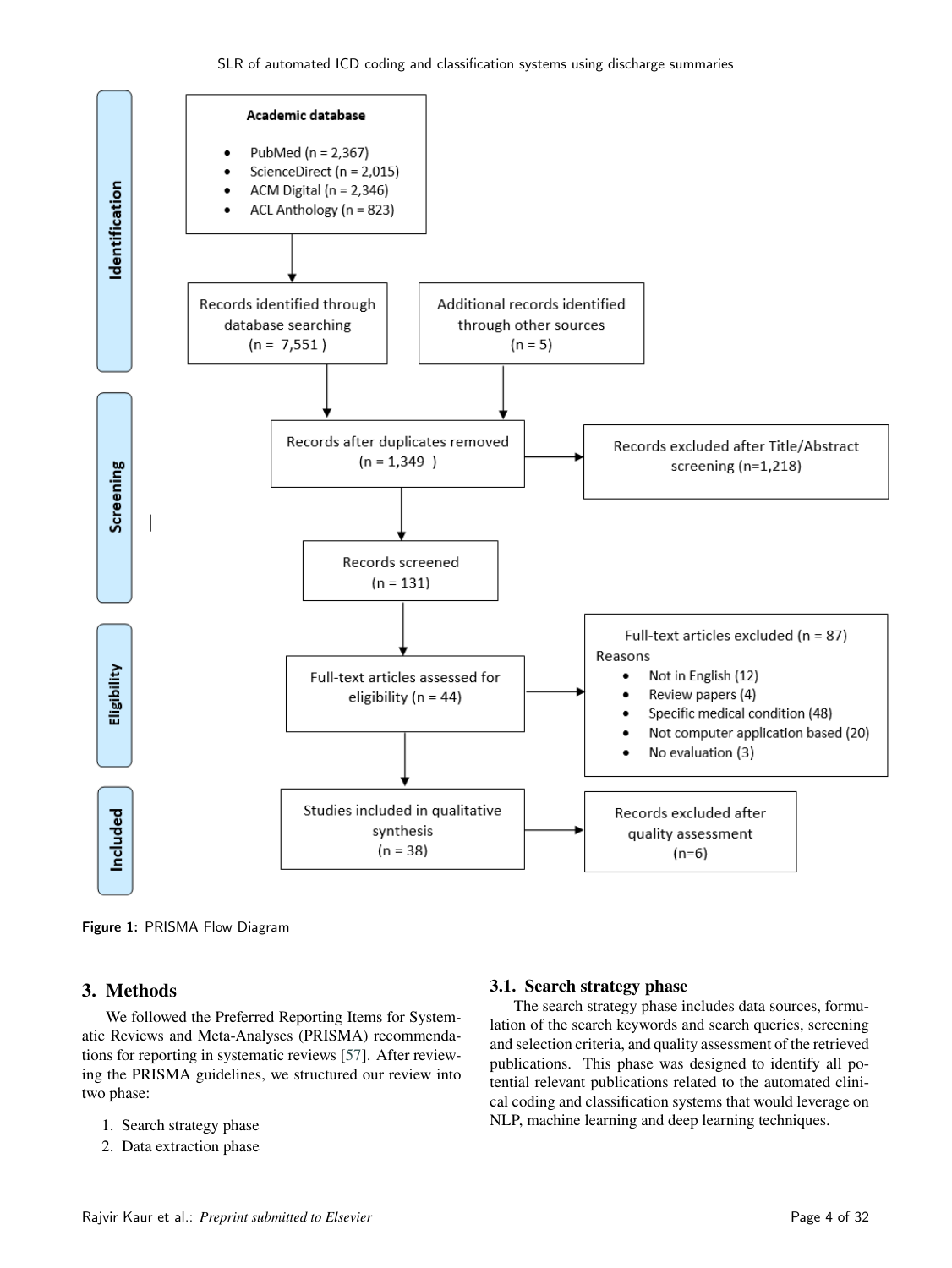SLR of automated ICD coding and classification systems using discharge summaries

Table 2 List of the inclusion and exclusion criteria

<span id="page-5-0"></span>

| S.No | <b>Inclusion Criteria</b>                                                                                                                                  |
|------|------------------------------------------------------------------------------------------------------------------------------------------------------------|
| 1.   | Study must be published between January 1, 2010 and December 31, 2020.                                                                                     |
| 2.   | Study must have used discharge summary or other medical reports along with discharge summary as a dataset<br>and must be written in the English language.  |
| 3.   | Study must have used clinical reports or medical documents for automated ICD code assignment.                                                              |
| 4.   | Study should perform automated ICD code assignment using computer applications such as NLP, machine<br>learning and deep learning techniques.              |
| 5.   | Study must have evaluated the performance of the proposed system using standard evaluation metrics.                                                        |
| S.No | <b>Exclusion Criteria</b>                                                                                                                                  |
| 1.   | Study using reports other than discharge summary such as radiology report, pathology report, death certificate,<br>autopsy, surgical or laboratory report. |
| 2.   | Study has not defined any clinical coding or clinical classification system.                                                                               |
| 3.   | Study assigning clinical codes on one specific condition (disease or procedure).                                                                           |
| 3.   | Study focused on medical image classification                                                                                                              |
| 4.   | Study has not evaluated the performance of automated coding and classification system.                                                                     |
| 5.   | Study focused on medical text snippets.                                                                                                                    |
| 6.   | Study has used the classification of time series data in the medical field such as EEG signals and nothing to<br>deal with text classification             |
|      |                                                                                                                                                            |

#### Table 3

Searched keywords using different concepts

<span id="page-5-1"></span>

| Concepts                                                                     | Keywords                                                                                                                                                                                                                                |
|------------------------------------------------------------------------------|-----------------------------------------------------------------------------------------------------------------------------------------------------------------------------------------------------------------------------------------|
| Concept 1: Keywords related to classification<br>domain                      | ICD code classification OR ICD code assignment OR text classification<br>OR clinical text classification OR automated text classification OR text<br>categorisation OR computer assisted coding OR computer assisted clinical<br>coding |
| Concept 2: Keywords related to medical doc-<br>uments<br><b>Search Query</b> | medical report OR clinical report OR clinical narratives OR electronic<br>health records OR free text clinical report OR discharge summary<br>(Concept 1) AND (Concept 2)                                                               |

## *3.1.1. Data sources and search strategies*

We conducted a comprehensive search of several databases for publications from January 1, 2010 to December 31, 2020. Since January 2010 onwards, no comprehensive systematic literature review has recapitulated on automated clinical coding using discharge summaries. In this review, the studies were retrieved from four high quality academic databases- PubMed, ScienceDirect, Association for Computing Machinery (ACM) Digital Library, and the Association for Computational Linguistics (ACL) Anthology. We looked for publications which include conference proceedings and journal articles written in English, and excluded those in the form of editorial, letter, note or comment. Table [2](#page-5-0) shows a list of study selection criteria.

## *3.1.2. Formulation of keywords and search queries*

To perform the search query, each keyword is paired using OR operators, whereas the concepts are paired using AND operator. Table [3](#page-5-1) shows the keywords used to perform search query.

## *3.1.3. Screening and selection criteria*

Based on the search query, the publications retrieved from each database were stored in EndNote X9 (Thomson Reuters) reference management software and the *Find Duplicates*function was used to review and delete duplicates. Some manual deletion was also performed. After removing the duplicates, the remaining 1,349 publications were screened based on the titles and abstracts to determine if the study is relevant to our review. After the first screening, 131 publications were selected. In the second screening, full text PDF files were obtained using the EndNote *Find Full Text* feature. The full texts that could not be found or obtained because of access restrictions were then requested and attached manually to the list. The third screening was performed to review the full text of the publications. Each paper's *Methodology or Experimental Work* section was reviewed properly to determine if it meets the review criteria. During this screening phase, 87 publications were removed as they did not meet the selection criteria and the remaining 44 studies were eligible for full text assessment.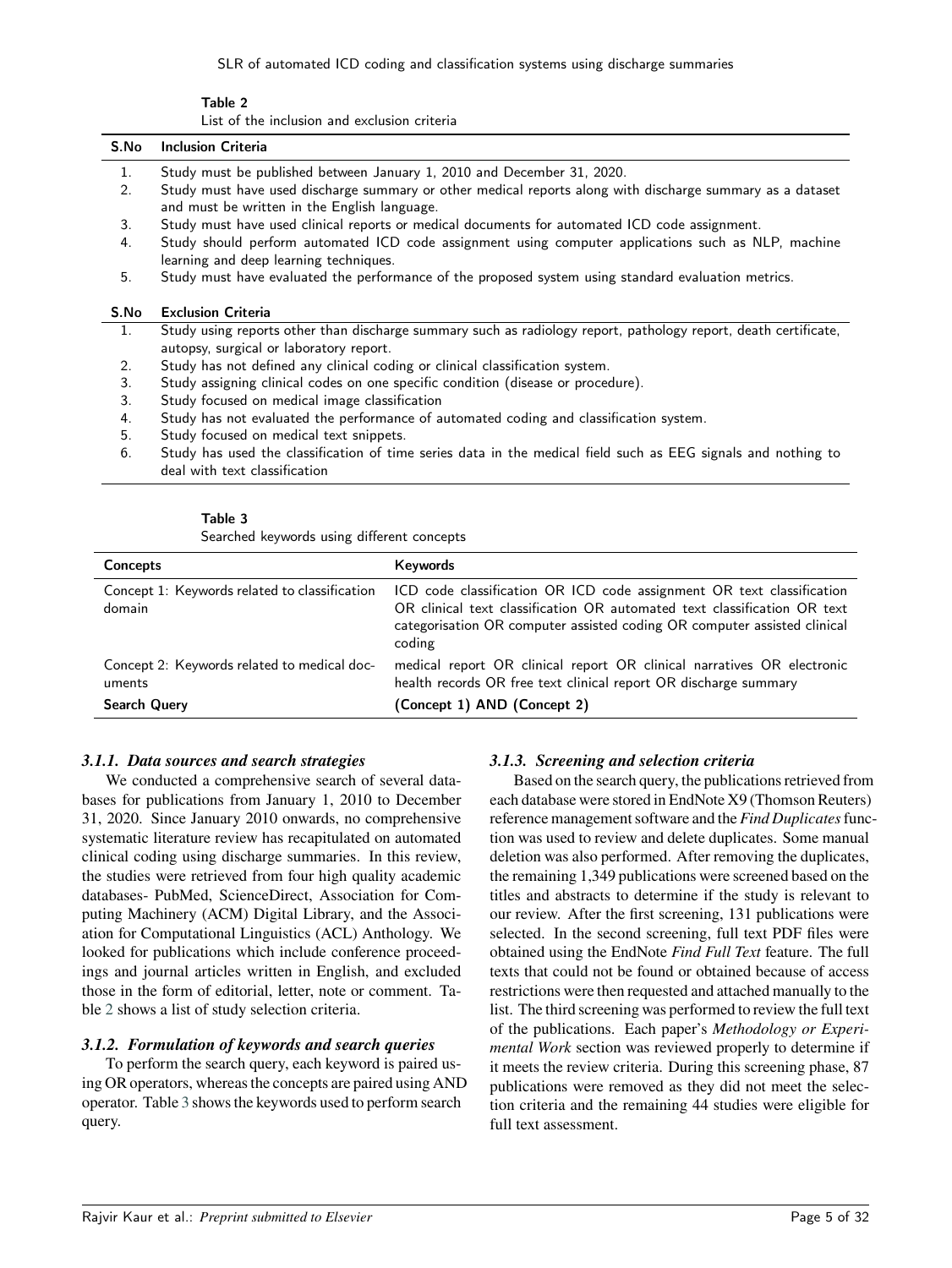SLR of automated ICD coding and classification systems using discharge summaries

| Table 4 |                                      |
|---------|--------------------------------------|
|         | List of quality assessment questions |

<span id="page-6-0"></span>

| S.No. | <b>Question</b>                                                                               |
|-------|-----------------------------------------------------------------------------------------------|
|       | Are research objectives clearly defined?                                                      |
| 2.    | Is research methodology well-defined?                                                         |
| 3.    | Is the train and test data source clearly defined?                                            |
| 4.    | Are the data pre-processing techniques clearly defined and their selection justified?         |
| 5.    | Are the feature extraction techniques or feature engineering clearly described and justified? |
| 6.    | Are the classifiers clearly described?                                                        |
| 7.    | Does the study perform the comparison with the existing baseline models?                      |
| 8.    | Is the performance of the system evaluated and results properly interpreted and discussed?    |
| 9.    | Does the study performs an ablation study?                                                    |
| 10.   | Does the conclusion reflect the research findings?                                            |

## *3.1.4. Quality assessment of the retrieved publications*

The quality assessment of the selected publications was one of the essential steps to find out whether or not the study is suitable to address our review objectives. To perform the quality assessment, we formulated a checklist of ten closeended questions as shown in Table [4,](#page-6-0) the answers to which can be either *Yes* or *No* and where each question carries weight of "1". A threshold of 7 was set to include study in the review. During the quality assessment process, 6 studies were excluded as they did not obtain a score of 7. Hence, this review involves 38 selected studies. Table [5](#page-7-0) shows the quality assessment criteria score of the selected studies.

## **3.2. Data extraction phase**

The data extraction phase includes review of the selected publications and extraction of the key aspects: Data source, Pre-processing techniques, Feature extraction and embedding techniques, Classification and Performance Evaluation. Section 4 presents the critical review of these key aspects.

## **4. Critical Review of the selected studies**

Various attempts have been made by many researchers to create automated systems for assigning clinical codes to patients episode of care [\[39\]](#page-29-0). Research studies have used different methods and techniques to handle and process clinical text, but the standard pipeline is utilised in some shape or form. This section critically reviews the selected studies from six different aspects as mentioned above.

## **4.1. Data source**

Clinical documents can be classified into two categories: clinical notes and diagnostic reports. Clinical notes may include patient's medical history, physical examination history, clinical observations, a summary of diagnostic and therapeutic procedures and treatment plan, whereas diagnostic reports refer to the reports provided by diagnostic services including laboratory reports, radiology reports, and pathology reports. However, in this review, we aim to primarily focus on discharge summaries and other clinical reports used along with discharge summary as the input text data. Table [6](#page-8-0) shows a list of datasets used by the selected 38 studies. The

datasets: MIMIC-II and MIMIC-III are publicly available, whereas the remaining four, University of Kentucky (UKY) medical centre, Australian hospital medical records, NYU Langone hospital, and Taiwan hospital discharge notes are private datasets obtained from hospitals.

Apart from that, we found that the majority of the studies  $(n=31)$  have focused on the ICD-9-CM classification system, 3 studies [\[52,](#page-30-5) [3,](#page-28-4) [99\]](#page-32-0) predicted ICD-10-CM codes, 2 studies [\[39,](#page-29-0) [40\]](#page-29-9) predicted ICD-10-AM and ACHI codes, and 1 study [\[86\]](#page-31-1) used ICD-10-PCS, 1 study [\[95\]](#page-31-5) converted ICD-9-CM codes to ICD-10-CM codes an using online resource before assigning them to discharge summaries. This shows that there is a scarcity of studies relevant to other classification systems including Australian classification systems.

## **4.2. Preprocessing**

Preprocessing is done to remove unwanted or meaningless information from the dataset as clinical narratives may contain high level of noise, sparsity, misspelled words, or grammatical errors. Different preprocessing techniques including tokenization, lowercase conversion, removal of stop words, sentence segmentation, removal of non-alphabetical character, abbreviation expansion, spell error detection and correction, negation detection, stemming, lemmatization, parsing, part-of-speech tagging, named entity recognition, and word normalization were applied in the selected studies as shown in Table [7.](#page-9-0) The majority of studies have applied tokenization, followed by removal of stop words, removal of non-alphabetic characters and lowercase conversion. Apart from that, few studies also used other data processing steps such as regular expression matching [\[88\]](#page-31-6), building dictionary or vocabulary [\[5,](#page-28-5) [52\]](#page-30-5), removing non-matching terms [\[78\]](#page-31-7), removal of de-identified or confidential information [\[74,](#page-31-8) [36\]](#page-29-3). Studies including [\[67,](#page-30-6) [5,](#page-28-5) [61,](#page-30-7) [90,](#page-31-9) [84,](#page-31-10) [50,](#page-30-8) [58,](#page-30-9) [37\]](#page-29-10) truncated the documents to a maximum length of 2,500 or 4,000 tokens in order to reduce the computational cost. Also, Mullenbach et al. [\[61\]](#page-30-7), Xie et al. [\[94\]](#page-31-11), Song et al. [\[84\]](#page-31-10), Teng et al. [\[88\]](#page-31-6), Moons et al. [\[58\]](#page-30-9) replaced tokens with an 'UNK' token if they appeared in less than three training documents. Apart from that, studies [\[86,](#page-31-1) [97,](#page-32-1) [51,](#page-30-10) [12\]](#page-28-6) may have used any type of data processing technique but have not reported that in their study.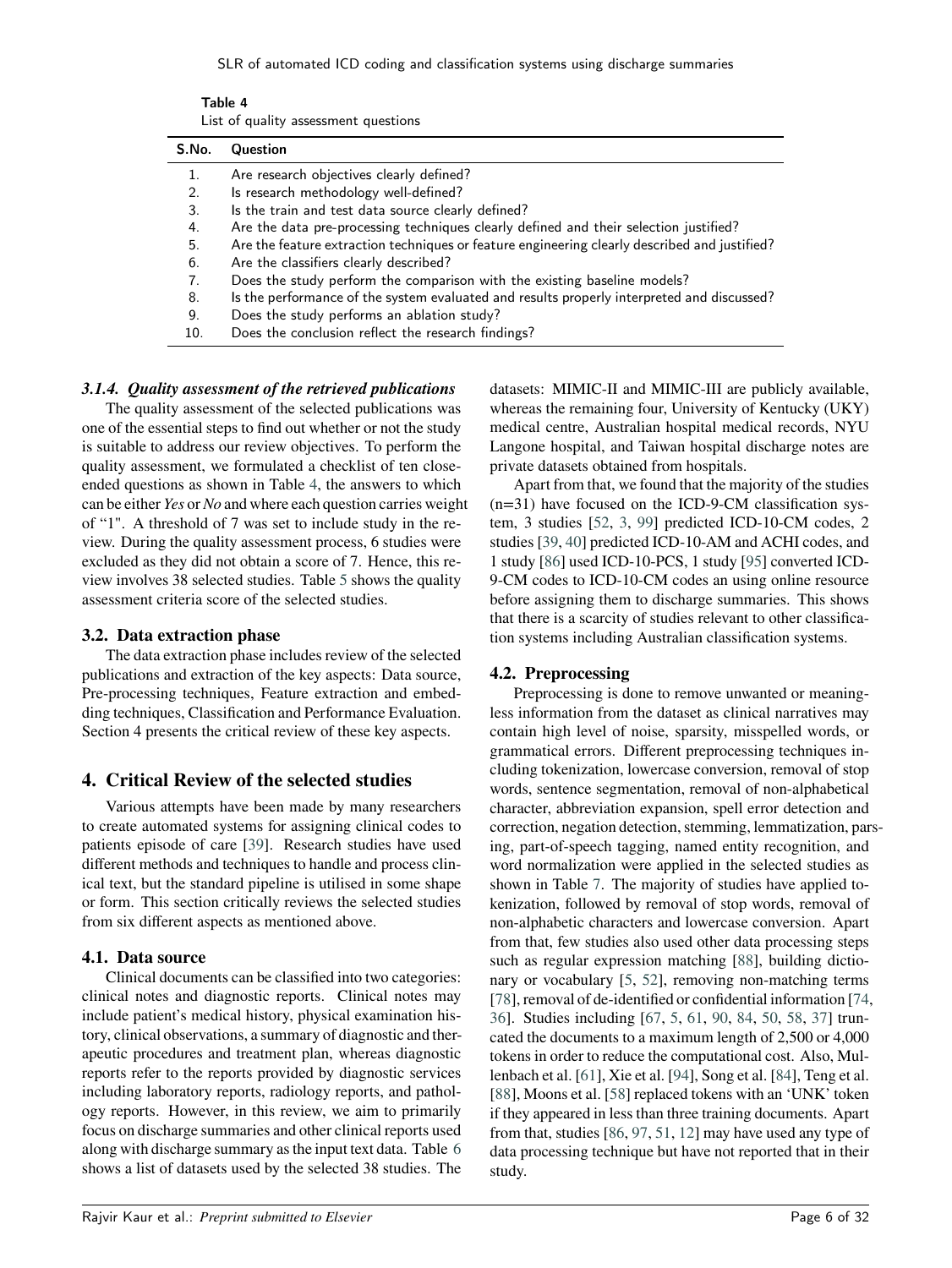Table 5 Summary of quality assessment studies

<span id="page-7-0"></span>

| Year | <b>Study</b>                  | Q1 | Q2 | Q3 | Q4           | Q5 | Q <sub>6</sub> | Q7 | Q8 | Q9 | Q10          | <b>Score</b> |
|------|-------------------------------|----|----|----|--------------|----|----------------|----|----|----|--------------|--------------|
| 2013 | Perotte et al. [65]           | ✓  | ✓  | ✓  | ✓            | ✓  | ✓              | Х  | ✓  | Х  | ✓            | 8            |
| 2014 | Marafino et al. [55]          | ✓  | ✓  | ✓  | ✓            | ✓  | ✓              | Х  | ✓  | Х  | ✓            | 8            |
| 2014 | Subotin and Davis [86]        | ✓  | ✓  | Х  | ✓            | ✓  | ✓              | Х  | ✓  | Х  | ✓            | 7            |
| 2015 | Kavuluru et al. [43]          | ✓  | ✓  | ✓  | ✓            | ✓  | ✓              | Х  | ✓  | Х  | ✓            | 8            |
|      | 2016 Ayyar and Oliver [4]     | ✓  | ✓  | ✓  | ✓            | ✓  | ✓              | Х  | ✓  | Х  |              | 8            |
| 2017 | Prakash et al. [67]           | ✓  | ✓  | ✓  | ✓            | ✓  | ✓              | Х  | ✓  | Х  | ✓            | 8            |
| 2017 | Lin et al. [52]               | ✓  | ✓  | ✓  | ✓            | ✓  | ✓              | Х  | ✓  | Х  | ✓            | 8            |
| 2017 | Berndorfer and Henriksson [8] | ✓  | ✓  | ✓  | ✓            | ✓  | ✓              | Х  | ✓  | Х  | ✓            | 8            |
| 2018 | Amoia et al. [3]              | ✓  | ✓  | ✓  | ✓            | ✓  | ✓              | Х  | ✓  | Х  | $\checkmark$ | 8            |
| 2018 | Catling et al. [13]           | ✓  | ✓  | ✓  | ✓            | ✓  | ✓              | ✓  | ✓  | Х  | ✓            | 9            |
| 2018 | Baumel et al. [5]             | ✓  | ✓  | ✓  | ✓            | ✓  | ✓              | ✓  | ✓  | Х  | ✓            | 9            |
| 2018 | Mullenbach et al. [61]        | ✓  | ✓  | ✓  | ✓            | ✓  | ✓              | ✓  | ✓  | Х  | ✓            | 9            |
| 2018 | Samonte et al. [74]           | ✓  | ✓  | ✓  | ✓            | ✓  | ✓              | ✓  | ✓  | Х  | ✓            | 9            |
|      | 2018 Xie and Xing [93]        | ✓  | ✓  | ✓  | ✓            | ✓  | ✓              | ✓  | ✓  | ✓  | ✓            | 10           |
| 2018 | Rios and Kavuluru [71]        | ✓  | ✓  | ✓  | ✓            | ✓  | ✓              | ✓  | ✓  | Х  | ✓            | 9            |
| 2018 | Kaur and Ginige [39]          | ✓  | ✓  | ✓  | ✓            | ✓  | ✓              | Х  | ✓  | Х  | ✓            | 8            |
| 2019 | Zeng et al. [97]              | ✓  | ✓  | ✓  | Х            | ✓  | ✓              | ✓  | ✓  | Х  | ✓            | 8            |
| 2019 | Kaur and Ginige [40]          | ✓  | ✓  | ✓  | ✓            | ✓  | ✓              | Х  | ✓  | Х  | ✓            | 8            |
| 2019 | Xie et al. [94]               | ✓  | ✓  | ✓  | ✓            | ✓  | ✓              | ✓  | ✓  | ✓  | ✓            | 10           |
| 2019 | Falis et al. [19]             | ✓  | ✓  | ✓  | ✓            | ✓  | ✓              | ✓  | ✓  | ✓  | ✓            | 10           |
| 2019 | Huang et al. [36]             | ✓  | ✓  | ✓  | ✓            | ✓  | ✓              | ✓  | ✓  | Х  | ✓            | 9            |
| 2019 | Li et al. [51]                | ✓  | ✓  | ✓  | Х            | ✓  | ✓              | ✓  | ✓  | Х  | ✓            | 8            |
| 2019 | Rios and Kavuluru [72]        | ✓  | ✓  | ✓  | ✓            | ✓  | ✓              | ✓  | ✓  | Х  | ✓            | 9            |
| 2019 | Schäfer and Friedrich [78]    | ✓  | ✓  | ✓  | ✓            | ✓  | ✓              | ✓  | ✓  | Х  | ✓            | 9            |
| 2019 | Xu et al. [95]                | ✓  | ✓  | ✓  | ✓            | ✓  | ✓              | Х  | ✓  | Х  |              | 8            |
| 2019 | Du et al. [18]                | ✓  | ✓  | ✓  | ✓            | ✓  | ✓              | ✓  | ✓  | Х  | ✓            | 9            |
| 2020 | Cao et al. [12]               | ✓  | ✓  | ✓  | Х            | ✓  | ✓              | ✓  | ✓  | ✓  | ✓            | 9            |
| 2020 | Guo et al. [28]               | ✓  | ✓  | ✓  | ✓            | ✓  | ✓              | ✓  | ✓  | Х  | ✓            | 9            |
| 2020 | Vu et al. [90]                | ✓  | ✓  | ✓  | ✓            | ✓  | ✓              | ✓  | ✓  | ✓  | ✓            | 10           |
| 2020 | Song et al. [84]              | ✓  | ✓  | ✓  | ✓            | ✓  | ✓              | ✓  | ✓  | ✓  | ✓            | 10           |
| 2020 | Sonabend W et al. [83]        | ✓  | ✓  | ✓  | ✓            | ✓  | ✓              | ✓  | ✓  | Х  | ✓            | 9            |
| 2020 | Mascio et al. [56]            | ✓  | ✓  | ✓  | ✓            | ✓  | ✓              | Х  | ✓  | Х  | ✓            | 8            |
| 2020 | Li and Yu [50]                | ✓  | ✓  | ✓  | $\checkmark$ | ✓  | ✓              | ✓  | ✓  | Х  | ✓            | 9            |
| 2020 | Teng et al. [88]              | ✓  | ✓  | ✓  | ✓            | ✓  | ✓              | ✓  | ✓  | ✓  | ✓            | 10           |
| 2020 | Moons et al. [58]             | ✓  | ✓  | ✓  | ✓            | ✓  | ✓              | ✓  | ✓  | Х  | ✓            | 9            |
| 2020 | Ji et al. [37]                | ✓  | ✓  | ✓  | ✓            | ✓  | ✓              | ✓  | ✓  | Х  | ✓            | 9            |
| 2020 | Chang and Chang [14]          | ✓  | ✓  | √  | ✓            | √  | √              | ✓  | √  | Х  | ✓            | 9            |
| 2020 | Zhang et al. [99]             | ✓  | ✓  | ✓  | ✓            | ✓  | ✓              | ✓  | ✓  | Х  | ✓            | 9            |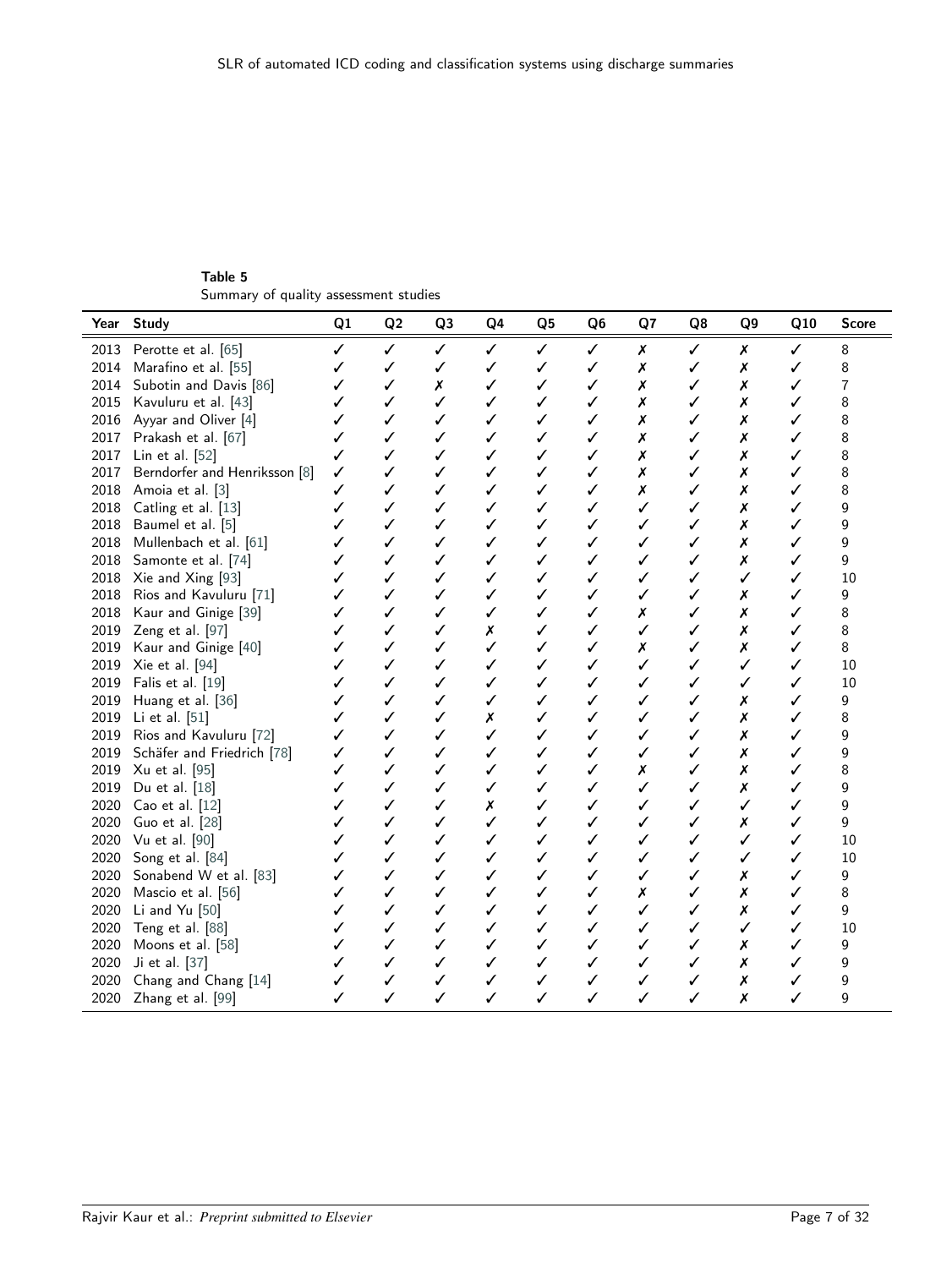<span id="page-8-0"></span>

| Types of Datasets                              |                          |                                                                                                                                                                                                                                                                                                                                                                                                                                              |                                                                                                                                                                                                                                                                                                                                                                                         |
|------------------------------------------------|--------------------------|----------------------------------------------------------------------------------------------------------------------------------------------------------------------------------------------------------------------------------------------------------------------------------------------------------------------------------------------------------------------------------------------------------------------------------------------|-----------------------------------------------------------------------------------------------------------------------------------------------------------------------------------------------------------------------------------------------------------------------------------------------------------------------------------------------------------------------------------------|
| <b>Dataset</b>                                 | <b>Coding system</b>     | <b>Description</b>                                                                                                                                                                                                                                                                                                                                                                                                                           | <b>Studies</b>                                                                                                                                                                                                                                                                                                                                                                          |
| MIMIC-II                                       | ICD-9-CM                 | MIMIC-II (Medical Information Mart for Intensive Care<br>II) database contains clinical records for 32,536 subjects<br>collected between 2001 and 2008 from a variety of ICUs<br>(medical, surgical, coronary care, and neonatal) in a sin-<br>gle tertiary teaching hospital.                                                                                                                                                               | Marafino et al. [55],<br>Perotte et al. [65], Du<br>et al. $[18]$                                                                                                                                                                                                                                                                                                                       |
| MIMIC-III                                      | ICD-9-CM                 | MIMIC-III database is an extension of MIMIC-II com-<br>prising deidentified health-related data associated with<br>over 40,000 patients who stayed in critical care units of<br>the Beth Israel Deaconess Medical Center between 2001<br>and 2012.                                                                                                                                                                                           | Ayyar and Oliver [4],<br>Prakash et al. [67],<br>Berndorfer and Hen-<br>riksson [8], Catling<br>et al. [13], Samonte<br>et al. [74], Xie and<br>Xing [93], Xie et al.<br>[94], Falis et al. [19],<br>Huang et al. [36],<br>Schäfer and Friedrich<br>[78], Xu et al. [95],<br>Guo et al. [28], Song<br>et al. [84], Teng et al.<br>[88], Ji et al. [37],<br>Chang<br>and Chang<br>$[14]$ |
| MIMIC-II and MIMIC-III                         | ICD-9-CM                 | Studies have used both MIMIC-II and MIMIC-III<br>dataset.                                                                                                                                                                                                                                                                                                                                                                                    | Baumel et al. [5],<br>Mullenbach<br>et<br>al.<br>[61], Rios and Kavu-<br>luru [71], Li et al.<br>[51], Cao et al. [12],<br>Vu et al. [90], Li and<br>Yu $[50]$                                                                                                                                                                                                                          |
| MIMIC and other dataset                        | ICD-9-CM                 | Studies have used MIMIC dataset and other sources.                                                                                                                                                                                                                                                                                                                                                                                           | Zeng et al. [97], Son-<br>abend W et al. [83],<br>Mascio et al. [56],<br>Moons et al. [58]                                                                                                                                                                                                                                                                                              |
| University of Kentucky<br>(UKY) medical centre | ICD-9-CM                 | The electronic medical records (EMRs) of the UKY med-<br>ical center in-patient visits with discharge dates in the<br>2011-2012 two-year period. There are total of 71,461<br>EMRs having a total of 7,485 unique ICD-9 codes. UK-<br>Large dataset consists of all in-patient visits. A subset<br>of UKLarge, called UKSmall with 1,000 EMRs corre-<br>sponding to a randomly chosen set of 1,000 in-patient<br>visits from February, 2012. | Kavuluru et al. [43],<br>Rios<br>and<br>Kavuluru<br>$[72]$                                                                                                                                                                                                                                                                                                                              |
| Australian hospital medi-<br>cal records       | $ICD-10-AM$<br>and ACHI  | A collection of medical records from acute or sub-acute<br>hospitals all over Australia, held by the National Centre<br>for Classification in Health (NCCH).                                                                                                                                                                                                                                                                                 | Kaur and University.<br>[41], Kaur and Ginige<br>$[40]$                                                                                                                                                                                                                                                                                                                                 |
| Taiwan hospital discharge<br>notes             | ICD-10-CM                | Discharge notes from The Tri-Service General hospital,<br>Taipei, Taiwan from June 1, 2015 to January 31, 2017                                                                                                                                                                                                                                                                                                                               | Lin et al. [52]                                                                                                                                                                                                                                                                                                                                                                         |
| NYU Langone Hospital                           | $ICD-10$                 | A total of 7.5 million notes corresponding to visits from<br>about 1 million patients. Over 50% of the notes are<br>progress notes, followed by telephone encounter (10%)<br>and patient instructions (5%).                                                                                                                                                                                                                                  | Zhang et al. [99]                                                                                                                                                                                                                                                                                                                                                                       |
| healthcare<br>Other<br>providers               | ICD-10-CM,<br>ICD-10-PCS | Studies have not mentioned data sources                                                                                                                                                                                                                                                                                                                                                                                                      | Amoia et al. [3], Sub-<br>otin and Davis [86]                                                                                                                                                                                                                                                                                                                                           |

| Table 6 |                  |
|---------|------------------|
|         | Types of Dataset |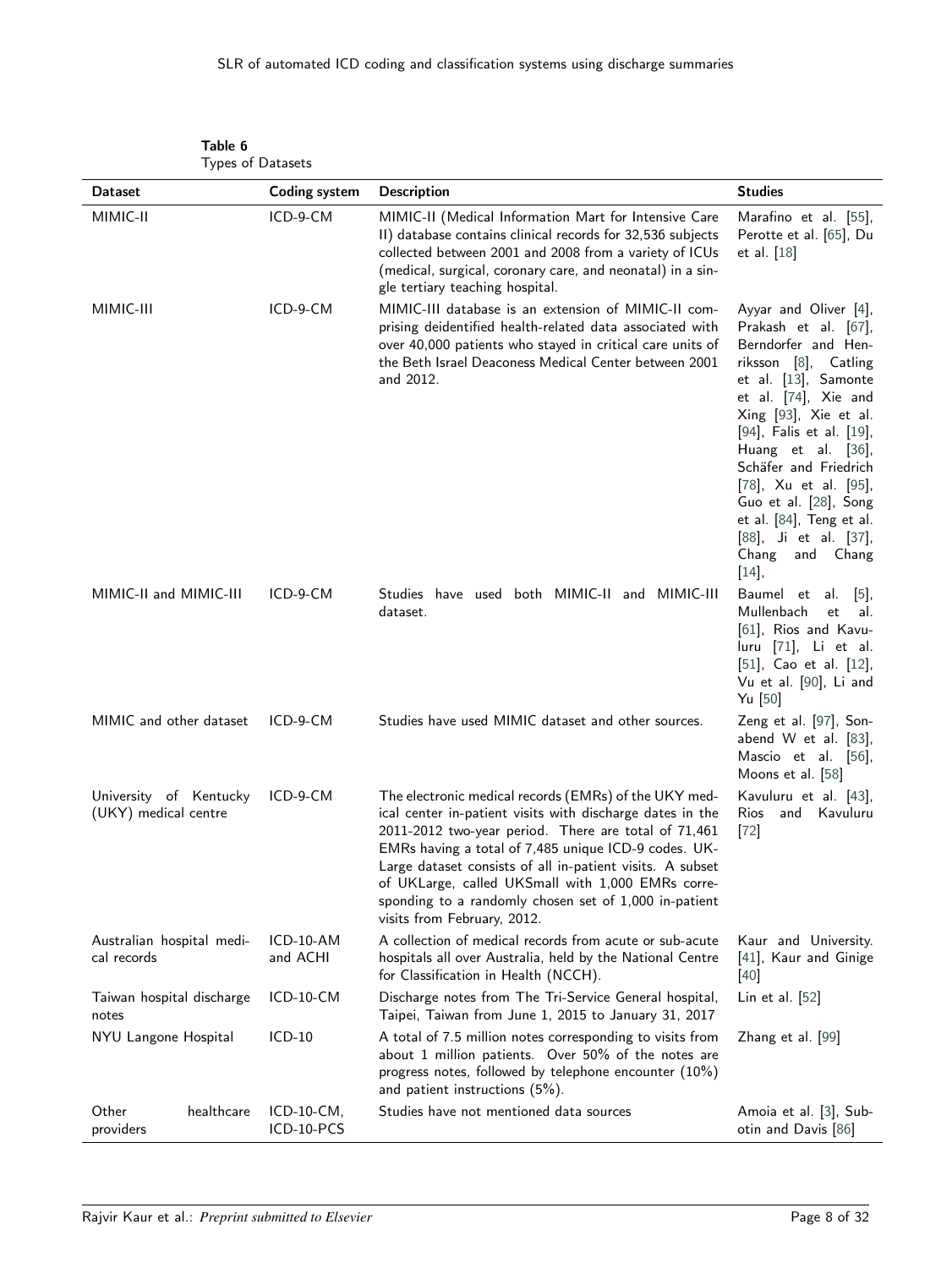<span id="page-9-0"></span>

|                                                                                            | Table 7: NLP techniques for data preprocessing                                                                                                                                                                                                                                                                                                                                 |                    |
|--------------------------------------------------------------------------------------------|--------------------------------------------------------------------------------------------------------------------------------------------------------------------------------------------------------------------------------------------------------------------------------------------------------------------------------------------------------------------------------|--------------------|
| <b>Preprocessing techniques</b>                                                            | <b>Studies</b>                                                                                                                                                                                                                                                                                                                                                                 | <b>Study Count</b> |
| Tokenization                                                                               | Perotte et al. [65], Ayyar and Oliver [4], Berndorfer and Henriksson [8], Amoia et al. [3], Catling et al. [13], Baumel<br>et al. [5], Mullenbach et al. [61], Samonte et al. [74], Kaur and Ginige [39], Xie et al. [94], Falis et al. [19], Xu et al.<br>[95], Du et al. [18], Vu et al. [90], Mascio et al. [56], Li and Yu [50], Teng et al. [88], Moons et al. [58], [37] | 19                 |
| Lowercase conversion                                                                       | Amoia et al. [3], Mullenbach et al. [61], Rios and Kavuluru [71], Xie et al. [94], Falis et al. [19], Schäfer and<br>Friedrich [78], Vu et al. [90], Song et al. [84], Mascio et al. [56], Li and Yu [50], Teng et al. [88], Moons et al. [58],<br>$[37]$                                                                                                                      | 13                 |
| Removal of stop words                                                                      | Marafino et al. [55], Kavuluru et al. [43], Prakash et al. [67], Berndorfer and Henriksson [8], Baumel et al. [5],<br>Mullenbach et al. [61], Rios and Kavuluru [71], Kaur and Ginige [39], Kaur and Ginige [40], Huang et al. [36], Du<br>et al. [18], Guo et al. [28], Teng et al. [88], Chang and Chang [14]                                                                | 14                 |
| Sentence segmentation or splitting                                                         | Marafino et al. [55], Baumel et al. [5], Kaur and Ginige [39], Chang and Chang [14], Zhang et al. [99]                                                                                                                                                                                                                                                                         | 5                  |
| Removal of non-alphabetical char-<br>acters including punctuation, spe-<br>cial characters | Marafino et al. [55], Baumel et al. [5], Mullenbach et al. [61], Xie et al. [94], Falis et al. [19], Du et al. [18], Vu<br>et al. [90], Song et al. [84], Mascio et al. [56], Li and Yu [50], Moons et al. [58], [37], Chang and Chang [14]                                                                                                                                    | 13                 |
| Abbreviation expansion                                                                     | Kaur and Ginige [39], Kaur and Ginige [40]                                                                                                                                                                                                                                                                                                                                     | $\overline{c}$     |
| Spell error detection and correction                                                       | Lin et al. [52], Kaur and Ginige [39], Kaur and Ginige [40]                                                                                                                                                                                                                                                                                                                    | 3                  |
| Negation detection                                                                         | Marafino et al. [55], Kaur and Ginige [39], Guo et al. [28]                                                                                                                                                                                                                                                                                                                    | 3                  |
| Stemming                                                                                   | Kaur and Ginige [40], Mascio et al. [56]                                                                                                                                                                                                                                                                                                                                       | 2                  |
| Lemmatization                                                                              | Berndorfer and Henriksson [8], Mascio et al. [56]                                                                                                                                                                                                                                                                                                                              | $\overline{c}$     |
| Parsing                                                                                    | Sonabend W et al. [83]                                                                                                                                                                                                                                                                                                                                                         |                    |
| Part-of-speech tagging                                                                     | Berndorfer and Henriksson [8]                                                                                                                                                                                                                                                                                                                                                  |                    |
| <b>Named Entity Recognition</b>                                                            | Kavuluru et al. [43], Sonabend W et al. [83]                                                                                                                                                                                                                                                                                                                                   | 2                  |
| Normalization                                                                              | Amoia et al. [3], Xu et al. [95]                                                                                                                                                                                                                                                                                                                                               | 2                  |
| Regular expression matching                                                                | Teng et al. [88]                                                                                                                                                                                                                                                                                                                                                               | $\mathbf{1}$       |
| Built dictionary or vocabulary                                                             | Lin et al. [52], Baumel et al. [5]                                                                                                                                                                                                                                                                                                                                             | 2                  |
| Truncation of documents                                                                    | Prakash et al. [67], Baumel et al. [5], Mullenbach et al. [61], Rios and Kavuluru [72], Vu et al. [90], Song et al.<br>[84], Li and Yu [50], Moons et al. [58], Ji et al. [37]                                                                                                                                                                                                 | 9                  |
| Replace to 'Unkown or UNK'                                                                 | Mullenbach et al. [61], Xie et al. [94], Song et al. [84], Teng et al. [88], Moons et al. [58]                                                                                                                                                                                                                                                                                 | 5                  |
| Removal of de-identified or confi-<br>dential information                                  | Samonte et al. [74], Huang et al. [36]                                                                                                                                                                                                                                                                                                                                         | 2                  |
| Extracted diagnosis descriptions                                                           | Xie and Xing [93]                                                                                                                                                                                                                                                                                                                                                              |                    |
| Removing non-matching terms                                                                | Schäfer and Friedrich [78]                                                                                                                                                                                                                                                                                                                                                     |                    |
| No information                                                                             | Subotin and Davis [86], Zeng et al. [97], Li et al. [51], Cao et al. [12]                                                                                                                                                                                                                                                                                                      | $\overline{4}$     |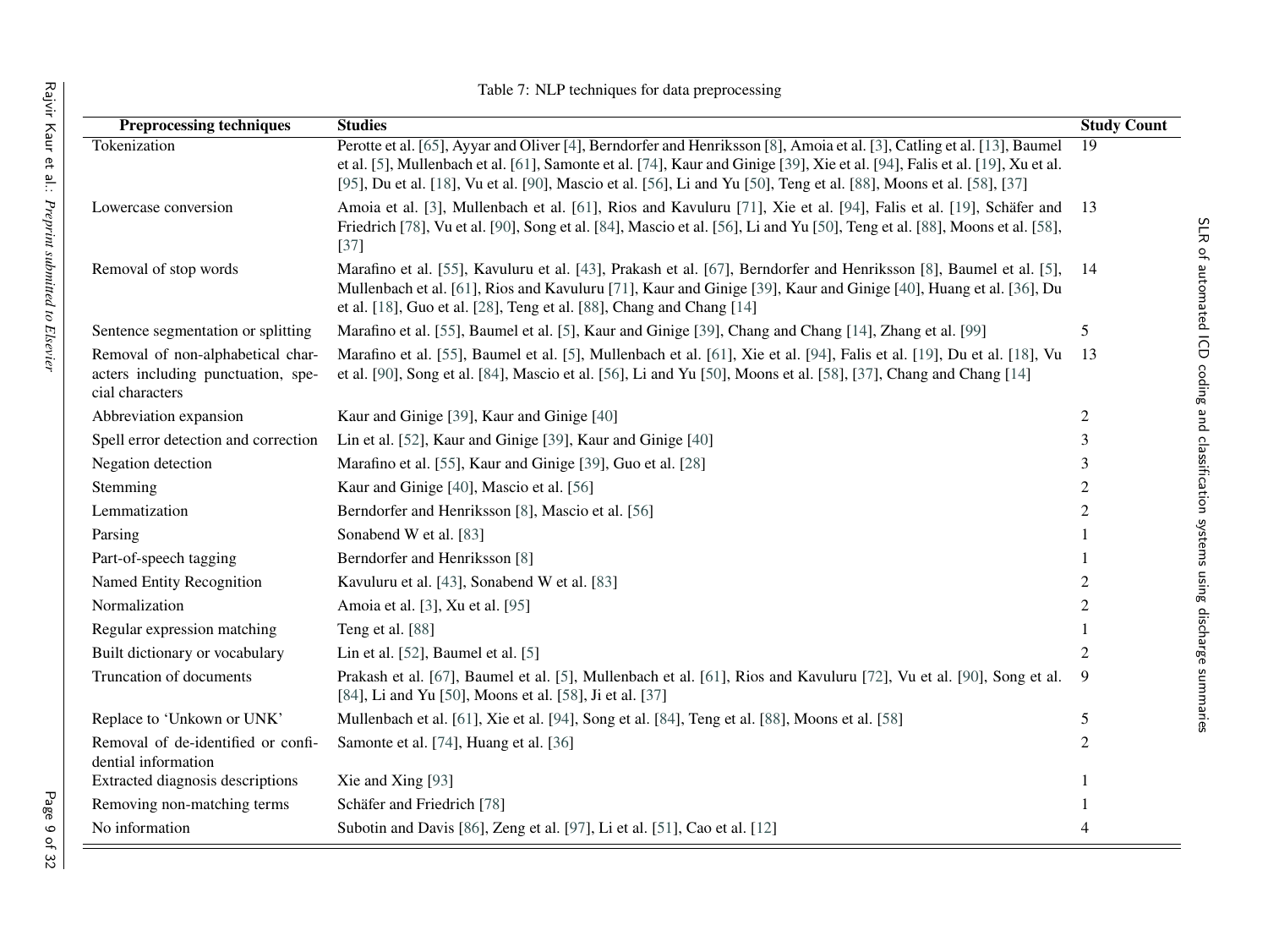| Table 8                                                  |  |
|----------------------------------------------------------|--|
| Feature Extraction techniques and pre-trained embeddings |  |

<span id="page-10-0"></span>

| Year | <b>Study</b>                  | <b>TF-IDF</b>            | N-grams                  | <b>BoW</b> |                          | Doc2Vec Word2Vec         | <b>GloVe</b>             | W <sub>embed</sub> dim/ Others             |
|------|-------------------------------|--------------------------|--------------------------|------------|--------------------------|--------------------------|--------------------------|--------------------------------------------|
| 2013 | Perotte et al. [65]           | ✓                        |                          |            |                          |                          |                          |                                            |
| 2014 | Marafino et al. [55]          | ✓                        | ✓                        |            |                          |                          |                          |                                            |
| 2014 | Subotin and Davis [86]        |                          |                          |            |                          |                          |                          |                                            |
| 2015 | Kavuluru et al. [43]          | ✓                        | ✓                        |            |                          |                          |                          |                                            |
| 2016 | Ayyar and Oliver [4]          |                          |                          |            |                          |                          | ✓                        |                                            |
| 2017 | Prakash et al. [67]           |                          |                          | ✓          |                          |                          |                          |                                            |
| 2017 | Lin et al. [52]               |                          |                          |            |                          |                          | ✓                        |                                            |
| 2017 | Berndorfer and Henriksson [8] | ✓                        |                          | ✓          |                          | V(CBOW)                  |                          |                                            |
| 2018 | Amoia et al. [3]              | —                        |                          | ✓          | $\overline{\phantom{0}}$ | ✓                        |                          |                                            |
| 2018 | Catling et al. [13]           | ✓                        |                          |            | —                        | $\checkmark$ (skip-gram) |                          |                                            |
| 2018 | Baumel et al. [5]             | ✓                        | $\overline{\phantom{0}}$ | ✓          | $\overline{\phantom{0}}$ | $\checkmark$ (CBOW)      |                          |                                            |
| 2018 | Mullenbach et al. [61]        |                          |                          | ✓          | $\overline{\phantom{0}}$ | $\checkmark$ (CBOW)      |                          |                                            |
| 2018 | Samonte et al. [74]           |                          |                          |            |                          | $\overline{\phantom{0}}$ | $\overline{\phantom{0}}$ | $\sqrt{\text{(Topical W}_{embed)}}$        |
| 2018 | Xie and Xing [93]             |                          |                          |            |                          |                          |                          | $\checkmark$ (200 dim W <sub>embed</sub> ) |
| 2018 | Rios and Kavuluru [71]        |                          | $\overline{\phantom{0}}$ |            | -                        |                          | —                        | $\sqrt{(300 \dim W_{embed})}$              |
| 2018 | Kaur and Ginige [39]          |                          |                          | ✓          | -                        |                          |                          |                                            |
| 2019 | Zeng et al. [97]              |                          |                          |            |                          |                          |                          | $\checkmark$ (100 dim W <sub>embed</sub> ) |
| 2019 | Kaur and Ginige [40]          | ✓                        |                          |            |                          |                          |                          |                                            |
| 2019 | Xie et al. [94]               |                          | —                        |            |                          | V(CBOW)                  |                          |                                            |
| 2019 | Falis et al. [19]             | —                        | —                        |            | —                        | V(CBOW)                  |                          |                                            |
| 2019 | Huang et al. [36]             | ✓                        |                          |            | —                        | $\checkmark$ (CBOW)      |                          |                                            |
| 2019 | Li et al. [51]                |                          |                          |            | ✓                        | $\checkmark$ (skip-gram) |                          |                                            |
| 2019 | Rios and Kavuluru [72]        | ✓                        |                          |            |                          |                          |                          | $\sqrt{(300 \dim W_{embed})}$              |
| 2019 | Schäfer and Friedrich [78]    | ✓                        |                          | ✓          | —                        |                          |                          |                                            |
| 2019 | Xu et al. [95]                | ✓                        |                          |            |                          |                          |                          | $\sqrt{(256 \dim W_{embed})}$              |
| 2019 | Du et al. [18]                |                          |                          |            |                          | ✓                        |                          |                                            |
| 2020 | Cao et al. [12]               |                          |                          |            |                          | ✓                        |                          |                                            |
| 2020 | Guo et al. [28]               | ✓                        |                          |            |                          | $\checkmark$ (skip-gram) |                          |                                            |
| 2020 | Vu et al. [90]                |                          |                          |            |                          | $\checkmark$ (CBOW)      |                          |                                            |
| 2020 | Song et al. [84]              |                          |                          |            |                          |                          |                          | $\checkmark$ (200 dim W <sub>embed</sub> ) |
| 2020 | Sonabend W et al. [83]        | ✓                        |                          |            | -                        |                          |                          | $\checkmark$ (cui2vec)                     |
| 2020 | Mascio et al. [56]            |                          |                          |            | $\overline{\phantom{0}}$ | ✓                        | ✓                        | $\checkmark$ (FastText)                    |
| 2020 | Li and Yu [50]                |                          |                          |            | $\overline{\phantom{0}}$ | ✓                        |                          |                                            |
| 2020 | Teng et al. [88]              |                          |                          |            |                          |                          |                          | √(Knowledge graph)                         |
| 2020 | Moons et al. [58]             |                          |                          |            |                          |                          |                          | $\checkmark(\mathsf{W}_{\mathsf{embed}})$  |
| 2020 | Ji et al. [37]                |                          |                          |            |                          | $\checkmark(100 \dim)$   |                          |                                            |
| 2020 | Chang and Chang [14]          | ✓                        |                          |            |                          | ✓                        |                          |                                            |
| 2020 | Zhang et al. [99]             | $\overline{\phantom{0}}$ | $\overline{\phantom{0}}$ |            |                          |                          |                          | $\checkmark$ (EHR-BERT)                    |

TF-IDF: Term Frequency with inverse Document Frequency; BoW: Bag-of-words; TW: Term Weighting; CBOW: Continuous-bagof-words; W<sub>embed</sub>: Word embedding; dim: dimension; BERT: Bidirectional Encoder Representations from Transformers

#### **4.3. Feature Extraction**

Feature extraction is the process of extracting useful features from clinical reports. There are two general approaches of feature extraction: expert driven and fully automated feature extraction [\[60\]](#page-30-0). In expert driven feature extraction, a group of experts discovers useful and discriminative features from clinical reports, whereas, the fully automated feature extraction approach makes use of a computer program rather than of any human or expert intervention for extracting the features.

Different types of feature extraction techniques/word embeddings used in the selected studies listed in Table [8](#page-10-0) includes:

1. Term Frequency - Inverse Document Frequency (TF-IDF) evaluates the importance of the word in a document or corpus.

- 2. Bag-of-Words (BoW): A vocabulary of unique words is created, where each word represents an independent, and discriminative feature.
- 3. N-gram is the contiguous sequence of words, where N may be '1', '2', '3', and so on. One word sequence is called 1-gram (or unigram), sequence of two words is called 2-gram (or bi-gram), sequence of three words is called 3-gram (Tri-gram), and so on.
- 4. Word2Vec is a method to construct embeddings using two models: Skip-gram and Continuous Bag of Words (CBOW). The skip-gram model learns from the existing words available in a sentence to predict the next word, whereas the CBOW model uses the neighboring word to predict the next word [\[60\]](#page-30-0).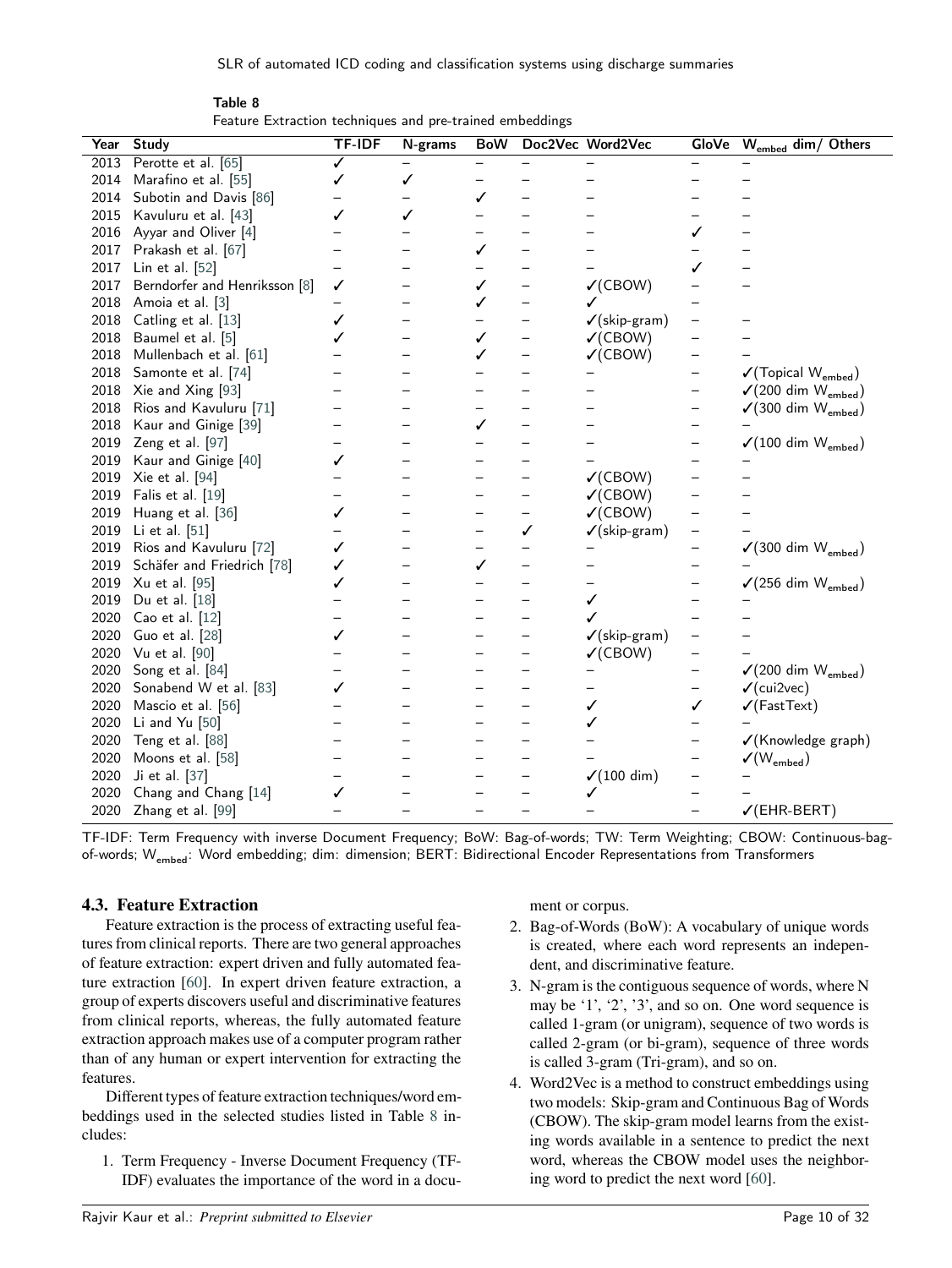- 5. Doc2Vec and Paragraph2vec are variants of the word2vec. employed text classification to categorise clinical narratives They focus on predicting words in the document or paragraph. Doc2vec creates a numeric representation of a document irrespective to its length.
- 6. Global Vectors (GloVe) is another commonly used word embedding method that derives the relationship between the words from the global corpus statistics.
- 7. FastText builds on a specific limitation of word2vec and GloVe. It can handle out-of-vocabulary terms by extending the skip-gram model with internal sub-word information [\[44\]](#page-30-23).
- 8. BERT is a contextualised word representation model based on a multi-layer bi-directional transformer-encoder [\[17\]](#page-29-23). BERT is pre-trained on two unsupervised tasks: masked language model and next sentence prediction. There are many domain specific versions of BERT available. For clinical text commonly used are:
	- BioBERT is BERT based model pre-trained on biomedical domain corpora (PubMed abstract and PMC full-text articles).
	- III database. Alsentzer et al. [\[1\]](#page-28-17) presented various versions of BERT including ClinicalBERT, Clinical BioBERT, Discharge Summary BERT, and Discharge Summary BioBERT.

On the other hand, some doctors and physicians make use of different terms (or synonyms) to describe same medical condition in clinical reports. For example, the term 'heart attack' or 'Myocardial Infarction' belongs to same medical concept. Therefore, for this type of issues, concept-based features are extracted using either medical ontologies such as SNOMED-CT<sup>[2](#page-11-0)</sup> or some tools such as MetaMap<sup>[3](#page-11-1)</sup>, cTAKES<sup>[4](#page-11-2)</sup>.

To summarise, the majority of studies  $(n=17)$  applied Word2Vec embedding, followed by TF-IDF feature representation and BoW. Few studies Ayyar and Oliver [\[4\]](#page-28-7), Lin et al. [\[52\]](#page-30-5), and Mascio et al. [\[56\]](#page-30-13) used GloVe embeddings, while Samonte et al. [\[74\]](#page-31-8) applied topical word embedding. There are a few studies that have not reported the embedding model except dimensions of embedding. Zhang et al. [\[99\]](#page-32-0) trained BERT models from scratch on EHR notes. Teng et al. [\[88\]](#page-31-6) applied knowledge graph embeddings to extract entities related to ICD-9 from freebase and their results showed a significant improvement in code prediction.

#### **4.4. Classification**

In this review, the selected 38 studies have classified the discharge summaries either using machine learning or deep learning models.

#### *4.4.1. Traditional Machine Learning (ML) approach*

Machine learning approaches have gained more interest in many clinical research studies due to their efficiency and effectiveness [\[39\]](#page-29-0). Researchers across the globe have

• ClinicalBERT is trained on clinical text from MIMIC classification model can further be validated through either into various categories using machine learning approaches including supervised [\[32\]](#page-29-24), unsupervised [\[46\]](#page-30-24), semi-supervised [\[101\]](#page-32-4), transfer [\[64\]](#page-30-25), and multi-view learning approaches [\[2\]](#page-28-18). Among all the aforementioned ML approaches, the supervised ML approach is used often in clinical text classification research. In supervised ML approach [\[60\]](#page-30-0), the clinical narratives collected from hospitals are labeled by domain experts into specific categories. For example, the reports are labeled into two classes, cancer-positive (if the patient is diagnosed with cancer) and cancer-negative (if the patient is not diagnosed with cancer). After labeling, the clinical narratives are pre-processed via NLP techniques so that unnecessary information or noise is removed from the reports. Then, feature engineering is applied to extract the most discriminative features from the clinical narratives and form a numeric feature vector. This feature vector is then provided as an input to ML algorithms such as SVM, Decision Trees, and AdaBoost to construct and validate the classification model. The ML algorithms learn from the data and perform classification, segmentation or prediction. The random sampling, k-fold cross validation, or leave-one-out techniques [\[47\]](#page-30-26). In random sampling, the clinical data are shuffled randomly and divided into training, validation and testing set. For example, 70% training set, 20% testing set, and 10% validation set. Similarly, in k-fold cross validation, the shuffled data are split into data chunks and they perform training on the  $(k-1)$  data chunks and test it on the  $(k-1)$ *th* chunk. This process is repeated up to *k* times. The advantage of using k-fold cross validation method is that all the clinical reports are used for training and testing purposes, and each report is used for testing only once. However, this method is slower than random sampling. Leave-one-out is a special case of the k-fold, where the model is trained with  $(n - 1)$ reports and tested on the (*𝑛*− 1)*𝑡ℎ* report, leaving one report out each time. However, this method is good when the data are limited and imbalanced, but is much slower than random sampling [\[60\]](#page-30-0).

## *4.4.2. Deep Learning*

Deep learning is a type of machine learning technique that utilises a multi-layered neural network architecture to learn the hierarchical representation of data [\[31\]](#page-29-25). Deep learning models have demonstrated successful results in many NLP tasks such as language translation [\[98\]](#page-32-5), image captioning [\[49\]](#page-30-27) and sentiment analysis [\[81\]](#page-31-27). The performance of machine learning methods heavily depends on data representation (or features) on which they are applied. Therefore, much of the efforts deploying machine learning algorithms goes into design of pre-processing pipeline and data transformation [\[7\]](#page-28-19). Deep learning works quite well to solve nonlinear classification problems and in the recent years, nonlinear neural network models applied to NLP techniques have achieved promising results over the approaches that use linear models such as SVM and logistic regression [\[27,](#page-29-26) [31\]](#page-29-25). There are various known neural network models that are used

<span id="page-11-0"></span><sup>2</sup>https://ontoserver.csiro.au

<span id="page-11-1"></span><sup>3</sup>https://metamap.nlm.nih.gov

<span id="page-11-2"></span><sup>4</sup>https://ctakes.apache.org/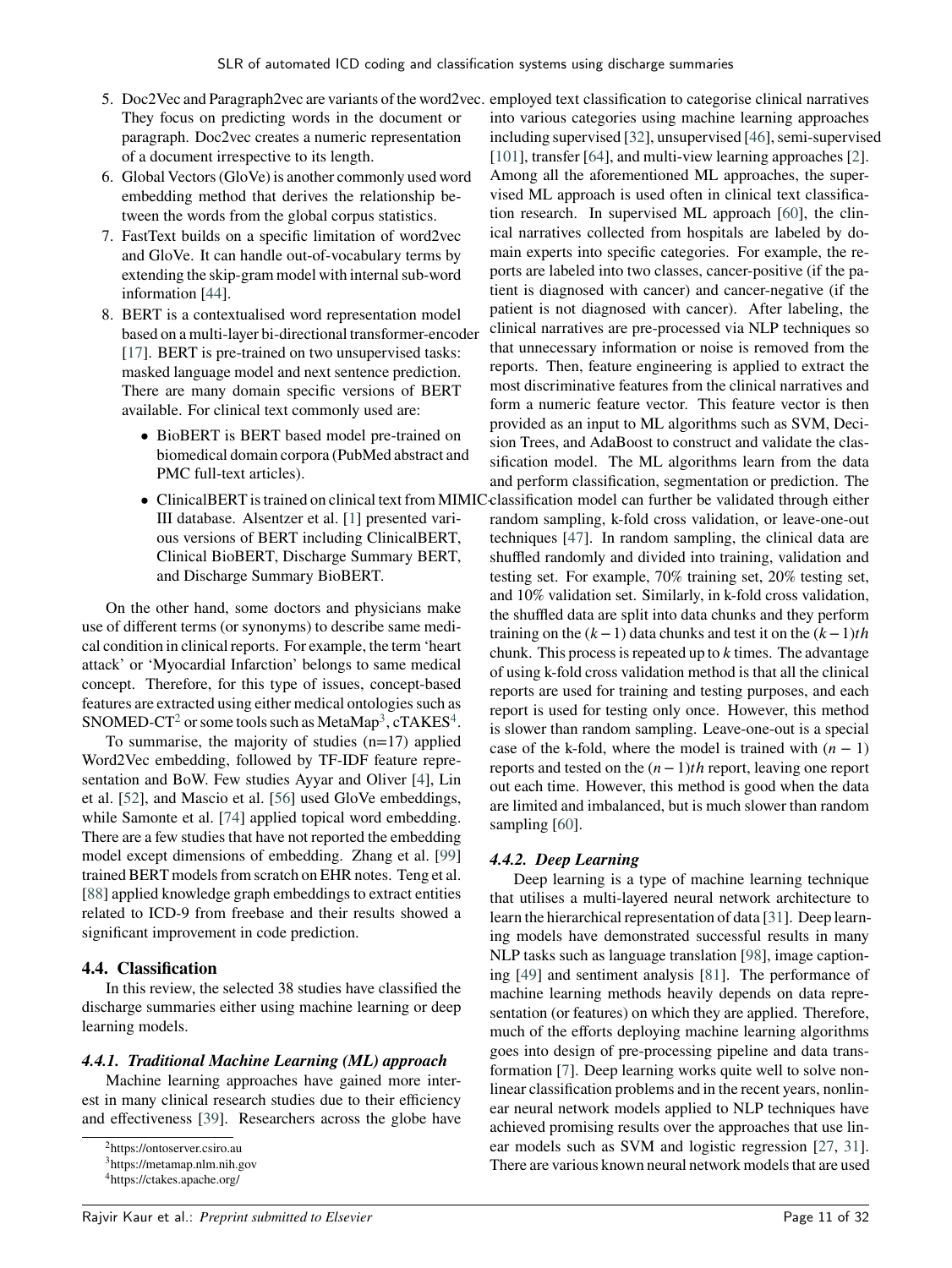for text and document classification such as Convolutional Neural Networks (CNN), Recurrent Neural Networks (RNN), Long Short Term Memory (LSTM) [\[33\]](#page-29-27), Gated Recurrent Units (GRUs), and Bi-directional Recurrent Neural Networks (BRNN). Though CNN is known for image recognition or visual representation, there are a few studies that have used CNN in sentence classification [\[45\]](#page-30-28). RNN is known for sentence classification with over sequential input and predict sequential output in NLP and other ML tasks. RNN has a bidirectional structure that incorporates both forward and backward inputs, but suffers from vanishing gradient problem. To solve this problem, LSTM is used along with RNN [\[75\]](#page-31-28).

Over the past two decades, researchers explored various machine learning algorithms to assign ICD codes to patients clinical narratives [\[65,](#page-30-11) [43,](#page-29-11) [8,](#page-28-8) [39,](#page-29-0) [40\]](#page-29-9). Despite their research efforts, it is believed that the accuracy of assigning clinical codes can be further improved by deep learning approaches. However, the clinical text poses more challenges than general domain text due to various reasons:

- Firstly, the free text clinical narratives contain high levels of noise, sparsity, complex medical vocabulary, misspelled words, abbreviations, use of nonstandard clinical jargons and grammatical errors [\[62\]](#page-30-29).
- Secondly, many clinical corpora (or datasets) have imbalanced class distribution. For example, the chances of having cancer positive class are less as compared to cancer negative class. In many cases, a few positive cases in such dataset are likely classified as a rare occurrence, or ignored because it causes more misclassifications compared to the majority class.
- Thirdly, in many clinical narratives, doctors and physicians prefer to use a variety of medical words or phrases. For example, instead of writing myocardial infarction, the phrase heart attack is used.
- Lastly, clinical documents have inconsistent document structure and organisation. Moreover, clinical documents are de-identified and anonymised to ensure patients' data privacy.

Table [10](#page-14-0) shows machine learning and deep learning models that were employed for assigning ICD codes to discharge summaries. Notably, in several studies (Perotte et al. [\[65\]](#page-30-11), Marafino et al. [\[55\]](#page-30-12), Subotin and Davis [\[86\]](#page-31-1), Ayyar and Oliver [\[4\]](#page-28-7), Berndorfer and Henriksson [\[8\]](#page-28-8), Amoia et al. [\[3\]](#page-28-4), Catling et al. [\[13\]](#page-28-1), Baumel et al. [\[5\]](#page-28-5), Kaur and Ginige [\[39,](#page-29-0) [40\]](#page-29-9), Xu et al. [\[95\]](#page-31-5), Moons et al. [\[58\]](#page-30-9)) authors did not compare their proposed model with any existing study or algorithm; therefore, the third column value is left empty. A brief overview and comparison of studies is presented in the Section [5.](#page-17-0)

#### **4.5. Evaluation Metrics**

The performance of clinical text classification models can be measured using standard evaluation metrics which include precision, recall, F-measure (or F-score), accuracy,

#### <span id="page-12-0"></span>Table 9

Confusion metric to compare the predicted value with ground truth value

|           |          | <b>Ground Truth</b> |          |  |  |  |  |  |
|-----------|----------|---------------------|----------|--|--|--|--|--|
|           |          | Positive            | Negative |  |  |  |  |  |
|           |          | True                | False    |  |  |  |  |  |
| Predicted | Positive | Positive            | Negative |  |  |  |  |  |
|           |          | (TP)                | (FN)     |  |  |  |  |  |
|           |          | False               | True     |  |  |  |  |  |
|           | Negative | Positive            | Negative |  |  |  |  |  |
|           |          | (FP)                | (TN)     |  |  |  |  |  |

precision (micro and macro-average), recall (micro and macroaverage), F-measure (micro and macro-average), and area under the curve (AUC). These metrics can be computed by using values of true positive (TP), false positive (FP), true negative (TN), and false negative (FN) in the standard confusion matrix as shown in Table [9.](#page-12-0)

The evaluation metrics for binary classification problems include precision, recall (sensitivity), F-score, accuracy, specificity, and AUC.

1. *Precision (P)* is the ratio of correct instances retrieved to the total number of retrieved instances and is defined in equation [1.](#page-12-1) It is also known as positive predictive value (PPV). The ideal value for precision is one (1). The larger the value, the better is the performance.

<span id="page-12-1"></span>
$$
precision = \frac{TP}{TP + FP}
$$
 (1)

2. *Recall (R)* is the number of correct instances retrieved divided by all correct instances and is defined in equation [2.](#page-12-2) It is also known as sensitivity or true positive rate (TPR). The ideal value for recall is also one (1).

<span id="page-12-2"></span>
$$
recall = \frac{TP}{TP + FN}
$$
 (2)

<span id="page-12-3"></span>3. *F-score* is weighted average of precision and recall. High value of F-score represents the best performance, whereas lower value represents the worst performance.

$$
F_1 = \frac{(1 + \beta^2) \text{ precision} \cdot \text{recall}}{\beta^2 \text{ precision} + \text{recall}}
$$
 (3)

when  $\beta = 1$ , then it is called  $F_1$  score which is defined as given in equation [3.](#page-12-3)

$$
F = \frac{2 \text{ precision} \cdot \text{recall}}{\text{precision} + \text{recall}}
$$
 (4)

4. *Accuracy* is the ratio of true instances retrieved to the total number of instances in the dataset and is defined as given in equation [5.](#page-12-4)

<span id="page-12-4"></span>
$$
accuracy = \frac{TP + TN}{TP + FP + FN + TN}
$$
 (5)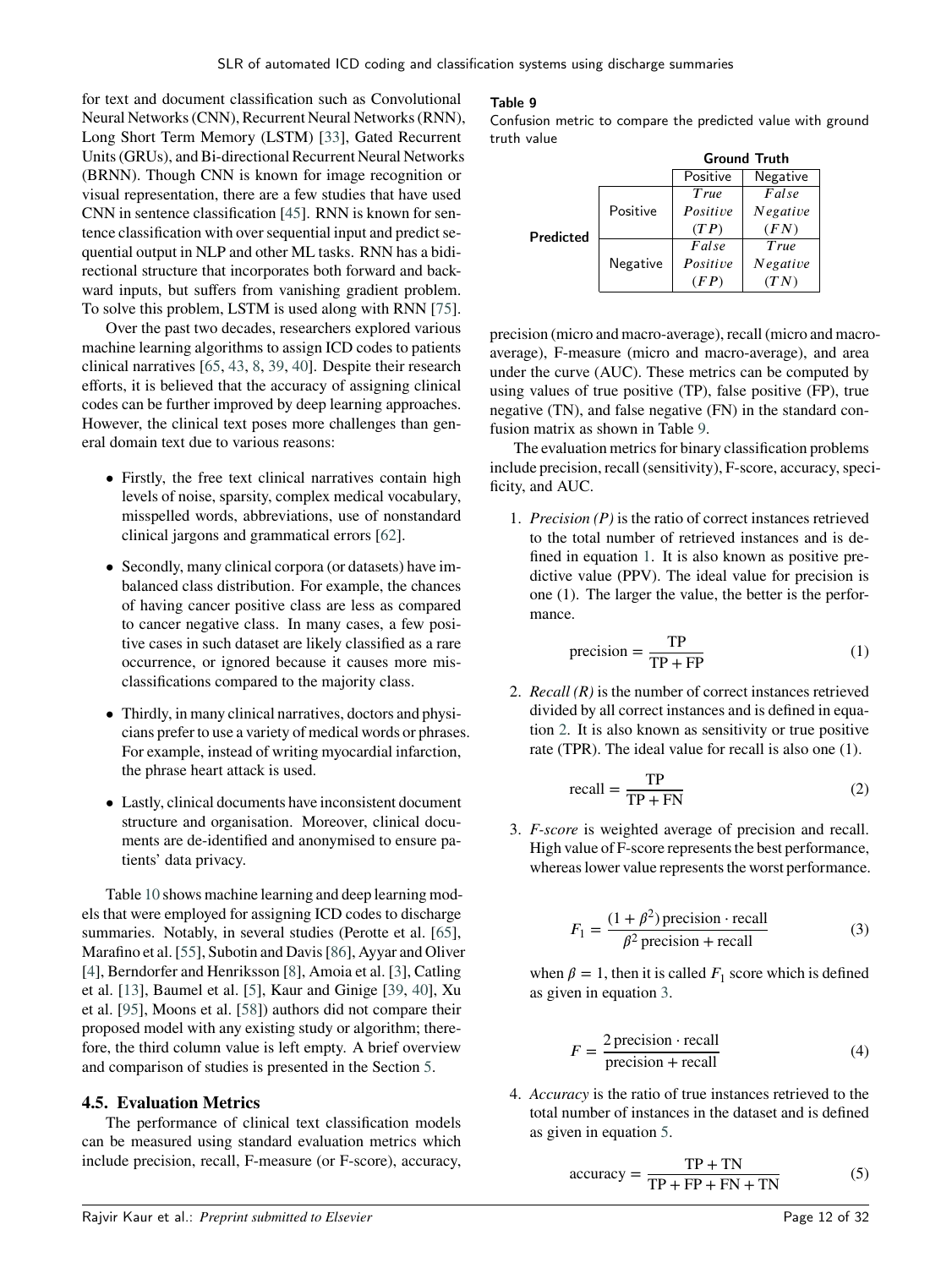<span id="page-13-0"></span>5. *Specificity* defines the proportion of negative instances that are correctly predicted as a negative and is formally defined as in equation [6.](#page-13-0)

specificity = 
$$
\frac{TN}{FP + TN}
$$
 (6)

6. *Area Under the Curve (AUC)* measures the ability of a classifier to distinguish between classes. It plots the rate of true positive (TPR) against the rate of false positive (FPR) [\[60\]](#page-30-0). A detailed description can be found in [\[68,](#page-30-30) [29,](#page-29-28) [21\]](#page-29-29).

$$
FPR = 1 - \text{specificity} = \frac{FP}{FP + TN} \tag{7}
$$

For multi-class problems the performance can be evaluated by measuring micro or macro averaging of precision, recall, F-score, average accuracy, and error rate. Similarly, the performance of multi-label problems can be categorised into three measuring groups: example-based, label-based and ranking-based [\[40\]](#page-29-9). The detailed description of other classification problems can be found in [\[82,](#page-31-29) [26\]](#page-29-30).

The macro-averaging and micro-averaging can be calculated as :

$$
B_{\text{macro}} = \frac{1}{q} \sum_{i=1}^{q} B(\text{TP}_i, \text{FP}_i, \text{TN}_i, \text{FN}_i)
$$

$$
B_{\text{micro}} = B(\sum_{i=1}^{q} \text{TP}_i, \sum_{i=1}^{q} \text{FP}_i, \sum_{i=1}^{q} \text{TN}_i, \sum_{i=1}^{q} \text{FN}_i)
$$

#### **Macro-averaging metric**

Macro-average metric computes the metric independently for each class and then takes the average. It is basically used when all classes need to be treated equally to evaluate the overall performance of the classifier.

$$
\text{precision}_{\text{macro}} = \frac{\sum_{i=1}^{q} \text{TP}_i / (\text{TP}_i + \text{FP}_i)}{q}
$$

$$
\text{recall}_{\text{macro}} = \frac{\sum_{i=1}^{q} \text{TP}_i / (\text{TP}_i + \text{FN}_i)}{q}
$$

$$
F_{1\text{macro}} = \frac{2 \text{ precision}_{\text{macro}} \cdot \text{recall}_{\text{macro}}}{\text{precision}_{\text{macro}} + \text{recall}_{\text{macro}}}
$$

$$
Acc = \frac{\sum_{i=1}^{q} (TP_i + TN_i)/(TP_i + FP_i + FN_i + TN_i)}{q}
$$

#### **Micro-averaging metric**

Micro-average metric aggregates the contribution of individual classes' TP, TN, FP, and FN. It is used to weight each instance or prediction equally.

$$
\text{precision}_{\text{micro}} = \frac{\sum_{i=1}^{q} \text{TP}_i}{\sum_{i=1}^{q} (\text{TP}_i + \text{FP}_i)}
$$

$$
\text{recall}_{\text{micro}} = \frac{\sum_{i=1}^{q} \text{TP}_i}{\sum_{i=1}^{q} (\text{TP}_i + \text{FN}_i)}
$$

$$
F_{\text{micro}} = \frac{2 \text{ precision}_{\text{micro}} \cdot \text{recall}_{\text{micro}}}{\text{precision}_{\text{micro}} + \text{recall}_{\text{micro}}}
$$

Table [11](#page-16-0) shows a list of selected studies that used different evaluation metrics. The evaluation metrics employed in the study is presented with tick  $[\checkmark]$  mark and the remaining are left empty. To summarise, the majority of studies have evaluated the performance of their model using microaveraged F1-score, followed by macro-averaged F1-score, and standard F1-score.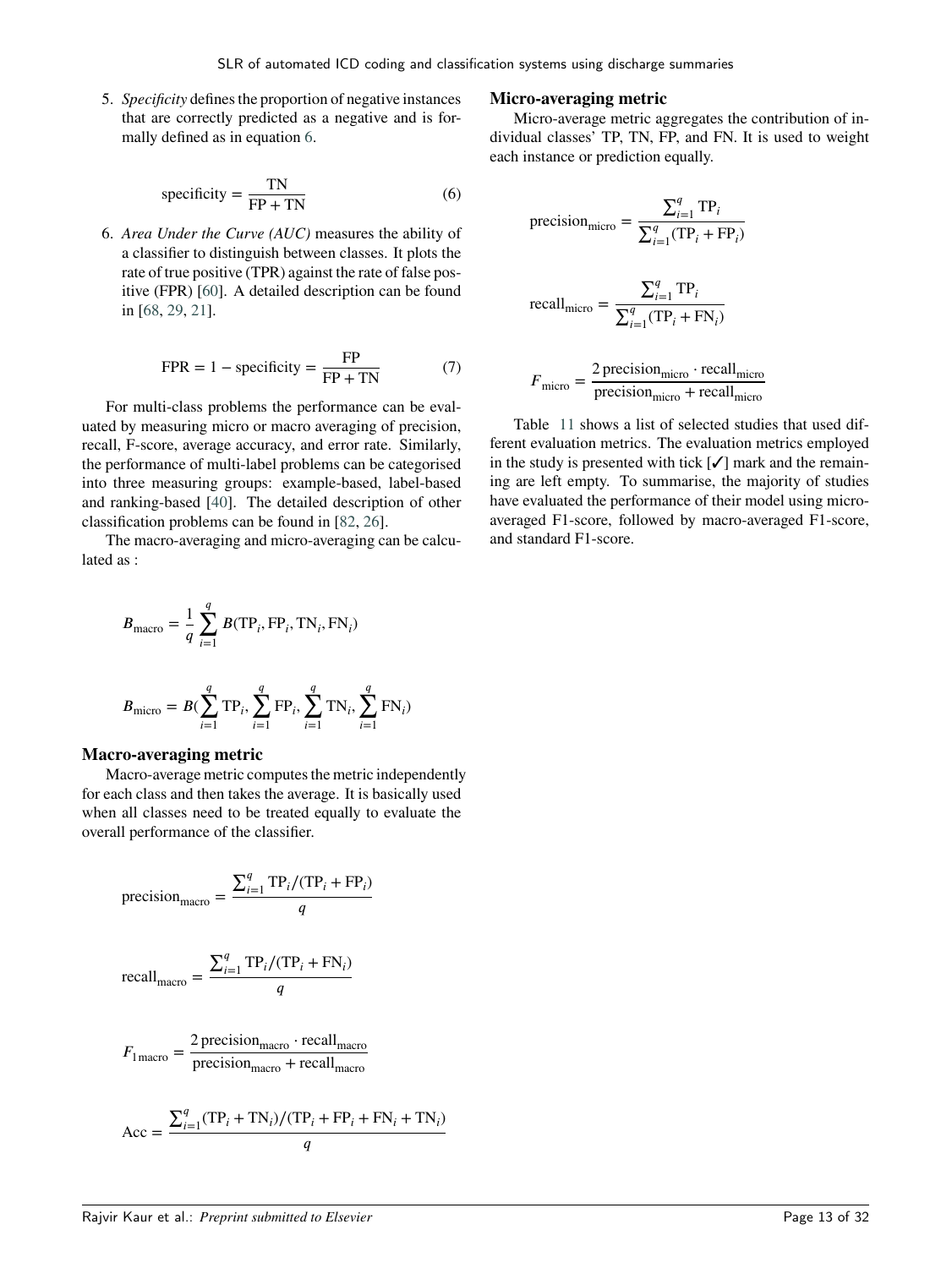<span id="page-14-0"></span>

| Year              | <b>Study</b>                  | ML classifiers & DL models                                              | Compared with other existing studies or algorithms                                                                   |
|-------------------|-------------------------------|-------------------------------------------------------------------------|----------------------------------------------------------------------------------------------------------------------|
| $\overline{2013}$ | Perotte et al. [65]           | Flat SVM, Hierarchy-based SVM                                           | $\overline{\phantom{0}}$                                                                                             |
| 2014              | Marafino et al. [55]          | <b>SVM</b>                                                              |                                                                                                                      |
| 2014              | Subotin and Davis [86]        | Two-level hierarchical classification                                   |                                                                                                                      |
| 2015              | Kavuluru et al. [43]          | SVM, LR, MNB                                                            | BR, copy transformation, ECC                                                                                         |
| 2016              | Ayyar and Oliver [4]          | <b>LSTM</b>                                                             |                                                                                                                      |
| 2017              | Prakash et al. [67]           | C-MemNN and A-MemNN                                                     | End-to-End Memory Network, KV-MemNNs                                                                                 |
| 2017              | Lin et al. $[52]$             | <b>CNN</b>                                                              | SVM, RF, GBM                                                                                                         |
| 2017              | Berndorfer and Henriksson [8] | Flat SVM and Hierarchical SVM                                           |                                                                                                                      |
| 2018              | Amoia et al. [3]              | LR and CNN                                                              |                                                                                                                      |
| 2018              | Catling et al. [13]           | <b>RNN-GRU</b>                                                          |                                                                                                                      |
| 2018              | Baumel et al. [5]             | SVM, CBOW, CNN, HA-GRU                                                  |                                                                                                                      |
| 2018              | Mullenbach et al. [61]        | CAML, DR-CAML                                                           | CNN, LR, Bi-GRU, Flat SVM [65], HA-GRU [5], C-MemNN [67], [80],<br>$[77]$                                            |
| 2018              | Samonte et al. [74]           | EnHAN                                                                   | <b>HAN</b>                                                                                                           |
| 2018              | Xie and Xing [93]             | Tree-of-sequences LSTM                                                  | HierNet[96], HybridNet [35], BranchNet [100], LET [6], [48], [24],<br>$[42]$ , $[43]$ , $[66]$                       |
| 2018              | Rios and Kavuluru [71]        | ZACNN, ZAGCNN                                                           | LR [89], CNN [5], ACNN [61], Match-CNN [70]                                                                          |
| 2018              | Kaur and Ginige [39]          | SVM, NB, Decision Tree, kNN, RF, Ad-<br>aBoost, and MLP                 | $\overline{\phantom{m}}$                                                                                             |
| 2019              | Zeng et al. [97]              | Deep transfer learning using multi-scale CNN<br>and Batch normalisation | Flat SVM $[65]$                                                                                                      |
| 2019              | Kaur and Ginige [40]          | Binary relevance, Label Power set, ML-kNN                               |                                                                                                                      |
| 2019              | Xie et al. [94]               | MSATT-KG                                                                | LR, Selected Feature, Bi-GRU, Flat SVM and Hierarchy SVM, Text-<br>CNN, DR-CAML, CAML, LEAM, C-MemNN, Attentive LSTM |
| 2019              | Falis et al. [19]             | Multi-view CNN (Ontological attention en-<br>semble mechanism)          | CAML [61] MVC-LDA and MVC-RLDA [73]                                                                                  |
| 2019              | Huang et al. [36]             | CNN, LSTM, GRU                                                          | Logistic regression, Random Forest, Feed-forward neural network, C-<br>MemNN [67]                                    |
| 2019              | Li et al. [51]                | DeepLabeler (CNN and D2V)                                               | Flat SVM and hierarchy-based SVM [65]                                                                                |
| 2019              | Rios and Kavuluru [72]        | <b>CNNs</b>                                                             | Logistic regression, LR+L2R+NERC [43], averaging ensemble CNNs<br>without transfer learning                          |
| 2019              | Schäfer and Friedrich [78]    | FastText                                                                | Binary relevance SVM[65], MT-CNN-net[18], HA-GRU[5], CAML<br>and DR-CAML[61]                                         |
| 2019              | Xu et al. [95]                | Text-CNN                                                                |                                                                                                                      |
| 2019              | Du et al. [18]                | ML-Net, ML-CNN, ML-HAN                                                  | <b>SVM</b> [65]                                                                                                      |
| 2020              | Cao et al. [12]               | HyperCore                                                               | SVM [65], C-MemNN [67], C-LSTM-ATT [80], HA-GRU [5], CAML<br>and DR-CAML [61]                                        |
|                   |                               |                                                                         | Continued on next page                                                                                               |

Table 10: List of machine learning classifiers and deep learning models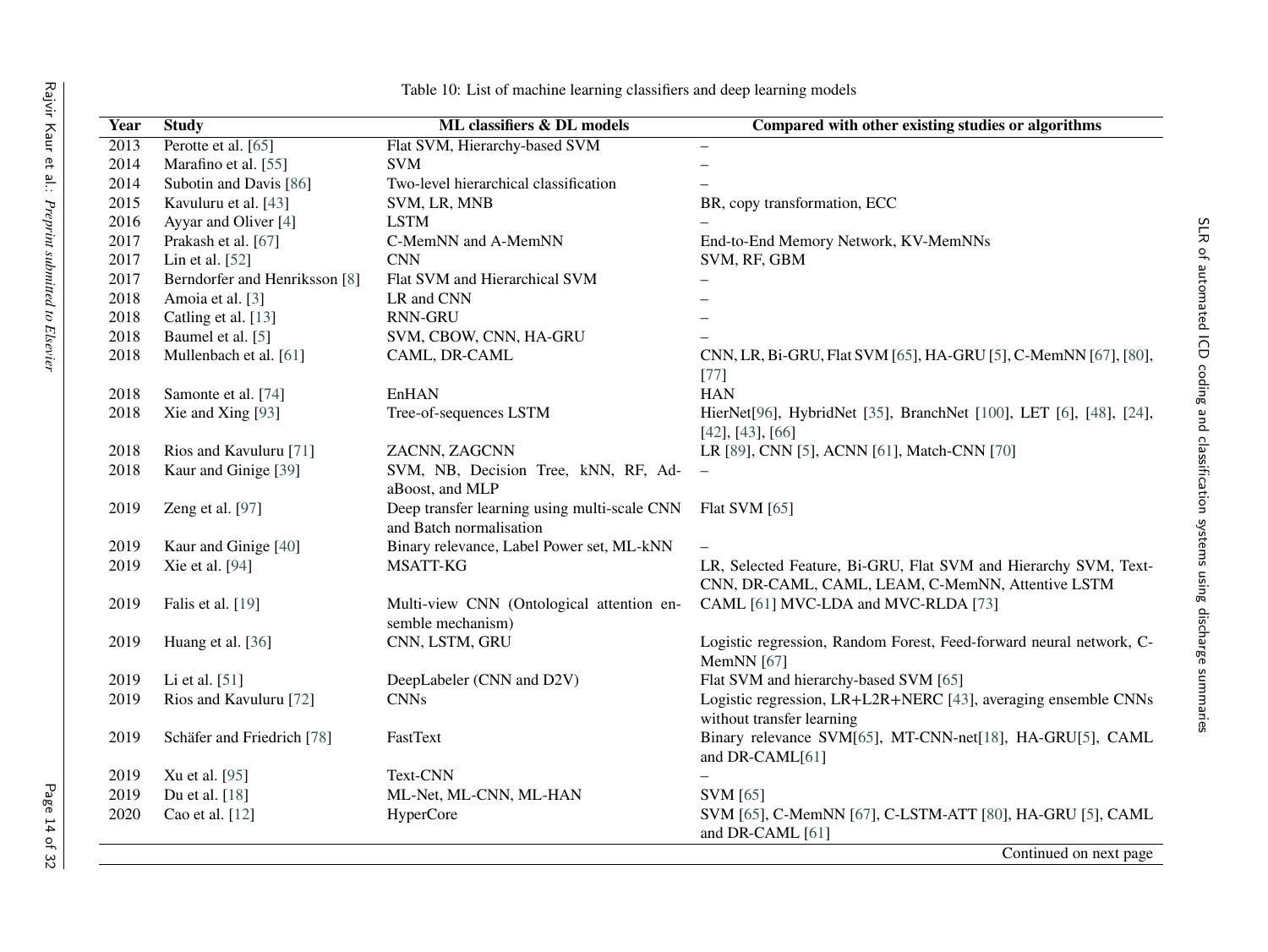|      | Table 10 – continued from previous page |                                           |                                                            |  |  |  |  |  |  |  |  |
|------|-----------------------------------------|-------------------------------------------|------------------------------------------------------------|--|--|--|--|--|--|--|--|
| Year | <b>Study</b>                            | ML classifiers & DL models                | Compared with other existing studies or algorithms         |  |  |  |  |  |  |  |  |
| 2020 | Guo et al. [28]                         | <b>BiLSTMs</b>                            | DeepLabeler [51]                                           |  |  |  |  |  |  |  |  |
| 2020 | <b>Vu</b> et al. [90]                   | LAAT and JointLAAT                        | LR [61], SVM [65], CNN [61], Bi-GRU [61], C-MemNN [67], C- |  |  |  |  |  |  |  |  |
|      |                                         |                                           | LSTM-Att [80], HA-GRU [5], LEAM [91], CAML [61], DR-CAML   |  |  |  |  |  |  |  |  |
|      |                                         |                                           | [61], MSATT-KG [94], MultiResCNN [50]                      |  |  |  |  |  |  |  |  |
| 2020 | Song et al. [84]                        | ZAGRNN, ZAGRNN with LDAM loss             | <b>ZAGCNN</b> [71], [54], [92], [22]                       |  |  |  |  |  |  |  |  |
| 2020 | Sonabend W et al. [83]                  | <b>UNITE</b>                              | LR, Topic modeling, MLP                                    |  |  |  |  |  |  |  |  |
| 2020 | Mascio et al. [56]                      | ANN, CNN, Bi-LSTM                         | <b>SVM</b>                                                 |  |  |  |  |  |  |  |  |
| 2020 | Li and Yu $[50]$                        | <b>MultiResCNN</b>                        | SVM (Flat and Hierarchy) [65], CAML & DR-CAML [61], HA-GRU |  |  |  |  |  |  |  |  |
|      |                                         |                                           | [5], C-MemNN [67], C-LSTM-Att [80]                         |  |  |  |  |  |  |  |  |
| 2020 | Teng et al. [88]                        | G_Coder (Multi-CNN, Graph Presentation,   | C-LSTM-Att [80], CAML & DR-CAML [61], MultiResCNN [50]     |  |  |  |  |  |  |  |  |
|      |                                         | Attention Matching, Adversarial Learning) |                                                            |  |  |  |  |  |  |  |  |
| 2020 | Moons et al. [58]                       | CNN, Bi-GRU, DR-CAML, MVC-LDA, –          |                                                            |  |  |  |  |  |  |  |  |
|      |                                         | <b>MVC-RLDA</b>                           |                                                            |  |  |  |  |  |  |  |  |
| 2020 | Ji et al. [37]                          | <b>DCAN</b>                               | CNN [45], C-MemNN [67], Attentive LSTM [80], Bi-GRU [61],  |  |  |  |  |  |  |  |  |
|      |                                         |                                           | CAML & DR-CAML [61], LEAM [91], MultiResCNN [50]           |  |  |  |  |  |  |  |  |
| 2020 | Chang and Chang [14]                    | CNN, LSTM, GRU, HAN                       | <b>SVM</b>                                                 |  |  |  |  |  |  |  |  |
| 2020 | Zhang et al. [99]                       | AttentionXML (BERT-XML)                   | LR, Multi-head Attention, BERT, BioBERT, ClinicalBERT.     |  |  |  |  |  |  |  |  |
|      |                                         |                                           |                                                            |  |  |  |  |  |  |  |  |

SVM: Support Vector Machine; RF: Random Forest; LR: Logistic Regression; NB: Naïve Bayes; MLP: Multi Layer Perceptron; BR: Binary Relevance; ECC: Ensemble of classifier chains; MNB: Multinomial Naïve Bayes; GBM: Gradient Boosting Machine; KV-MemNNs: Key-Value Memory Networks; C-MemNN: Condensed Memory Networks; A-MemNN: Averaged Memory Networks; CNN: Convolutional Neural Networks; RNN: Recurrent Neural Network; GRU: Gated Recurrent Units; HAN: Hierarchical Attention Network; LSTM: Long Short-Term Memory Networks; HA-GRU: Hierarchical Attention Gated Recurrent Unit; Conv-LSTM: Convolutional LSTM; EnHANs: Enhanced Hierarchical Attention Networks; CAML: Convolutional Attention for Multi-Label classification; DR-CAML: Description Regularized CAML; DCAN: Dilated Convolutional Attention Network; Seg-GRU: Segment-level GRU; MultiResCNN: Multi-Filter Residual Convolutional Neural Network; C-LSTM-Att: Characteraware LSTM-based Attention; TAGs: Term weighting AGgregated using fuzzy Similarity; EnTAGs: Enhanced TAGS; ZAGRNN: Zero-shot Attentive Graph RecurrentNeural Networks; ZAGCNN: Zero-shot Attentive Graph Convolution Neural Networks; UNITE: Unsupervised knowledge integration algorithm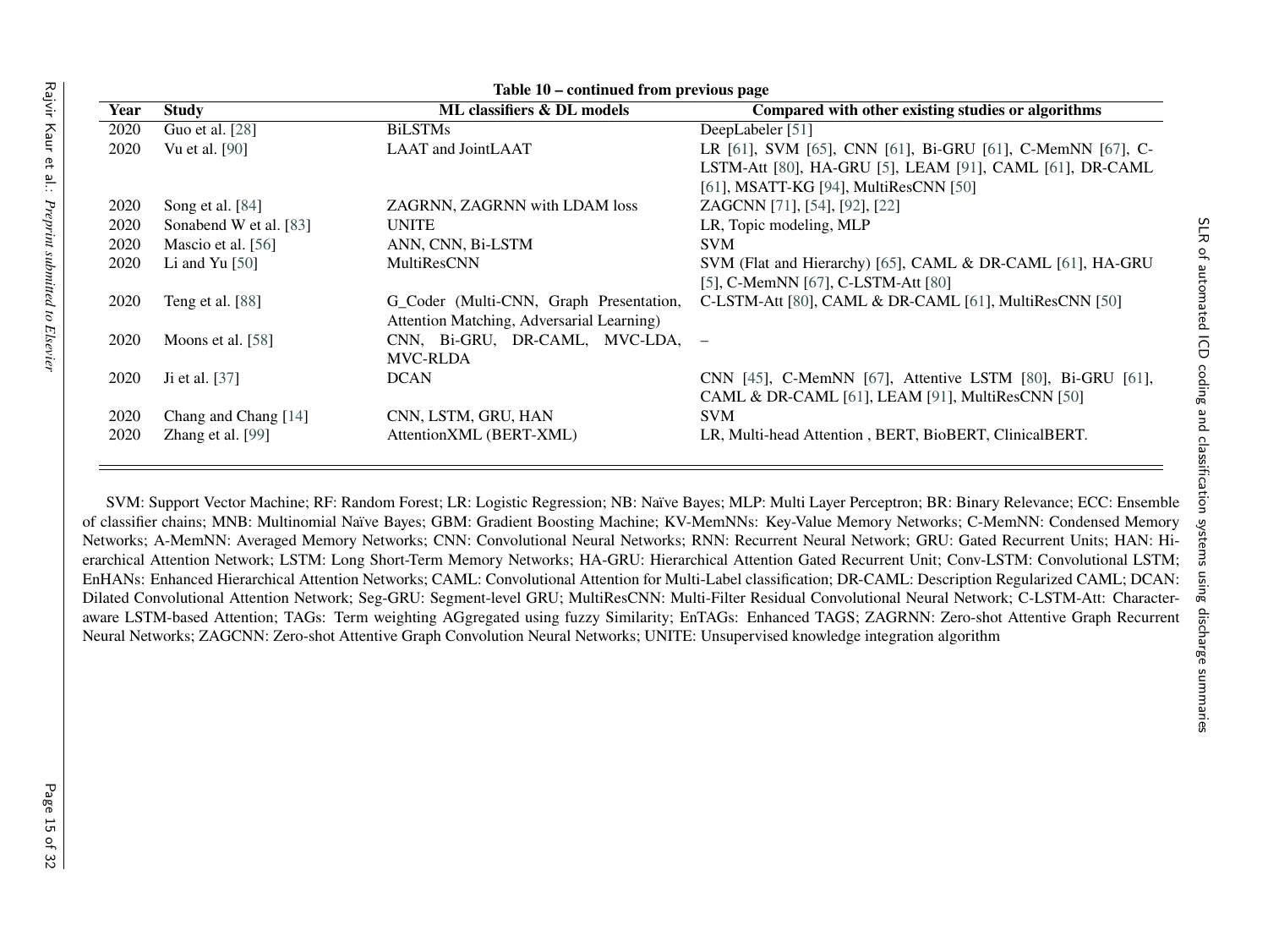| Table 11                                   |  |  |
|--------------------------------------------|--|--|
| Studies using different Evaluation Metrics |  |  |

|      | Year Study        |                   |                          |                     |     |                          |    |           |   |                          |   |                                                 | <b>Evaluation Metrics</b> |                                  |   |                                                                                  |                   |                                                        |             |   |   |          |
|------|-------------------|-------------------|--------------------------|---------------------|-----|--------------------------|----|-----------|---|--------------------------|---|-------------------------------------------------|---------------------------|----------------------------------|---|----------------------------------------------------------------------------------|-------------------|--------------------------------------------------------|-------------|---|---|----------|
|      |                   | $\overline{P}$    | ${\sf R}$                | ${\sf F1}$          | Acc | AUC                      | HL | <b>JS</b> |   |                          |   | $P_{mi}$ $R_{mi}$ $F1_{mi}$ $AUC_{mi}$ $P_{ma}$ |                           | $R_{\underline{m}\underline{a}}$ |   | $\mathsf{F1}_\mathsf{ma}$ $\mathsf{AUC}_\mathsf{ma}$ $\mathsf{F1}_\mathsf{diag}$ |                   | $F1_{\text{proc}}$                                     | P@n R@n Sen |   |   | Spec MRR |
| 2013 | $[65]$            | ✓                 | ✓                        | ✓                   |     |                          |    |           |   |                          |   |                                                 |                           |                                  |   |                                                                                  |                   |                                                        |             |   |   |          |
| 2014 | $\overline{[}55$  | $\checkmark$      | ✓                        | ✓                   |     |                          |    |           |   |                          |   |                                                 |                           |                                  |   |                                                                                  |                   |                                                        |             |   |   |          |
| 2014 | [86]              | ✓                 |                          | ✓                   |     |                          |    |           |   |                          |   |                                                 |                           |                                  |   |                                                                                  |                   |                                                        |             |   |   | ✓        |
| 2015 | $[43]$            | $\qquad \qquad -$ | -                        |                     |     |                          |    |           |   | ✓                        | J |                                                 |                           |                                  |   |                                                                                  |                   |                                                        |             |   |   |          |
| 2016 | $[4]$             | √                 |                          | ✓                   |     |                          |    |           |   |                          |   |                                                 |                           |                                  |   |                                                                                  |                   |                                                        |             |   |   |          |
| 2017 | [67]              |                   |                          |                     |     |                          |    |           |   |                          |   |                                                 |                           |                                  |   |                                                                                  |                   |                                                        |             |   |   |          |
| 2017 | $[52]$            |                   | $\overline{\phantom{0}}$ |                     |     |                          |    |           |   |                          |   |                                                 |                           |                                  |   |                                                                                  |                   |                                                        |             |   |   |          |
| 2017 | $\left[ 8\right]$ | ✓                 | ✓                        | ✓                   |     |                          |    |           |   |                          |   |                                                 |                           |                                  |   |                                                                                  |                   |                                                        |             |   |   |          |
| 2018 |                   | $\qquad \qquad -$ |                          |                     |     |                          |    |           |   | ✓                        |   |                                                 |                           |                                  |   |                                                                                  |                   |                                                        |             |   |   |          |
| 2018 | $[13]$            | ✓                 | ✓                        | √                   |     |                          |    |           |   |                          |   |                                                 |                           |                                  |   |                                                                                  |                   |                                                        |             |   |   |          |
| 2018 |                   |                   |                          |                     |     |                          |    |           |   |                          |   |                                                 |                           |                                  |   |                                                                                  |                   |                                                        |             |   |   |          |
| 2018 | [61]              | -                 |                          |                     |     |                          |    |           |   |                          |   |                                                 |                           |                                  |   | ✓                                                                                | ✓                 |                                                        |             |   |   |          |
| 2018 | $[74]$            | ✓                 |                          | ✓                   |     |                          |    |           |   |                          |   |                                                 |                           |                                  |   |                                                                                  |                   |                                                        |             |   |   |          |
| 2018 | $[93]$            |                   |                          |                     |     |                          |    |           |   |                          |   |                                                 |                           |                                  |   |                                                                                  |                   |                                                        |             | √ | ✓ |          |
| 2018 | $[71]$            | -                 | -                        | —                   |     | $\qquad \qquad -$        |    |           |   |                          |   |                                                 |                           |                                  |   |                                                                                  |                   |                                                        | ✓           |   |   |          |
| 2018 | $[39]$            | ✓                 | ✓                        | ✓                   | ✓   | $\qquad \qquad -$        | ✓  |           |   |                          |   |                                                 |                           |                                  |   |                                                                                  |                   |                                                        |             |   |   |          |
| 2019 | [97]              |                   |                          |                     |     |                          |    |           | ✓ | ✓                        |   |                                                 |                           |                                  |   |                                                                                  |                   |                                                        |             |   |   |          |
| 2019 | $[40]$            |                   |                          |                     |     |                          |    |           |   | ✓                        |   |                                                 | $\checkmark$              |                                  |   |                                                                                  |                   |                                                        |             |   |   |          |
| 2019 | $[94]$            |                   |                          |                     |     |                          |    |           |   |                          |   | ✓                                               | $\qquad \qquad -$         |                                  | ✓ | √                                                                                | ✓                 | √                                                      |             |   |   |          |
| 2019 | $[19]$            | -                 |                          |                     |     |                          |    |           | ✓ | ✓                        |   |                                                 | ✓                         | ✓                                | ✓ | $\overline{\phantom{0}}$                                                         |                   |                                                        |             |   |   |          |
| 2019 | $[36]$            | ✓                 | ✓                        | ✓                   | ✓   | $\overline{\phantom{0}}$ |    |           |   |                          |   |                                                 |                           |                                  |   |                                                                                  |                   |                                                        |             |   |   |          |
| 2019 | $[51]$            |                   |                          |                     |     |                          |    |           |   |                          |   |                                                 |                           |                                  |   |                                                                                  |                   |                                                        |             |   |   |          |
| 2019 | $[72]$            |                   |                          |                     |     |                          |    |           |   |                          |   |                                                 |                           |                                  |   |                                                                                  |                   |                                                        |             |   |   |          |
| 2019 | $[78]$            |                   |                          |                     |     |                          |    |           |   |                          |   |                                                 |                           |                                  |   |                                                                                  |                   |                                                        |             |   |   |          |
| 2019 | $[95]$            | $\qquad \qquad -$ |                          |                     |     |                          |    |           |   |                          |   | ✓                                               |                           |                                  | ✓ |                                                                                  |                   |                                                        |             |   |   |          |
| 2019 | [18]              | ✓                 |                          | ✓                   |     |                          |    |           |   |                          |   |                                                 |                           |                                  |   |                                                                                  |                   |                                                        |             |   |   |          |
| 2020 | $[12]$            |                   |                          |                     |     |                          |    |           |   | $\overline{\phantom{0}}$ | ✓ |                                                 |                           |                                  | ✓ |                                                                                  |                   |                                                        |             |   |   |          |
| 2020 | $[28]$            |                   |                          |                     |     |                          |    |           | ✓ | $\checkmark$             |   | ✓                                               | ✓                         | ✓                                | √ |                                                                                  |                   |                                                        |             |   |   |          |
| 2020 | $[90]$            |                   |                          |                     |     |                          |    |           |   | $\overline{\phantom{0}}$ |   | ✓                                               | $\overline{\phantom{0}}$  |                                  |   |                                                                                  |                   |                                                        |             |   |   |          |
| 2020 | [84]              |                   |                          |                     |     |                          |    |           |   | ✓                        |   |                                                 | ✓                         | ✓                                |   |                                                                                  |                   |                                                        |             |   |   |          |
| 2020 | [83]              | $\qquad \qquad -$ | $\overline{\phantom{0}}$ | ✓                   |     |                          |    |           |   |                          |   |                                                 |                           |                                  |   |                                                                                  |                   |                                                        |             |   |   |          |
| 2020 | $[56]$            |                   | -                        | $\checkmark$ (Avg)- |     |                          |    |           |   |                          |   |                                                 |                           |                                  |   |                                                                                  |                   |                                                        |             |   |   |          |
| 2020 | $[50]$            |                   |                          |                     |     |                          |    |           |   |                          |   |                                                 |                           |                                  | ✓ | ✓                                                                                |                   |                                                        |             |   |   |          |
| 2020 | [88]              |                   |                          |                     |     |                          |    |           |   |                          |   |                                                 |                           |                                  |   |                                                                                  |                   | $\overline{a}$                                         |             |   |   |          |
| 2020 | $[58]$            |                   |                          |                     |     |                          |    |           |   |                          |   |                                                 |                           |                                  | ✓ | $\overline{\phantom{0}}$                                                         |                   | $\checkmark$ (micro) $\checkmark$ (micro) $\checkmark$ |             |   |   |          |
| 2020 | $[37]$            |                   |                          |                     |     |                          |    |           |   |                          |   |                                                 |                           |                                  | ✓ | ✓                                                                                |                   |                                                        |             |   |   |          |
| 2020 | $[14]$            |                   |                          |                     |     |                          |    |           |   |                          |   | $\overline{\phantom{0}}$                        |                           |                                  |   |                                                                                  |                   |                                                        |             |   |   |          |
| 2020 | [99]              |                   |                          |                     |     |                          |    |           |   |                          |   | ✓                                               |                           |                                  |   | ✓                                                                                | $\qquad \qquad -$ |                                                        |             |   |   |          |

SLR of automated ICD coding and classification systems using discharge summaries

SLR of automated ICD coding and classification systems using discharge summaries

<span id="page-16-0"></span>P: Precision, R: Recall, F1: F1-score, Acc: Accuracy, AUC: Area under the ROC curve, HL: Hamming Loss, JS: Jaccard Similarity, P<sub>mi</sub>: Micro-averaged Precision, R<sub>mi</sub>: Micro-averaged Recall,<br>F1<sub>mi</sub> or F-meas<sub>mi</sub>: Micro-ave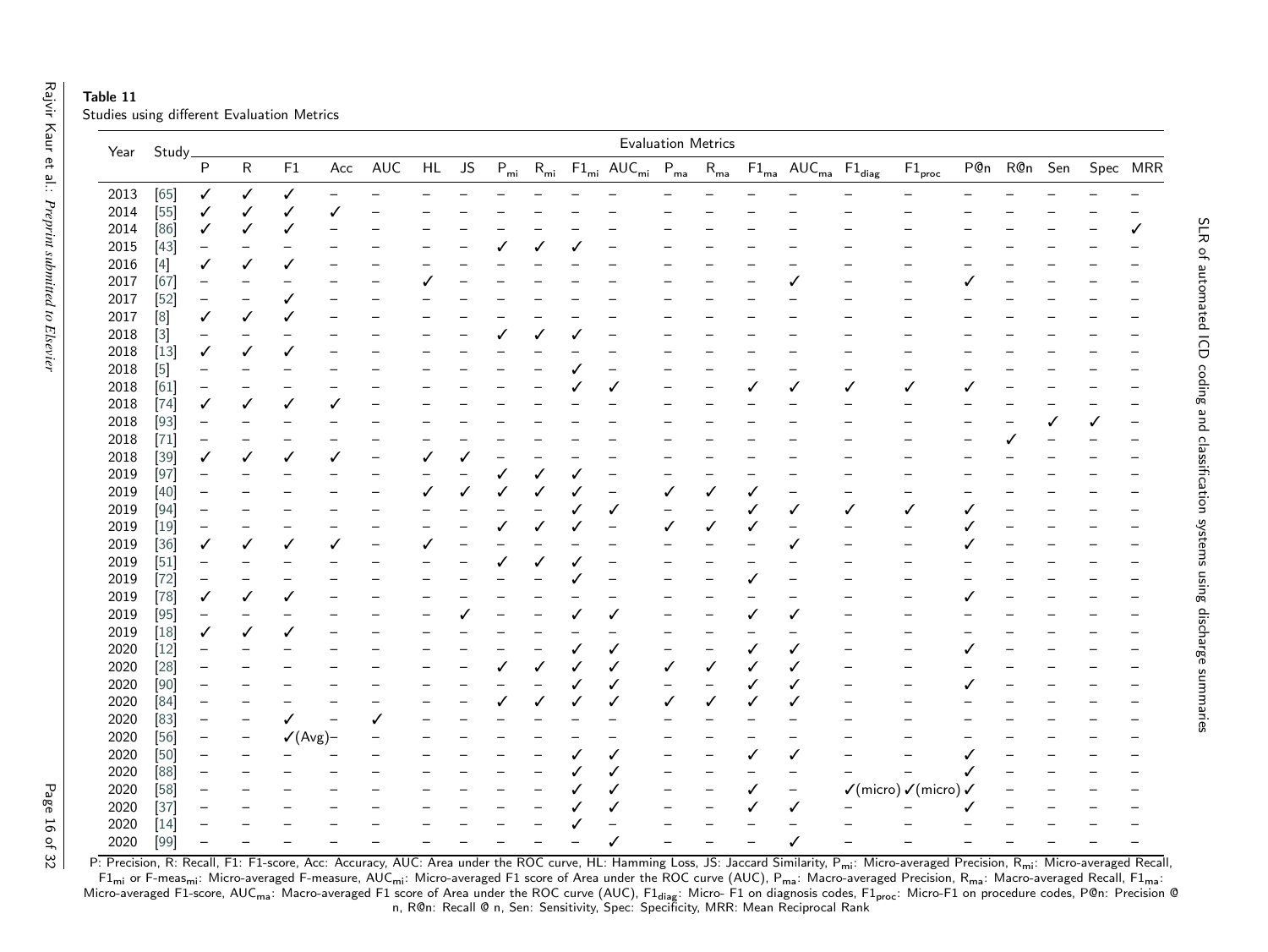## <span id="page-17-0"></span>**5. Discussion**

With the rise of EHR implementation, applications of machine learning and deep learning models to predict clinical events and outcomes for clinical decision making have sparked widespread interest. Due to high granularity of ICD codes, researchers performed clinical code prediction either based on category-level or full-code prediction. The categorylevel prediction can also be referred to as group-level or chapterlevel prediction in which a set of similar diseases and other underline health conditions are represented in a unique chapter or a group. This type of problem is a multi-label classification problem where clinical reports can be mapped to more than one group. On the other hand, full code prediction is associated with a five characters (numeric or alphanumeric) code where, the first three characters specify the disease category, while the latter two characters provide a more meticulous division of the disease [\[28\]](#page-29-14). Furthermore, a few research studies [\[28,](#page-29-14) [58\]](#page-30-9) focused on the first three characters of the code, which is similar to category-level prediction and treats the task as multi-label classification problem.

Research studies related to automated ICD coding have used different methods and techniques ranging from pattern matching to deep learning approaches to categorise clinical narratives into different categories. In this review, we are considering the research studies associated with automated ICD coding task that got published from January 1, 2010 on wards; therefore, this systematic literature review is limited to only machine learning and deep learning methods. The studies published prior to the year 2010 are basically focused on pattern matching, rule-based, machine learning or hybrid methods.

## **5.1. Traditional Machine Learning (ML)**

In 2013, Perotte et al. [\[65\]](#page-30-11) explored the traditional machine learning algorithm to build *flat* and *hierarchical* SVM for automatically assigning ICD-9 codes to discharge summaries. Their results indicate that the hierarchical SVM outperforms the flat SVM and achieve F-measure 39.5% and 27.6% respectively. Berndorfer and Henriksson [\[8\]](#page-28-8) also used predictive models, flat and hierarchical SVM, for ICD-9 coding of discharge summaries using shallow and deep text representation. The results showed that the union prediction model outperformed the BoW representation in terms of Fscore by 2.21 points in the flat SVM model and 1.28 points in the hierarchical setting. Similarly, Marafino et al. [\[55\]](#page-30-12) developed SVM-based classifiers using n-gram feature extraction that can accurately identify a range of procedures and diagnoses in ICU clinical notes. Their SVM algorithm distinguishes itself on the basis of generalizability, modularity and scalability that make it more accurate than other existing machine learning methods when applied to datasets with multiple variables. However, the study was incorporated with several limitations. (1) Only certain diagnoses and procedures were considered more precisely, 2 diagnosis (Jaundice and Intracranial Haemorrhage (ICH)) and 2 procedures (Ventilation and Phototherapy). (2) The comparison of their approach against gold standards was imperfect,

which creates the possibility of incorrect measurement of accuracy. The results show that among all four classification tasks, ventilation classification task outperformed and achieved accuracy of 0.982 and F1-score of 0.954.

Kavuluru et al. [\[43\]](#page-29-11) performed empirical evaluation of supervised learning approaches, such as SVM, Naïve Bayes, and logistic regression, to assign ICD-9-CM codes to clinical narratives of patients discharged from the UKY medical center. In addition, they also used two other smaller datasets- UKSmall (a subset of UKLarge), and CMC. The results were evaluated using multiple complementary methods including example-based measures, and macro and microaveraging measures. Kaur and Ginige [\[39\]](#page-29-0) performed a comparative analysis of seven traditional machine learning algorithms, such as SVM, Naïve Bayes, Decision Tree, kNN, Random Forest, AdaBoost, and MLP, for assigning ICD-10- AM and ACHI codes to discharge summaries acquired from Australian hospital. Among all the classifiers, AdaBoost outperforms by achieving F-score of 0.9141, accuracy of 0.8611, Jaccard similarity of 0.8294 and Hamming Loss of 0.0945 for 235 medical records. Similarly, for 190 records, Decision Tree outperforms and achieves F1-score of 0.8730, accuracy of 0.7920, Jaccard similarity of 0.7453, and Hamming Loss of 0.0877. A year later, the same set of authors in the study [\[40\]](#page-29-9) aimed to classify multi-label diseases and interventions of the respiratory and digestive system using transformation method (Binary Relevance and Power Label set) and adaptive algorithm (ML-kNN). However, due to limited number of medical records, the dataset was repeated with some minor changes in order to train the model. Also, more than half of the clinical codes appeared only once in the whole dataset, which lowered the learning rate of the system.

## **5.2. Deep Learning**

Ayyar and Oliver [\[4\]](#page-28-7) proposed a deep learning framework using LSTM model to classify the ICD-9 codes to patients' discharge summary. They mapped all codes to top level representation, which left top 19 level ICD-codes. The study achieved precision of 0.799, recall of 0.685 and F1 score of 0.708 when used note length of 1000 words. However, the study found a few limitations such as several misspelling occurrences in the data, model not being capable to learn and hold important words or text in memory for longer period of time, and learning task possible to be improved by use of medical dictionaries so that more pertinent word vectors are obtained.

Baumel et al. [\[5\]](#page-28-5) proposed a Hierarchical Attention-Gated Recurrent Unit (HA-GRU) with two levels of bidirectional GRU for sentence and document encoding to assign multiple ICD codes to discharge summaries of the MIMIC-II and MIMIC-III dataset. The study found that HA-GRU gave better results in the rolled-up ICD-9 setting over the CNN and SVM and evaluated the performance of the model by calculating F1micro of 40.52% on full code set and 53.86% on rolled up ICD-9 codes (3-digit codes). Later on, Samonte et al. [\[74\]](#page-31-8) developed Enhanced hierarchical attention net-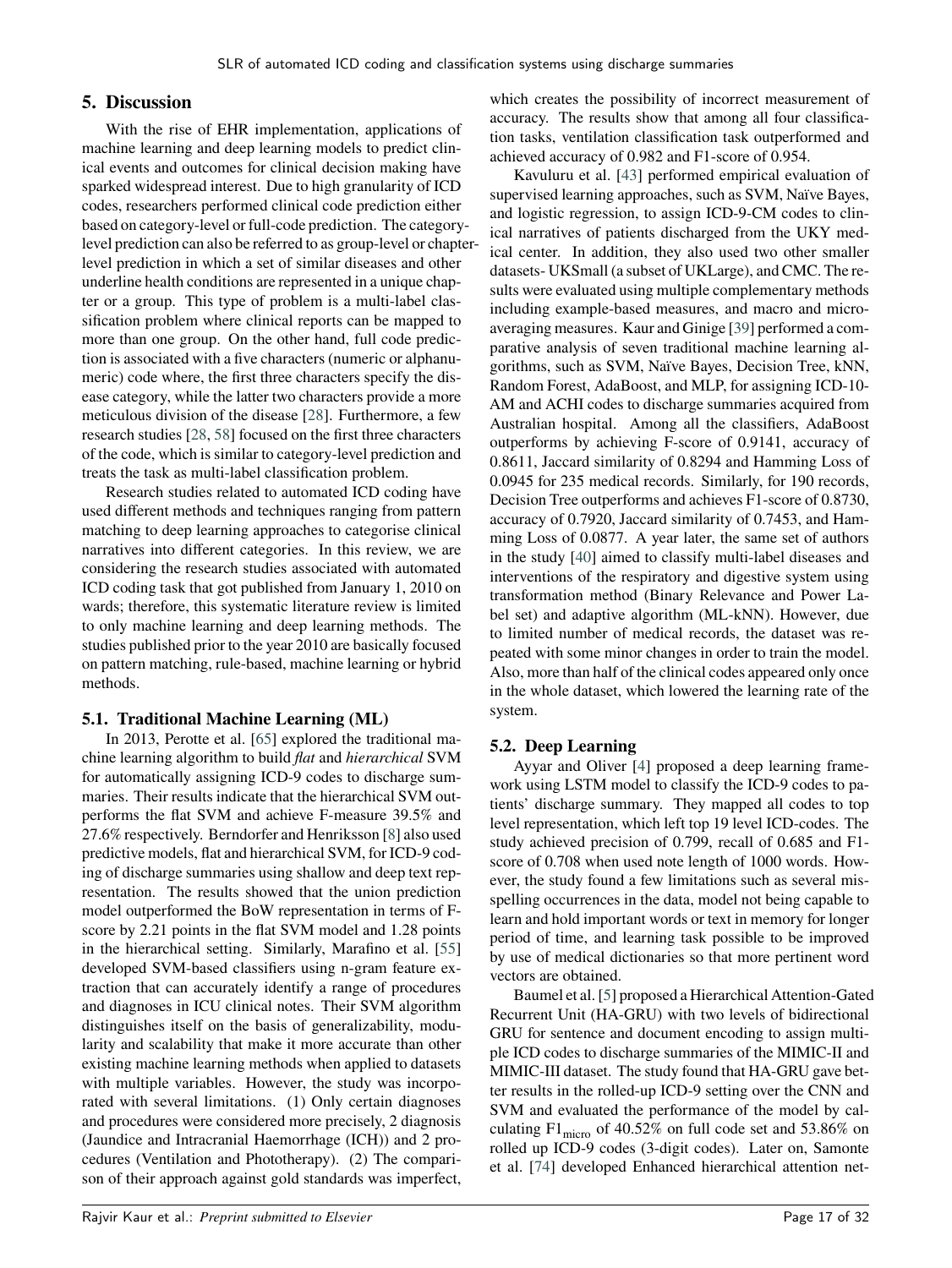works (EnHANs) model, which is a modified version of HAN model, to assign ICD-9 codes to patient notes. Patient records with the word "Discharge Summary" were processed and mapped only top 10 ICD-9 codes. The study modified the architecture of hierarchical attention networks by adding topical word embedding and a word input. The experiments were conducted for the 19 label and 10 label tasks. To achieve the best model, only 100 sentences per document, 20 words per sentence were considered and sigmoid binary cross entropy was applied as the loss function to improve the model's performance. While experimenting on 19 label task, the need for regularization was observed when overfitting occurred around 11th-15th epoch. For the validation of results, accuracy, precision, recall and F1-score were evaluated. However, we have recalculated the F1-score as the information provided in the results and analysis section did not match the performance table of the 19 label task. The study also measured the performance of the baseline model HAN for 10 label task and achieved 83% accuracy, 76.5% precision, 62.6% recall and 68.2% F1-score.

Mullenbach et al. [\[61\]](#page-30-7) propose an attention based CNN model which is the combination of a single filter CNN and label dependent attention for ICD coding of discharge summaries. They call their method Convolutional Attention for Multi-Label classification (CAML) while its variant is referred to as Description Regularized-CAML (DR-CAML). As the model contains only one convolutional filter, it may not be sufficient to learn decent document representations from a flat and fixed-length convolutional architecture [\[50\]](#page-30-8). Their results show that DR-CAML performs slightly better than CAML and achieves  $0.457 \, \mathrm{F1}_{micro}$  and  $0.049 \, \mathrm{F1}_{macro}$  on MIMIC-II dataset. The study outperforms the existing stateof-the-art models [\[65,](#page-30-11) [5\]](#page-28-5) on MIMIC-II. On the other hand, CAML outperforms DR-CAML on MIMIC-III and achieves  $F1_{micro}$  of 0.539,  $F1_{macro}$  of 0.088,  $F1_{Diag}$  of 0.524,  $F1_{Proc}$ of 0.609, P@8 of 0.709 and P@15 of 0.561. A study by Xie and Xing [\[93\]](#page-31-0) propose a tree-of sequences LSTM architecture to capture the hierarchical relationship among codes and the semantics of each code. In addition, the study also used adversarial learning approach to reconcile the heterogeneous writing style. It also uses attention mechanism to perform many-to-one and one-to-many mappings between diagnosis descriptions and codes. The model outperforms the other baseline models[\[48,](#page-30-36) [6,](#page-28-21) [24,](#page-29-35) [42,](#page-29-36) [43,](#page-29-11) [35,](#page-29-37) [66,](#page-30-37) [96,](#page-31-37) [100\]](#page-32-7) by achieving 0.29 sensitivity and 0.33 specificity. However, there are two major limitations found in this study. (1) It does not perform well on infrequent codes, and (2) it is less capable to deal with abbreviations. In the same year, Amoia et al. [\[3\]](#page-28-4) address data imbalance issues by implementing two system architectures using convolutional neural networks and logistic regression model to predict ICD-10-CM codes for data acquired from 10 healthcare providers which covers 17 months of data. The study has found that the combination of LR-CNN gives better performance with micro-F1 score of 64.60% on all seen codes. Furthermore, Catling et al. [\[13\]](#page-28-1) have explored different methods for representing clinical text and the labels in hierarchical clinical coding ontologies. For atomic representations of 17,561 disease labels, the weighted F1 increased to 0.264-0.281 from 0.232-0.249. Similarly, RNN text representation improved weighted F1 for the prediction of 19 disease category labels to 0.682- 0.701 from 0.662-0.682 using TF-IDF.

Rios and Kavuluru [\[71\]](#page-31-12) have performed a fine-grained evaluation of rare and zero-shot label learning using neural network models (ZACNN and ZAGCNN) which utilise ICD hierarchy information for improving the performance on the rare and zero-shot codes. However, the model hardly assigns rare codes in its final prediction [\[84\]](#page-31-10). For the frequent and few-shot labels, the study compares their models with the existing models: Attention based CNN[\[61\]](#page-30-7), CNN[\[5\]](#page-28-5), L1 regularized logistic regression model [\[89\]](#page-31-38) and Match-CNN [\[70\]](#page-30-38). The results of this study are given in Table [12.](#page-21-0) Similarly, in 2019 the same two authors studied [\[72\]](#page-31-13) the effect of transfer learning for ICD code prediction on 71,463 EMRs from the UKY hospital. The study also introduced a simple transfer learning method that improves prior transfer learning approaches and their prior methods for the UKLarge dataset [\[43\]](#page-29-11). However, the study claims a major weakness which is similar to the other transfer learning methods- training the model on two different datasets which is an acceptable weakness because only training time is increased.

Schäfer and Friedrich [\[78\]](#page-31-7) introduced SVM as the baseline and FastText as the main model with UMLS mapping into word embedding models to assign ICD codes to discharge summaries extracted from MIMIC-III database. The model achieved F1-score of 62.2% and outperformed previous models [\[18,](#page-29-13) [61,](#page-30-7) [65\]](#page-30-11). Following the same year, another study [\[51\]](#page-30-10) proposed a deep learning framework called DeepLabeler that combines CNN with document to vector (D2V) techniques to automatically assign ICD codes. The study performed experiments on MIMIC-II and MIMIC-III dataset and demonstrated that DeepLabeler outperformed the hierarchy-based SVM with micro F-measure of 0.335 on MIMIC-II and 0.408 on MIMIC-III data. However, the study found two major defects when used CNN to extract local features. 1) It ignores the semantic features of the full text because it does not take into account the order or words or phrases. 2) CNN model takes only the unchanged shape matrix as an input which means that document matrix is either truncated or padded by some zeros, causing certain proportion of the original information to become lost. Therefore, the study has integrated the CNN and D2V parts to achieve the better performance. Xie et al. [\[94\]](#page-31-11) improved the convolutional attention model [\[61\]](#page-30-7) by using densely connected CNN and multi-scale feature attention on MIMIC-III dataset. This study used a graph convolutional neural network to capture the hierarchical relationships among medical codes and the semantics of each code.

Xu et al. [\[95\]](#page-31-5) built a hybrid system that includes the CNN, LSTM and decision tree to predict ICD diagnostic codes from different modalities including unstructured, semistructured and structured tabular data. They performed oneto-one mapping of 32 ICD-9 codes to ICD-10 codes using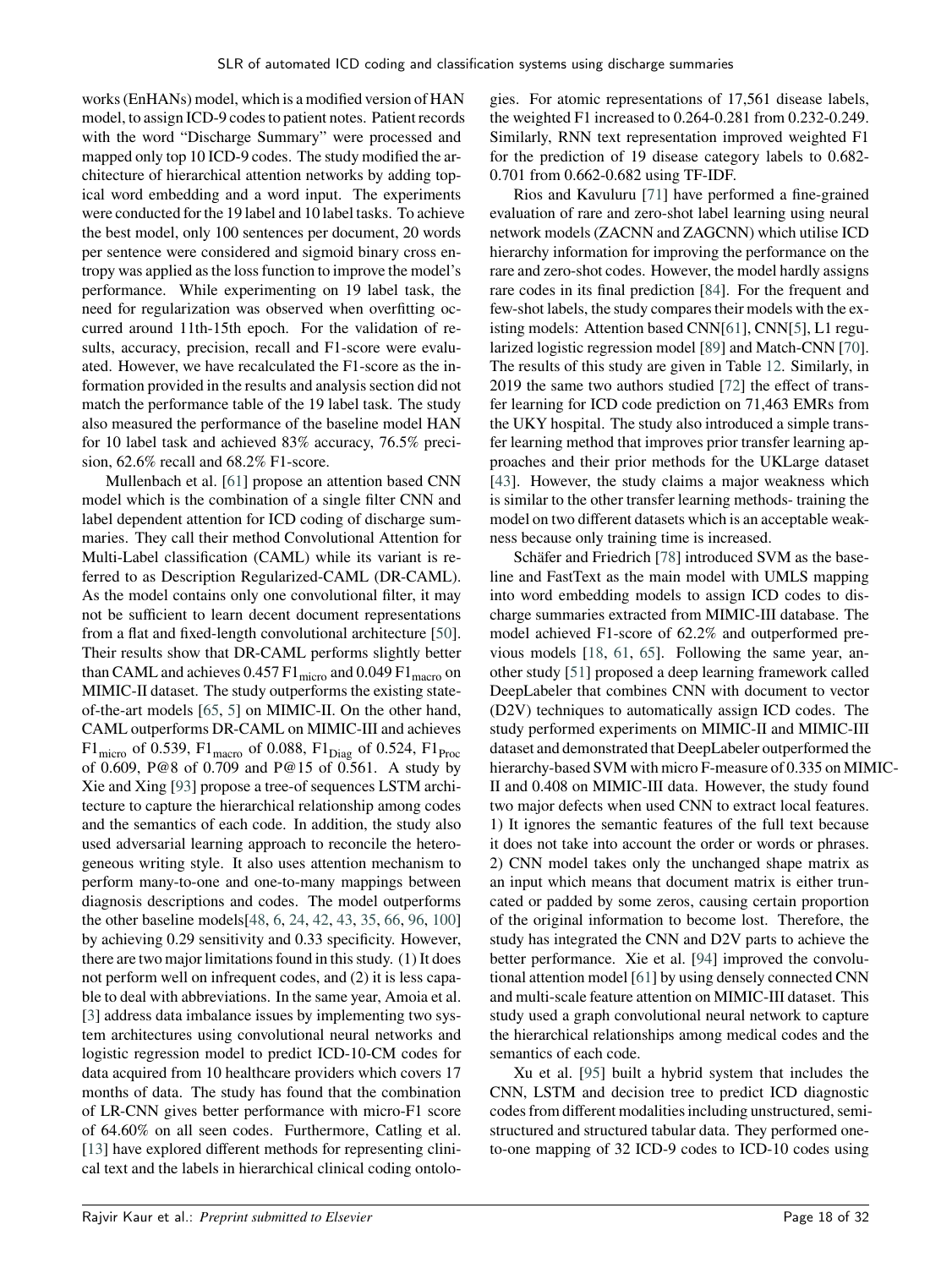an online resource  $5$  and developed an ensemble-based approach which integrated modality-specific models for improving prediction accuracy by achieving  $F1_{micro}$  of 0.7633 and micro-AUC of 0.9541. However, there is plenty of room for improvement as the study has focused on only 32 ICD-10 codes, and used large feature dimensions and some features are duplicate.

Huang et al. [\[36\]](#page-29-3) performed an empirical evaluation of deep learning models for automatic ICD-9 code assignment from the MIMIC-III discharge summaries. The findings showed for ICD coding, which can handle the various lengths as that deep learning methods (CNN, LSTM, GRU) outperformed the traditional machine learning methods (Logistic Regression, Random Forest, Feed Forward Neural Networks) for predicting the top 10 ICD-9 codes and categories with highest F1 of 0.6957 (GRUs) and 0.5320 (Logistic Regression) for top 10 ICD-9 codes, and with F1-scores of 0.7233(GRUs) and 0.6313 (FNNs) for top 10 categories. The results also showed that the top 50 ICD-9 codes and categories did not outperform the baseline because the model could not effectively distinguish between 50 different labels. In addition, the samples for labels 11 to 50 were highly imbalanced; due to this, the deep neural network could not learn adequately useful representation. Falis et al. [\[19\]](#page-29-12) structured an ontological attention ensemble mechanism that matched the structure of the ICD ontology; in its shared attention vectors learnt at each level of the hierarchy are combined into label-dependent ensembles. The study compared the proposed model with the previous state-of-the-art models [\[61,](#page-30-7) [73\]](#page-31-39) and achieved highest F1<sub>micro</sub> of 0.560 and highest p@8 score of 0.727. In addition, the study also highlighted the limitations found in MIMIC-III dataset, in particular the labelling inconsistencies that aroused due to variable coding practices between clinical coders and the need for revision of coding standards.

A year later, in 2020, Li and Yu [\[50\]](#page-30-8) proposed a multifilter residual CNN (MultiResCNN) for ICD coding of discharge summaries. The MultiResCNN combines a multifilter convolutional layer and a residual convolutional layer to improve the convolutional attention model proposed by Mullenbach [\[61\]](#page-30-7). The study compared the MultiResCNN with 5 existing models which include SVM [\[65\]](#page-30-11), HA-GRU [\[5\]](#page-28-5), CAML & DR-CAML [\[61\]](#page-30-7), C-MemNN [\[67\]](#page-30-6) and C-LSTM-Att [\[80\]](#page-31-40). On MIMIC-III full codes, MultiResCNN outperformed CAML  $\&$  DR-CAML model in Macro-AUC,  $F1_{micro}$ , P@k. Similarly, the MultiResCNN also outperformed in all evaluation metrics on MIMIC-III 50 and MIMIC-II. Similarly, Cao et al. [\[12\]](#page-28-6) propose a hyperbolic and co-graph representation framework for automatic ICD coding task, which can jointly exploit code hierarchy and code co-occurrence. Specifically, a hyperbolic representation method leverages the code hierarchy in the hyperbolic space. The study also uses the graph convolutional network (GCN) to capture the co-occurrence correlation. The study compares their model with the existing baseline models and outperformes in all evaluation metrics on MIMIC-II, MIMIC-III full, and MIMIC-III 50 dataset as shown in Tabl[e12,](#page-21-0) Tabl[e13,](#page-22-0) and Table [14](#page-23-0) respectively. To check the effectiveness of the hyperbolic

and co-graph representation, the study has also conducted the ablation where HyperCore improves the micro-F1 score from 0.539 to 0.551 on MIMIC-III full data, and causes a 2.6% improvement of  $F1_{micro}$  on MIMIC-III 50 dataset. The study also found that when the hyperbolic and co-graph representation is removed,  $F1_{micro}$  drops from 0.477 to 0.439 on MIMIC-II dataset, which indicates the effectiveness of hyperbolic and co-graph representation.

Vu et al. [\[90\]](#page-31-9) proposed a new label attention model, LAAT well as the interdependence between text fragments related to ICD codes. This study also proposed a hierarchical joint learning mechanism (JointLAAT) to handle imbalanced data problems using the hierarchical structure of the ICD codes. The study compared their proposed model to baseline models including conventional machine learning [\[65\]](#page-30-11) and deep learning models [\[61,](#page-30-7) [67,](#page-30-6) [80,](#page-31-40) [5,](#page-28-5) [91,](#page-31-41) [94,](#page-31-11) [50\]](#page-30-8) on ICD coding and used both MIMIC-II and MIMIC-III dataset. Their results on MIMIC-III have shown that LAAT gives higher results in micro-AUC,  $F1_{micro}$ ,  $F1_{macro}$ ,  $P@8$  and  $P@15$  compared to MASATT-KG [\[94\]](#page-31-11) and MultiResCNN [\[50\]](#page-30-8). The results become improved in macro-AUC and  $F1_{ma}$  when JointLAAT is used. On the other hand, LAAT outperforms all the baseline models across all metrics on MIMIC-III 50 (when only top 50 codes are considered). There is no significant difference in the results of LAAT and JointLAAT because of no infrequent codes present in the dataset. Similarly for MIMIC-II, LAAT performs better compared to MultiResCNN and improves macro-AUC, micro-AUC,  $F1_{macro}$ ,  $F1_{micro}$  and  $P@8$ by 1.8%, 0.5%, 0.7%, 2.2% and 0.6% respectively. On the other hand JointLAAT does better on infrequent codes than LAAT with the improvement of 0.9% on the  $F1_{micro}$ .

Similarly, Song et al. [\[84\]](#page-31-10) propose an Adversarial Generative Model with Hierarchical Tree structure (AGM-HT) for generalised zero-shot learning. AGM-HT exploits the hierarchical structure of ICD codes to generate semantically meaningful features without any labeled data. The study compares their method with the existing state-of-the-art approaches on zero-shot ICD coding [\[71\]](#page-31-12), meta-embedding for long-tailed problem [\[54\]](#page-30-39), WGAN-GP with classification loss [\[92\]](#page-31-42) and with cycle-consistent loss [\[22\]](#page-29-38). Their model improves F1-score from nearly 0 to 20.91% for the zero-shot codes and increases the AUC score by 3%. A study by Guo et al. [\[28\]](#page-29-14) demonstrates that disease inference based on symptom representation vectors outperforms other methods based on full texts. The study uses only first three characters of each code, rather than a complete code, and performs multilabel classification for the 50 most common and 100 most common diseases only. Furthermore, the study compares the effect of BiLSTMs with different symptom representations, and finds that the combination of two symptom representations improves the performance of disease inference and achieves AUC of 0.895 and F1 of 0.572 for 50 most common diseases.

Ji et al. [\[37\]](#page-29-10) proposed DCAN, integrating dilated convolutions, residual connections, and label attention for ICD code assignment. The model gave better performance than

<span id="page-19-0"></span><sup>5</sup>https://www.icd10data.com/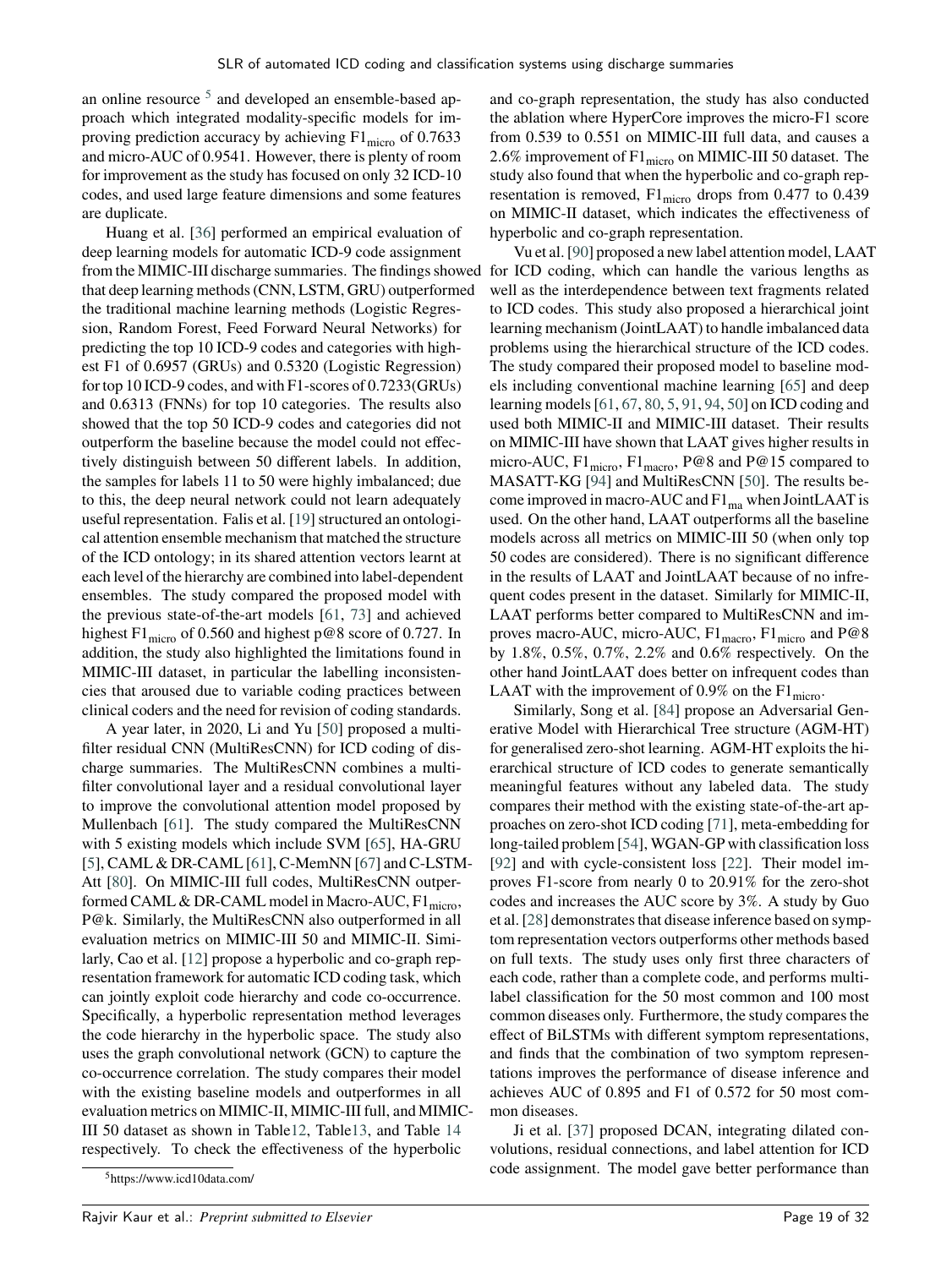the state-of-the-art methods $[67, 80, 61, 91, 50]$  $[67, 80, 61, 91, 50]$  $[67, 80, 61, 91, 50]$  $[67, 80, 61, 91, 50]$  $[67, 80, 61, 91, 50]$  $[67, 80, 61, 91, 50]$  $[67, 80, 61, 91, 50]$  $[67, 80, 61, 91, 50]$  $[67, 80, 61, 91, 50]$  on top  $50$ ICD codes prediction by achieving macro F1 of 61.5% and micro F1 of 67.1%. Du et al. [\[18\]](#page-29-13) proposed ML-Net deep learning framework which combines a label prediction network with an automated label count prediction mechanism to provide an optimal set of labels. The study experimented on 3 independent corpora in 2 text genres- biomedical literature and clinical notes (used MIMIC-II data). For the diagnosis code assignment task, the ML-CNN-threshold achieved the highest F-score of 0.428 among all models. However, the study has certain limitations as the authors di not perform a thorough hyper-parameter tuning, the label count prediction network does not work well for the labels with a hierarchical structure. Also, the document encoding network that maps the text to a high-dimensional representation can be further improved by using an advanced language representation models.

Teng et al. [\[88\]](#page-31-6) proposed a new end-to-end method called G\_Coder which consists of Multi-CNN, graph presentation, attention matching and adversarial learning for automatic ICD code assignment. The model outperformed other baseline models, including C-LSTM-Att [\[80\]](#page-31-40), CAML and DR-CAML [\[61\]](#page-30-7), and MultiResCNN [\[50\]](#page-30-8), by achieving micro-AUC 0f 0.692 and micro-F1 of 0.933 on top 50 common ICD-9 codes. However, the model does not perform well on infrequent codes. Moons et al. [\[58\]](#page-30-9) performed a comparison of deep learning methods (CNN, BiGRU, DR-CAML, MVC-LDA, MVC-RLDA) on two publicly available datasets-MIMIC-III and CodiEsp that represent ICD-9 and ICD-10 coding respectively. Similarly, Chang and Chang [\[14\]](#page-28-9) used deep learning methods such as CNN, LSTM, GRU and HAN, to tackle the multi-label classification problem in ICD coding. Among all the methods, CNN outperformed with micro F1-measure of 76% in label-to-chapter, top-50 and top-100 common labels.

#### **5.3. Comparison of studies**

This section highlights the comparison of selected studies that consider automated ICD coding of discharge summaries. It is difficult to compare different models and find out the best one as each model relies on different parameters and conditions such as type of dataset, data distribution, pre-processing pipeline and evaluation metrics. Therefore, we have listed the above mentioned ML and DL studies in the tabular form and compared against each other if they have used the same dataset, data distribution (train-test split) size and number of codes. The use of algorithms and type of evaluation metric (Micro-average, Macro-average or Weighted measures) are the researchers' choice to use them in their studies as there are no strict measures to be used in a particular study. Therefore, we have not considered the evaluation metric as an important parameter for the comparison of studies. It can be observed in Tables [12](#page-21-0)[–17](#page-26-0) that we have grouped the studies and compared with each other checking if they have used the same dataset, train-test spilt size and number of codes, rather than evaluation metrics.

Among all the selected studies, the majority of them have

experimented with MIMIC-II and MIMIC-III datasets as they are publicly available. Out of 38 selected studies, 3 studies [\[65,](#page-30-11) [55,](#page-30-12) [18\]](#page-29-13) have used MIMIC-II dataset only, 16 studies [\[4,](#page-28-7) [67,](#page-30-6) [8,](#page-28-8) [13,](#page-28-1) [74,](#page-31-8) [93,](#page-31-0) [94,](#page-31-11) [19,](#page-29-12) [36,](#page-29-3) [78,](#page-31-7) [95,](#page-31-5) [28,](#page-29-14) [84,](#page-31-10) [88,](#page-31-6) [37,](#page-29-10) [14\]](#page-28-9) have used MIMIC-III data only, 7 studies [\[5,](#page-28-5) [61,](#page-30-7) [71,](#page-31-12) [51,](#page-30-10) [12,](#page-28-6) [90,](#page-31-9) [50\]](#page-30-8) have used both MIMIC-II and MIMIC-III dataset, 4 studies [\[97,](#page-32-1) [83,](#page-31-14) [56,](#page-30-13) [58\]](#page-30-9) have used MIMIC-III along with other dataset, 6 studies [\[86,](#page-31-1) [43,](#page-29-11) [52,](#page-30-5) [3,](#page-28-4) [39,](#page-29-0) [72,](#page-31-13) [40,](#page-29-9) [99\]](#page-32-0) used private dataset. Also, a few studies [\[67,](#page-30-6) [61,](#page-30-7) [94,](#page-31-11) [28,](#page-29-14) [90,](#page-31-9) [12,](#page-28-6) [50,](#page-30-8) [58\]](#page-30-9) have divided MIMIC-III dataset into two common settings, MIMIC-III full and MIMIC-III 50 (or MIMIC-III 100), where MIMIC-III full contains a complete set of ICD codes for 52,722 discharge summaries, MIMIC-III 50 contains the top 50 most frequent codes, and MIMIC-III 100 contains 100 most frequent codes for discharge summaries. However, there might be a slight variation in the number of codes when MIMIC-III full data ares used in the studies, but the process of assigning the codes is same.

Table [12](#page-21-0) gives a comparison of studies that used MIMIC-II dataset. Six studies [\[65,](#page-30-11) [61,](#page-30-7) [51,](#page-30-10) [12,](#page-28-6) [90,](#page-31-9) [50\]](#page-30-8) have used the same train-test split size and number of codes. Among all these six studies, Vu et al. [\[90\]](#page-31-9) give more prominent results using LAAT and JointLAAT model. Baumel et al. [\[5\]](#page-28-5) also used the same train-test split size, but with more number of codes; they have also used additional data (MIMIC-III) for training. Similarly, Du et al. [\[18\]](#page-29-13) have divided MIMIC-II data into training, validation and testing and have more than 7000 unique codes. Therefore, we have not compared Baumel et al. [\[5\]](#page-28-5) and Du et al. [\[18\]](#page-29-13) with the above mentioned six studies. The other two studies, [\[55\]](#page-30-12) and [\[71\]](#page-31-12), are individual studies and they are focused towards a dedicated task.

Similarly, Tables [13–](#page-22-0)[14](#page-23-0) show the comparison of studies using MIMIC-III dataset discharge summaries. Six studies, [\[19,](#page-29-12) [94,](#page-31-11) [12,](#page-28-6) [90,](#page-31-9) [50,](#page-30-8) [58\]](#page-30-9), have used same data distribution and unique codes. Among them, Vu et al. [\[90\]](#page-31-9) give more prominent results using LAAT and JointLAAT model in all the evaluation metrics except in micro-averaged AUC. Moreover, Mullenbach et al. [\[61\]](#page-30-7) have also used the same data split size, but they have higher number of unique codes; therefore, we consider it as a separate study. However, except Moons et al. [\[58\]](#page-30-9), the remaining five studies[\[19,](#page-29-12) [94,](#page-31-11) [12,](#page-28-6) [90,](#page-31-9) [50\]](#page-30-8) have compared their models' performance with CAML and DR-CAML method which is developed by Mullenbach et al. [\[61\]](#page-30-7). Therefore, we have found that the majority of studies using MIMIC-III data discharge summaries compare their proposed methods with three state-of-the-art models: Flat & Hierarchy-based SVM [\[65\]](#page-30-11), CAML & DR-CAML [\[61\]](#page-30-7), and HA-GRU [\[5\]](#page-28-5).

Table [15](#page-24-0) shows the comparison of studies that experimented either with top 100 or 50 most frequent codes in the study. For top 50 most frequent ICD codes, LAAT and Joint-LAAT proposed by [\[90\]](#page-31-9) again outperforms among all other models. Similarly, Table [16](#page-25-0) shows the list of studies that experimented with less than 50 codes or that have used other datasets along with MIMIC-III. Lastly, Table [17](#page-26-0) shows the list of studies that have used private datasets and are considered as individual studies.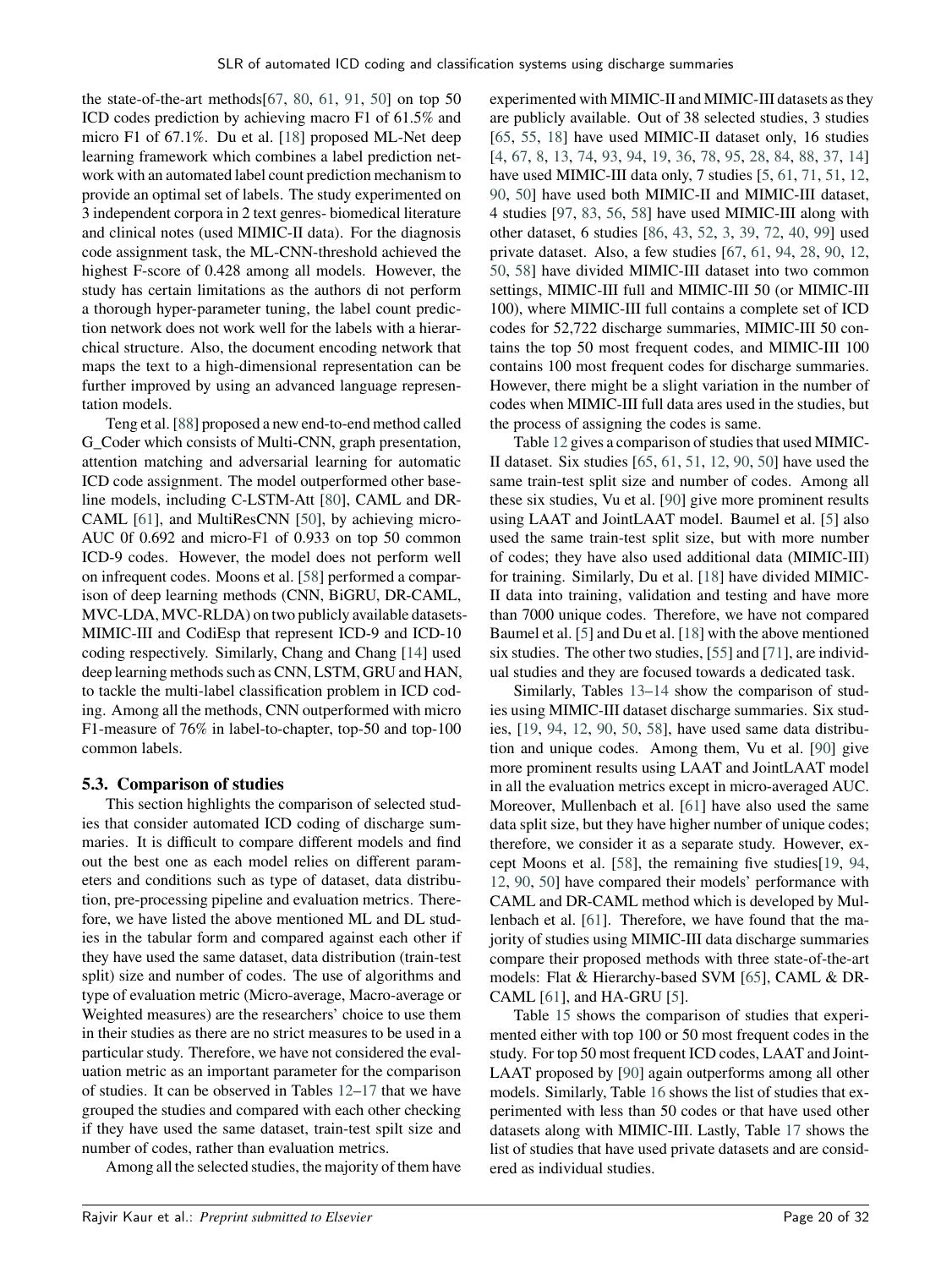<span id="page-21-0"></span>

| Table 12 |                                                                                           |  |
|----------|-------------------------------------------------------------------------------------------|--|
|          | Comparison of studies using MIMIC-II dataset, different algorithms and evaluation metrics |  |

| <b>Train-Test Split</b>                                                                                                                                                                             | Year | Study                                                                                          | <b>Algorithms</b>                                        | Performance                                                                                                                                                                                                                                                                                                                                      |                               |
|-----------------------------------------------------------------------------------------------------------------------------------------------------------------------------------------------------|------|------------------------------------------------------------------------------------------------|----------------------------------------------------------|--------------------------------------------------------------------------------------------------------------------------------------------------------------------------------------------------------------------------------------------------------------------------------------------------------------------------------------------------|-------------------------------|
|                                                                                                                                                                                                     | 2013 | Perotte et al. [65]                                                                            | Flat SVM                                                 | P: 86.7%; R: 16%; F-measure: 27.6%                                                                                                                                                                                                                                                                                                               |                               |
|                                                                                                                                                                                                     |      |                                                                                                | Hierarchy-based SVM                                      | P: 57.7%, R: 30.0%, F-measure: 39.5%                                                                                                                                                                                                                                                                                                             | SLR                           |
|                                                                                                                                                                                                     |      | $\overline{2018}$ $\overline{\phantom{0}}$ Mullenbach et al. $\overline{61}$                   | <b>CAML</b><br>DR-CAML                                   | $\overline{AUC_{mi}}$ : 0.966; $\overline{AUC_{ma}}$ : 0.820; $\overline{F1}_{ma}$ : 0.048; $\overline{F1}_{mi}$ : 0.442; $\overline{P@8:0.523}$<br>AUC <sub>mi</sub> : 0.966; AUC <sub>ma</sub> : 0.826; F1 <sub>ma</sub> : 0.049; F1 <sub>mi</sub> : 0.457; P@8: 0.515                                                                         |                               |
| $D_{\text{Total}}$ : 22,815, $D_{\text{Train}}$ :<br>20,533, D <sub>Test</sub> : 2,282, Codes:                                                                                                      |      | $\overline{2019}$ Li et al. [51]                                                               | DeepLabeler<br>$(CNN+D2V)$                               | $\overline{P_{mi}}$ : 0.475; $\overline{R_{mi}}$ : 0.258; F-meas <sub>mi</sub> : 0.335                                                                                                                                                                                                                                                           | of automated                  |
| 5031                                                                                                                                                                                                | 2020 | $\overline{C}$ ao et al. $\overline{12}$                                                       | HyperCore                                                | $\overline{AUC_{mi}}$ : 0.971; $\overline{AUC_{ma}}$ : 0.885; $\overline{F1_{ma}}$ : 0.070; $\overline{F1_{mi}}$ : 0.477; $\overline{P@8.0.537}$                                                                                                                                                                                                 |                               |
|                                                                                                                                                                                                     |      | $\overline{2020}$ $\overline{)}$ $\overline{V}$ u et al. $\overline{190}$ $\overline{)}$       | LAĀT<br>JointLAAT                                        | $\overline{AUC_{mi}}$ : 0.973; $\overline{AUC_{ma}}$ : 0.868; $\overline{F1_{ma}}$ : 0.059; $\overline{F1_{mi}}$ : 0.486; $\overline{P@5}$ : 0.649; $\overline{P@8}$ :<br>0.550; P@15: 0.397<br>AUC <sub>mi</sub> : 0.972; AUC <sub>ma</sub> : 0.871; F1 <sub>ma</sub> : 0.068; F1 <sub>mi</sub> : 0.491; P@5: 0.652; P@8:<br>0.551; P@15: 0.396 | $\overline{\Theta}$<br>coding |
|                                                                                                                                                                                                     |      | $\overline{2020}$ $\overline{\phantom{0}}$ Li and $\overline{\phantom{0}}$ Li $\overline{100}$ | <b>MultiResCNN</b>                                       | $\overline{AUC_{mi}}$ :0.968 $\overline{\pm}$ 0.001; $\overline{AUC_{ma}}$ :0.850 $\overline{\pm}$ 0.002; $\overline{F1}_{ma}$ :0.052 $\overline{\pm}$ 0.002; $\overline{F1}_{mi}$ :0.464 $\overline{\pm}$ 0.002;<br>PQ8: $0.544 \pm 0.007$                                                                                                      |                               |
| $D_{\text{Total}}$ : 4191 Neonatal ICU,<br>D <sub>Total</sub> : 2198 Adult ICU                                                                                                                      | 2014 | Marafino et al. [55]                                                                           | <b>SVM</b>                                               | P: 0.982; R: 0.952; F1: 0.954; Acc: 0.982 (Ventilation classification task) The<br>study focused on only two diagnoses and two procedures.                                                                                                                                                                                                       | and classification            |
| $D_{\text{Total}}$ : 22,815, $D_{\text{Train}}$ :<br>20,533, $D_{Test}$ : 2,282,<br>Codes: 6,527                                                                                                    | 2018 | Baumel et al. [5]                                                                              | <b>SVM</b><br><b>CBOW</b><br><b>CNN</b><br><b>HA-GRU</b> | $F_{mi}$ : 28.13%; $F_{mi}$ : 32.50% (Rolled- up codes)<br>$F_{mi}$ : 30.60%; $F_{mi}$ : 42.06% (Rolled- up codes)<br>$F_{mi}$ : 33.25%; $F_{mi}$ : 46.40% (Rolled- up codes)<br>$F_{mi}$ : 36.60%; $F_{mi}$ : 53.86% (Rolled- up codes)                                                                                                         | systems<br>auisn s            |
| $D_{\text{Train}}$ : 18,822, $D_{\text{Test}}$ : 1,711,<br>Codes: 3,118 (Group S: all<br>codes occur $>$ 5 times);<br>3,459 (Group F: codes<br>between 1 to 5 times); 355<br>(Group Z: never occur) | 2018 | Rios and Kavuluru [71]                                                                         | <b>ZACNN</b><br>ZAGCNN                                   | Group S= R@5: 0.135; R@10: 0.247<br>Group $F = R@5: 0.130; R@10: 0.185$<br>Group Z= R@5: 0.269; R@10: 0.362<br>Harmonic Average= R@5: 0.160; R@10: 0.246<br>The above given results are of ZAGCNN as it gives better performance than<br>ZACNN.                                                                                                  | discharge<br>summaries        |
| $D_{\text{Total}}$ : 22,815, $D_{\text{Train}}$ :<br>70%, $D_{\text{Valid}}$ : 10%, $D_{\text{Test}}$ :<br>20%, Codes: 7024                                                                         | 2019 | Du et al. [18]                                                                                 | ML-Net, ML-CNN,<br>ML-HAN                                | P: 0.501; R:0.373; F-score:0.428<br>ML-CNN-threshold achieved highest F-score among all models                                                                                                                                                                                                                                                   |                               |

D<sub>Total</sub>: Total no. of records, D<sub>Train</sub>: Train data, D<sub>Valid</sub>: Validation data, D<sub>Test</sub>:Test data, P<sub>mi</sub>: Micro-averaged Precision, R<sub>mi</sub>: Micro-averaged Recall, F1<sub>mi</sub> or F-meas<sub>mi</sub>: Micro-averaged<br>F-measure, AUC<sub>mi</sub>: Mi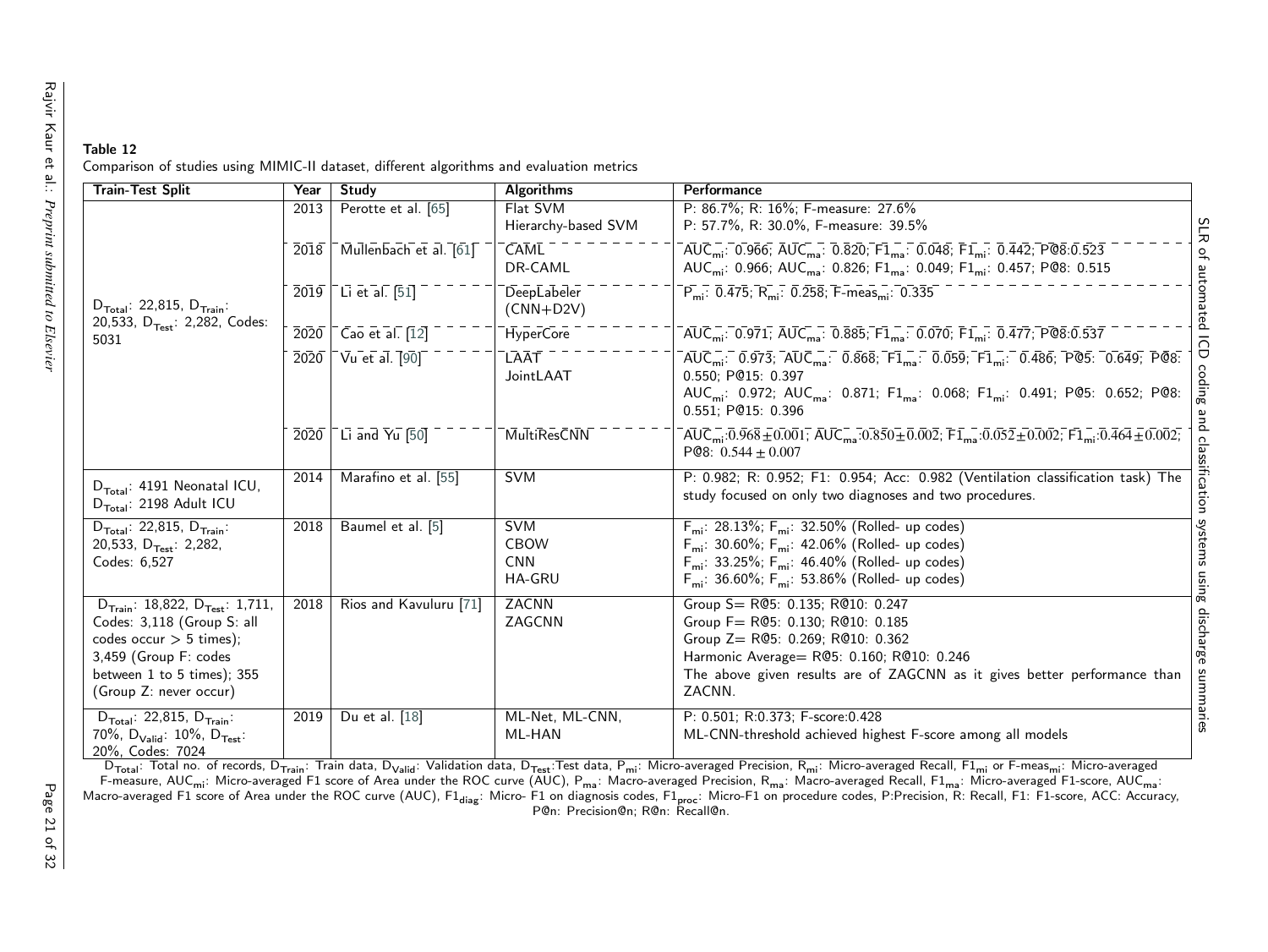#### Table 13Comparison of studies using MIMIC-III dataset, different algorithms and evaluation metrics

| <b>Train-Test Split</b>                                                                                                                                                                             | Year | Study                            | <b>Algorithms</b>                                        | Performance                                                                                                                                                                                                                                                                                                                                                                                  |
|-----------------------------------------------------------------------------------------------------------------------------------------------------------------------------------------------------|------|----------------------------------|----------------------------------------------------------|----------------------------------------------------------------------------------------------------------------------------------------------------------------------------------------------------------------------------------------------------------------------------------------------------------------------------------------------------------------------------------------------|
| $D_{\text{Total}}$ : 59,531, Codes: 1,301                                                                                                                                                           | 2017 | Berndorfer and<br>Henriksson [8] | Flat SVM<br>Hierarchy-based SVM                          | P: 55.10%; R: 33.74%; F1-score: 39.16%<br>P: 40.08%; Recall: 41.69%; F1-score: 39.25%<br>ᆽ                                                                                                                                                                                                                                                                                                   |
| $D_{\text{Train}}$ : 37,016, $D_{\text{Test}}$ : 1,356,<br>Codes: 4,403 (Group S: all<br>codes occur $> 5$ times);<br>4,403 (Group F: codes<br>between 1 to 5 times); 178<br>(Group Z: never occur) | 2018 | Rios and Kavuluru [71]           | <b>ZACNN</b><br>ZAGCNN                                   | Group S= R@5: 0.283; R@10: 0.445<br>utomated<br>Group F= R@5: 0.166; R@10: 0.216<br>Group Z= R@5: 0.428; R@10: 0.495<br>Harmonic Average= R@5: 0.252; R@10: 0.337<br>ā                                                                                                                                                                                                                       |
| $D_{\text{Total}}$ : 55,172, $D_{\text{Train}}$ :<br>38,588, $D_{\text{Valid}}$ : 5,536, $D_{\text{Test}}$ :<br>11,048                                                                              | 2018 | Catling et al. [13]              | GRU                                                      | P: 0.692; R: 0.705; F1: 0.691<br>Results for chapter (level 1) label prediction. RNN text representation improved<br>lm<br>B<br>Weighted F1 for prediction of 19 disease-category labels 0.682-0.701 from 0.662-<br>0.682 using tf-idf.                                                                                                                                                      |
| $D_{\text{Train}}$ : 36,998, $D_{\text{Valid}}$ : 1,632,<br>$D_{Test}$ : 3,372, Codes: 8,921                                                                                                        | 2018 | Mullenbach et al. [61]           | CAML<br>DR-CAML                                          | AUC <sub>mi</sub> : 0.986; AUC <sub>ma</sub> : 0.895; F1 <sub>ma</sub> : 0.088; F1 <sub>mi</sub> : 0.539; F1 <sub>diag</sub> : 0.524; F1 <sub>proc</sub> :<br>0.609: P@8: 0.709: P@15: 0.561<br>AUC <sub>mi</sub> : 0.985; AUC <sub>ma</sub> : 0.879; F1 <sub>ma</sub> : 0.086; F1 <sub>mi</sub> : 0.529; F1 <sub>diag</sub> : 0.515; F1 <sub>proc</sub> :<br>0.595; P@8: 0.690; P@15: 0.548 |
| $D_{\text{Total}}$ : 49,857, Codes:4,847                                                                                                                                                            | 2018 | Baumel et al. [5]                | <b>SVM</b><br><b>CBOW</b><br><b>CNN</b><br><b>HA-GRU</b> | $F_{mi}$ : 22.25%; $F_{mi}$ : 53.02% (Rolled- up codes)<br>ystems<br>$F_{mi}$ : 30.02%; $F_{mi}$ : 43.30% (Rolled- up codes)<br>$F_{mi}$ : 40.72%; $F_{mi}$ : 52.64% (Rolled- up codes)<br>usn<br>$F_{mi}$ : 40.52%; $F_{mi}$ : 55.86% (Rolled- up codes)                                                                                                                                    |
| $D_{\text{Total}}$ : 58,976, $D_{\text{Train}}$ :40k,<br>$D_{\text{Valid}}$ :7k, $D_{\text{Test}}$ :12k,<br>Codes: 6.984                                                                            | 2018 | Xie and Xing [93]                | Tree of sequences LSTM                                   | Sensitivity: 0.29; Specificity: 0.33<br>discharge                                                                                                                                                                                                                                                                                                                                            |
| $D_{\text{Total}}$ : 59,652, Codes: 6,918,<br>10-fold cross validation                                                                                                                              | 2019 | Schäfer and Friedrich<br>[78]    | FastText                                                 | P:0.58; R: 0.668; F1-score: 0.622 (eFastText-UMLS <sub>cardinality</sub> )<br>uuus                                                                                                                                                                                                                                                                                                           |
| $D_{\text{Total}}$ : 52,962, $D_{\text{Train}}$ :<br>47,665, D <sub>Test</sub> : 5,297, Codes:<br>6,984                                                                                             | 2019 | Li et al. [51]                   | DeepLabeler<br>$(CNN+D2V)$                               | $P_{mi}$ : 0.486; R <sub>mi</sub> : 0.351; F-meas <sub>mi</sub> : 0.408                                                                                                                                                                                                                                                                                                                      |

<span id="page-22-0"></span>D<sub>Total</sub>: Total no. of records, D<sub>Train</sub>: Train data, D<sub>Valid</sub>: Validation data, D<sub>Test</sub>:Test data, P<sub>mi</sub>: Micro-averaged Precision, R<sub>mi</sub>: Micro-averaged Recall, F1<sub>mi</sub> or F-meas<sub>mi</sub>: Micro-averaged F1 score of Area under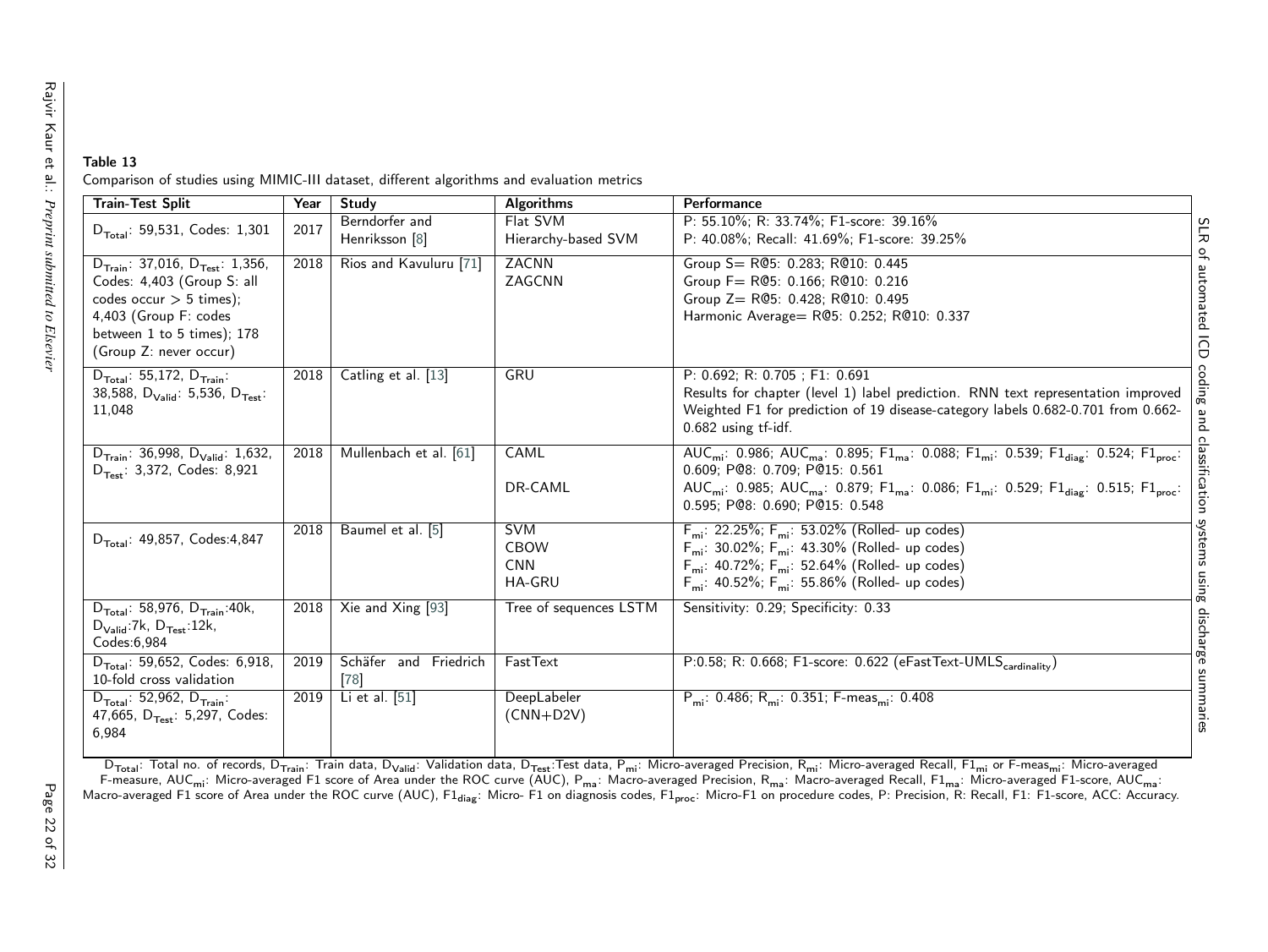#### Table 14Comparison of studies using MIMIC-III datasets, different algorithms and evaluation metrics

| <b>Train-Test Split</b>                                                                                                          | Year | Study                                                                  | <b>Algorithms</b>                       | Performance                                                                                                                                                                                                                                                                                                                                                      |
|----------------------------------------------------------------------------------------------------------------------------------|------|------------------------------------------------------------------------|-----------------------------------------|------------------------------------------------------------------------------------------------------------------------------------------------------------------------------------------------------------------------------------------------------------------------------------------------------------------------------------------------------------------|
|                                                                                                                                  | 2019 | Falis et al. [19]                                                      | <b>Ontological Attention</b>            | $P_{mi}$ : 0.617; R <sub>mi</sub> : 0.514; F1 <sub>mi</sub> : 0.560; P@8: 0.727; P <sub>ma</sub> : 0.192; R <sub>ma</sub> : 0.341; F1 <sub>ma</sub> :<br>S<br>$0.245:$ P@8: $0.681$                                                                                                                                                                              |
|                                                                                                                                  |      | $\overline{2019}$ $\overline{\phantom{0}}$ Xie et al. $\overline{194}$ | ĪMSĀTT-KG                               | $\overline{1}$ AUC $_{\sf ma}$ :91.0%; AUC $_{\sf mi}$ : 99.2%; F1 $_{\sf ma}$ : 9.0% ; F1 $_{\sf mi}$ : 55.3%; F1 $_{\sf dia}$ :54.0%; F1 $_{\sf no}$ .<br>62.3%: P@8: 72.8%: P@15:58.1%                                                                                                                                                                        |
| $D_{\text{Train}}$ : 47,719, $D_{\text{Valid}}$ : 1,631,                                                                         | 2020 | $\overline{\phantom{a}}$ Cao et al. $\overline{1}2\overline{1}$        | Hypercore                               | tomated<br>$\overline{AUC_{\mathsf{mi}}}\cdot\overline{0.989}$ ; $\overline{AUC_{\mathsf{ma}}}\cdot\overline{0.930}$ ; $\overline{\mathsf{F1}_{\mathsf{ma}}}\cdot\overline{0.090}$ ; $\overline{\mathsf{F1}_{\mathsf{mi}}}\cdot\overline{0.551}$ ; $\overline{\mathsf{P@8}}\cdot\overline{0.722}$ ; $\overline{\mathsf{P@15}}\cdot\overline{0.72}$<br>0.579      |
| $D_{Test}$ : 3,372, Codes: 8,929<br>(Approx.)                                                                                    | 2020 | $\sqrt{u}$ et al. $\sqrt{90}$                                          | LAAT<br>JointLAAT                       | $\overline{AUC}_{ma}$ : 0.919; $\overline{AUC}_{mi}$ : 0.988; $\overline{F1}_{ma}$ : 0.099; $\overline{F1}_{mi}$ : 0.575; $\overline{P}$ @5: 0.813; $\overline{P}$ @8:<br>ĞD<br>0.738; P@15: 0.591<br>coding<br>AUC <sub>ma</sub> : 0.921; AUC <sub>mi</sub> : 0.988; F1 <sub>ma</sub> : 0.107; F1 <sub>mi</sub> : 0.575; P@5: 0.806; P@8:<br>0.735: P@15: 0.590 |
|                                                                                                                                  | 2020 | Li and Yu [50]                                                         | <b>MultiResCNN</b>                      | pue<br>$\overline{AUC}_{ma}$ :0.910 $\pm$ 0.002, $\overline{AUC}_{mi}$ :0.986 $\pm$ 0.001, $\overline{FI}_{ma}$ :0.085 $\pm$ 0.007, $\overline{FI}_{mi}$ :0.552 $\pm$ 0.005,<br>$P@8:0.734 \pm 0.002$ , $P@15: 0.584 \pm 0.001$                                                                                                                                  |
|                                                                                                                                  | 2020 | Moons et al. [58]                                                      | CNN, GRU, DR-CAML,<br>MVC-LDA, MVC-RLDA | classil<br>$\overline{AUC_{mi}}$ : 90.02; $\overline{FI_{mi}}$ : 59.75 (Procedure); $\overline{FI_{mi}}$ :51.60 (Diagnosis);<br>ncation<br>$F1_m$ :55.03(Both), PQ5:69.77 (MVC-LDA outperforms other models and<br>data includes only discharge summaries)                                                                                                       |
|                                                                                                                                  |      |                                                                        |                                         | systems<br>58.12 (Procedure); $AUC_{mi}$ : 89.93; $F1_{mi}$ :50.70<br>(Diagnosis);<br>$F1_{\text{mi}}$ :<br>F1 <sub>mi</sub> :51.97(Both), P@5:68.53 (MVC-LDA outperforms other models and<br>data includes discharge summary and other notes (radiology, nursing notes etc.)                                                                                    |
| $D_{\text{Train}}$ : 46,157, $D_{\text{Valid}}$ : 3,280,<br>$D_{Test}$ : 3,285, Codes: 6,916                                     | 2020 | Song et al. [84]                                                       | ZAGRNN                                  | using<br>$P_{mi}$ : 0.5806; R <sub>mi</sub> : 0.4494; F1 <sub>mi</sub> : 0.5066; AUC <sub>mi</sub> :0.9667; P <sub>ma</sub> : 0.3091; R <sub>ma</sub> :<br>0.2557; $F1_{ma}$ : 0.2799; AUC <sub>ma</sub> : 0.9403                                                                                                                                                |
|                                                                                                                                  |      |                                                                        | $ZAGRNN + LLDAM$                        | osip<br>$P_{mi}$ : 0.5606; R <sub>mi</sub> : 0.4714; F1 <sub>mi</sub> : 0.5122; AUC <sub>mi</sub> :0.9670; P <sub>ma</sub> : 0.3172; R <sub>ma</sub> :<br>0.2806; $F1_{ma}$ : 0.2978; AUC <sub>ma</sub> : 0.9408                                                                                                                                                 |
|                                                                                                                                  |      |                                                                        |                                         | <b>uarge</b><br>The above mentioned results are for seen codes. However, for zero-shot codes $F1_{mi}$<br>improved from 0 to 20.91% and $AUC_{mi}$ improved by 3% and reached 92.18%                                                                                                                                                                             |
| $D_{\text{Total}}$ : 59,542 $D_{\text{Train}}$ : 70%,<br>$D_{\text{Valid}}$ : 10%, $D_{\text{Test}}$ : 20%<br>(Label-to-Chapter) | 2020 | Chang and Chang [14]                                                   | CNN, LSTM, GRU, HAN                     | summaries<br>$F1_{mi}$ :76% (CNN outperforms other models)                                                                                                                                                                                                                                                                                                       |

<span id="page-23-0"></span>D<sub>Total</sub>: Total no. of records, D<sub>Train</sub>: Train data, D<sub>Valid</sub>: Validation data, D<sub>Test</sub>:Test data, P<sub>mi</sub>: Micro-averaged Precision, R<sub>mi</sub>: Micro-averaged Recall, F1<sub>mi</sub> or F-meas<sub>mi</sub>: Micro-averaged<br>F-measure, AUC<sub>mi</sub>: Mi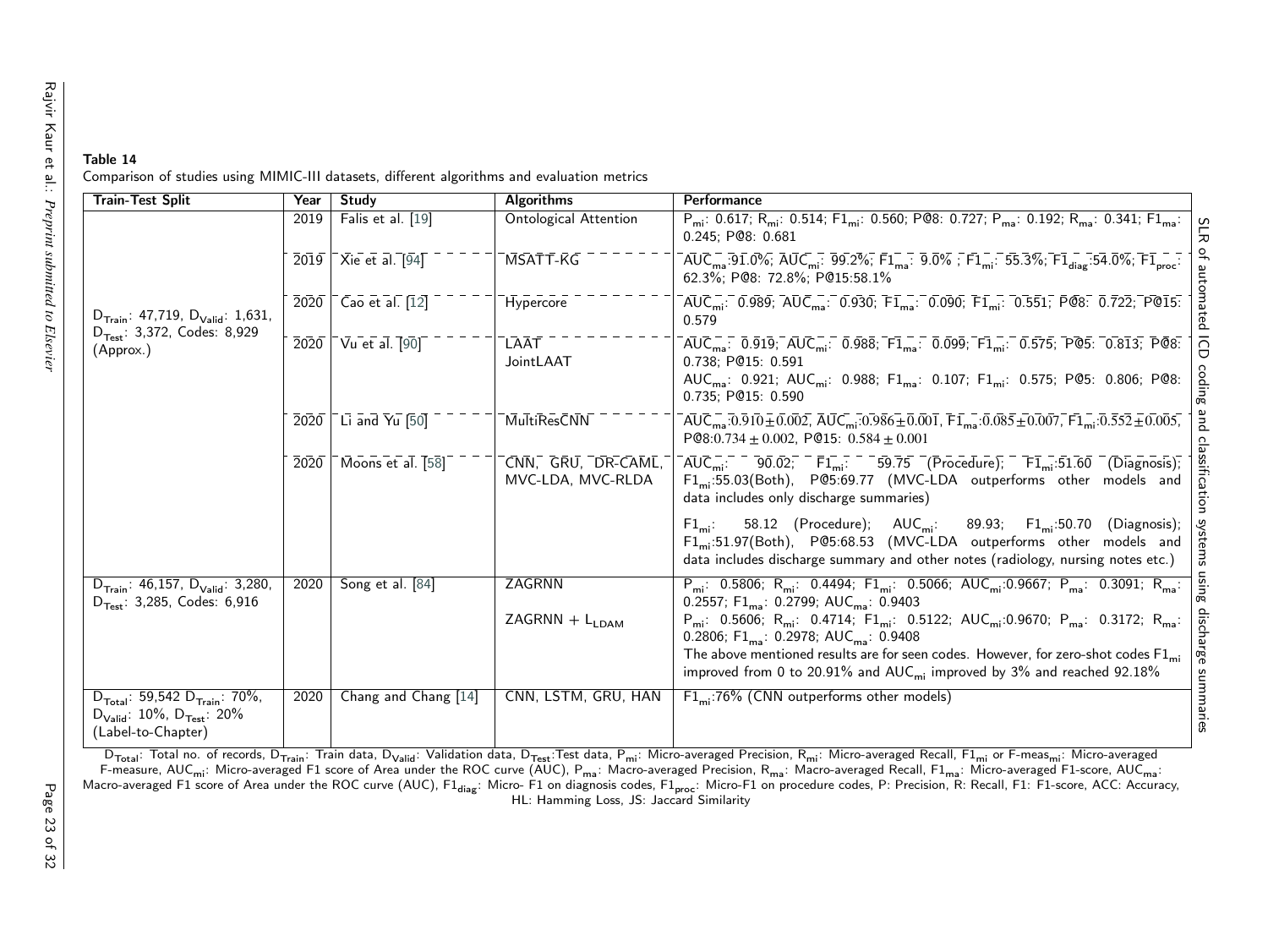| Table 15                                                                                                              |  |  |  |
|-----------------------------------------------------------------------------------------------------------------------|--|--|--|
| Comparison of studies using MIMIC-III dataset with top (n=50, 100) codes, different algorithms and evaluation metrics |  |  |  |

| <b>Dataset</b>                      | <b>Train-Test Split</b>                                                                                      | Year                         | <b>Study</b>                                | <b>Algorithms</b>                                                    | Performance                                                                                                                                                                                                                                                                                                                                                     |
|-------------------------------------|--------------------------------------------------------------------------------------------------------------|------------------------------|---------------------------------------------|----------------------------------------------------------------------|-----------------------------------------------------------------------------------------------------------------------------------------------------------------------------------------------------------------------------------------------------------------------------------------------------------------------------------------------------------------|
|                                     | $D_{\text{Train}}$ : 80%, $D_{\text{Valid}}$ : 10%,<br>$D_{Test}: 10\%$                                      | 2017                         | Prakash et al. [67]                         | A-MemNN<br>C-MemNN                                                   | AUC <sub>ma</sub> : 0.720; Average P@5: 0.29; HL:0.11<br>AUC <sub>ma</sub> : 0.767; Average P@5: 0.32; HL:0.05                                                                                                                                                                                                                                                  |
| MIMIC-III<br>using top 100<br>codes | $D_{\text{Total}}$ : 46,715                                                                                  | 2020                         | Guo et al. [28]                             | <b>BiLSTMs</b>                                                       | $P_{mi}$ :0.496; R <sub>mi</sub> :0.564; F1 <sub>mi</sub> :0.528; AUC <sub>mi</sub> :0.87; P <sub>ma</sub> :0.464; R <sub>ma</sub> :0.463; <u>O</u><br>$F1_{ma}: 0.448; AUC_{ma}: 0.818$<br>The results mentioned are of BiLSTMs + SymVec (TF-IDF+Word2Vec)                                                                                                     |
|                                     | $D_{\text{Total}}$ : 59,542 $D_{\text{Train}}$ : 70%<br>$D_{\text{Valid}}$ : 10%, $D_{\text{Test}}$ : 20%    | 2020                         | Chang and Chang<br>$[14]$                   | CNN,<br>LSTM,<br>GRU.<br><b>HAN</b>                                  | iutomated<br>F1 <sub>mi</sub> :51.4% (3-digit); F1 <sub>mi</sub> :50.2%% (4-digit) F1 <sub>mi</sub> :55.2% (5-digit) CNN out-<br>performs other models                                                                                                                                                                                                          |
|                                     | $D_{\text{Train}}$ : 80%, $D_{\text{Valid}}$ :<br>10%, $D_{Test}$ : 10%                                      | 2017                         | Prakash et al. [67]                         | A-MemNN<br>C-MemNN                                                   | AUC <sub>ma</sub> : 0.804; Average P@5: 0.40; HL:0.02<br>AUC <sub>ma</sub> : 0.833; Average P@5: 0.42; HL:0.01                                                                                                                                                                                                                                                  |
|                                     |                                                                                                              | 2018                         | Mullenbach et al.<br>$[61]$                 | CAML,<br>DR-CAML                                                     | ICD coding and<br>AUC <sub>mi</sub> : 0.909; AUC <sub>ma</sub> : 0.875; F1 <sub>ma</sub> : 0.532; F1 <sub>mi</sub> : 0.614; P@5:0.609,<br>AUC <sub>mi</sub> : 0.916; AUC <sub>ma</sub> : 0.884; F1 <sub>ma</sub> : 0.576; F1 <sub>mi</sub> : 0.633; P@5: 0.618                                                                                                  |
|                                     | $D_{\text{Train}}$ : 8,067, $D_{\text{Valid}}$ :<br>1,574, $D_{Test}$ : 1,730                                | $\overline{2019}$            | $\overline{X}$ ie et al. $\overline{94}$    | MSATT-KG                                                             | $\overline{AUC}_{ma}$ :91.4%; $\overline{AUC}_{mi}$ : 93.6%; $\overline{F1}_{ma}$ : 63.8%; $\overline{F1}_{mi}$ : 68.4%; PC5: 64.4%                                                                                                                                                                                                                             |
| MIMIC-III<br>using top 50<br>codes  |                                                                                                              | $\bar{2}0\bar{2}0$           | $\overline{Cao}$ et al. $\overline{12}$     | Hypercore                                                            | $\overline{AUC_{mi}}$ : 0.929; $\overline{AUC_{ma}}$ : 0.895; $\overline{F1}_{ma}$ : 0.609; $\overline{F1}_{mi}$ : 0.663; P@5: 0.632                                                                                                                                                                                                                            |
|                                     |                                                                                                              | $\overline{2}0\overline{2}0$ | $\overline{\mathsf{Var}}$ et al. [90]       | <b>LAAT</b><br>JointLAAT                                             | $rac{1}{2}$<br>$\overline{AUC}_{ma}$ : 0.925; $\overline{AUC}_{mi}$ : 0.946; $\overline{F1}_{ma}$ : 0.666; $\overline{F1}_{mi}$ : 0.715; $\overline{P@5}$ : 0.675; $\overline{P@8}$ :<br>0.547; P@15: 0.357<br>AUC <sub>ma</sub> : 0.925; AUC <sub>mi</sub> : 0.946; F1 <sub>ma</sub> : 0.661; F1 <sub>mi</sub> : 0.716; P@5: 0.671; P@8:<br>0.546; P@15: 0.357 |
|                                     |                                                                                                              | $\bar{2}0\bar{2}0$           | $\sqrt{100}$ Moons et al. $\sqrt{58}$       | -grū," <sup>=</sup> dr."<br>$CNN$ ,<br>MVC-LDA,<br>CAML,<br>MVC-RLDA | systems<br>$\overline{F1}_{mi}$ : 67.86; $\overline{F1}_{ma}$ : 63.74; $\overline{AUC}_{mi}$ : 93.47; P@5.63.48 (DR-CAML outper-<br>forms other models)                                                                                                                                                                                                         |
|                                     |                                                                                                              | $\overline{2020}$            | $\overline{C}$ Li and $\overline{Y}$ u [50] | MultiResCNN                                                          | $\overline{AUC}_{ma}$ :0.899 $\overline{\pm}$ 0.004, $\overline{AUC}_{mi}$ :0.928 $\overline{\pm}$ 0.002, $\overline{F1}_{ma}$ :0.606 $\overline{\pm}$ 0.0011, $\overline{F1}_{mi}$ :0.670 $\overline{\pm}$<br>0.003, P@5: $0.641 \pm 0.001$                                                                                                                    |
|                                     | $D_{\text{Total}}$ : 46,364                                                                                  | 2020                         | Guo et al. [28]                             | <b>BiLSTMs</b>                                                       | $P_{mi}:0.519; R_{mi}:0.638; F1_{mi}:0.572; AUC_{mi}:0.859; P_{ma}:0.508; R_{ma}:0.568;$<br>$F1_{ma}: 0.522; AUC_{ma}: 0.823$                                                                                                                                                                                                                                   |
|                                     | $D_{\text{Total}}$ : 46,552, $D_{\text{Train}}$ :<br>43,000 $D_{\text{Valid}}$ : 1,800,<br>$D_{Test}: 1,752$ | 2020                         | Teng et al. [88]                            | G Coder                                                              | arge summ<br>$F1_{mi}$ : 0.692; AUC <sub>mi</sub> : 0.933; PC5: 0.653                                                                                                                                                                                                                                                                                           |
|                                     | $D_{\text{Train}}$ : 8,066, $D_{\text{Valid}}$ :<br>1,573, $D_{Test}: 1,729$                                 | 2020                         | Ji et al. [37]                              | <b>DCAN</b>                                                          | AUC <sub>ma</sub> : $\frac{1}{90.2 \pm 0.6}$ , AUC <sub>mi</sub> : $\frac{93.1 \pm 0.1}{1.5 \pm 0.1}$ , F1 <sub>mi</sub> : $61.5 \pm 0.7$ , F1 <sub>mi</sub> : $67.1 \pm 0.1$ , PC8:<br>$64.2 \pm 0.2$                                                                                                                                                          |
|                                     | $D_{\text{Total}}$ : 59,542 $D_{\text{Train}}$ : 70%<br>$D_{\text{Valid}}$ : 10%, $D_{\text{Test}}$ : 20%    | 2020                         | Chang and Chang<br>$[14]$                   | CNN,<br>LSTM,<br>GRU,<br>HAN                                         | F1 <sub>mi</sub> :57.5% (3-digit); F1 <sub>mi</sub> :59.5%% (4-digit) F1 <sub>mi</sub> :67.4% (5-digit) CNN out-<br>performs other models                                                                                                                                                                                                                       |

<span id="page-24-0"></span> $D_{\text{Total}}$ : Total no. of records, D<sub>Train</sub>: Train data, D<sub>Valid</sub>: Validation data, D<sub>Test</sub>: Test data, P<sub>mi</sub>: Micro-averaged Precision, R<sub>mi</sub>: Micro-averaged Recall, F1<sub>mi</sub> or F-meas<sub>mi</sub>: Micro-averaged F1 score of Area un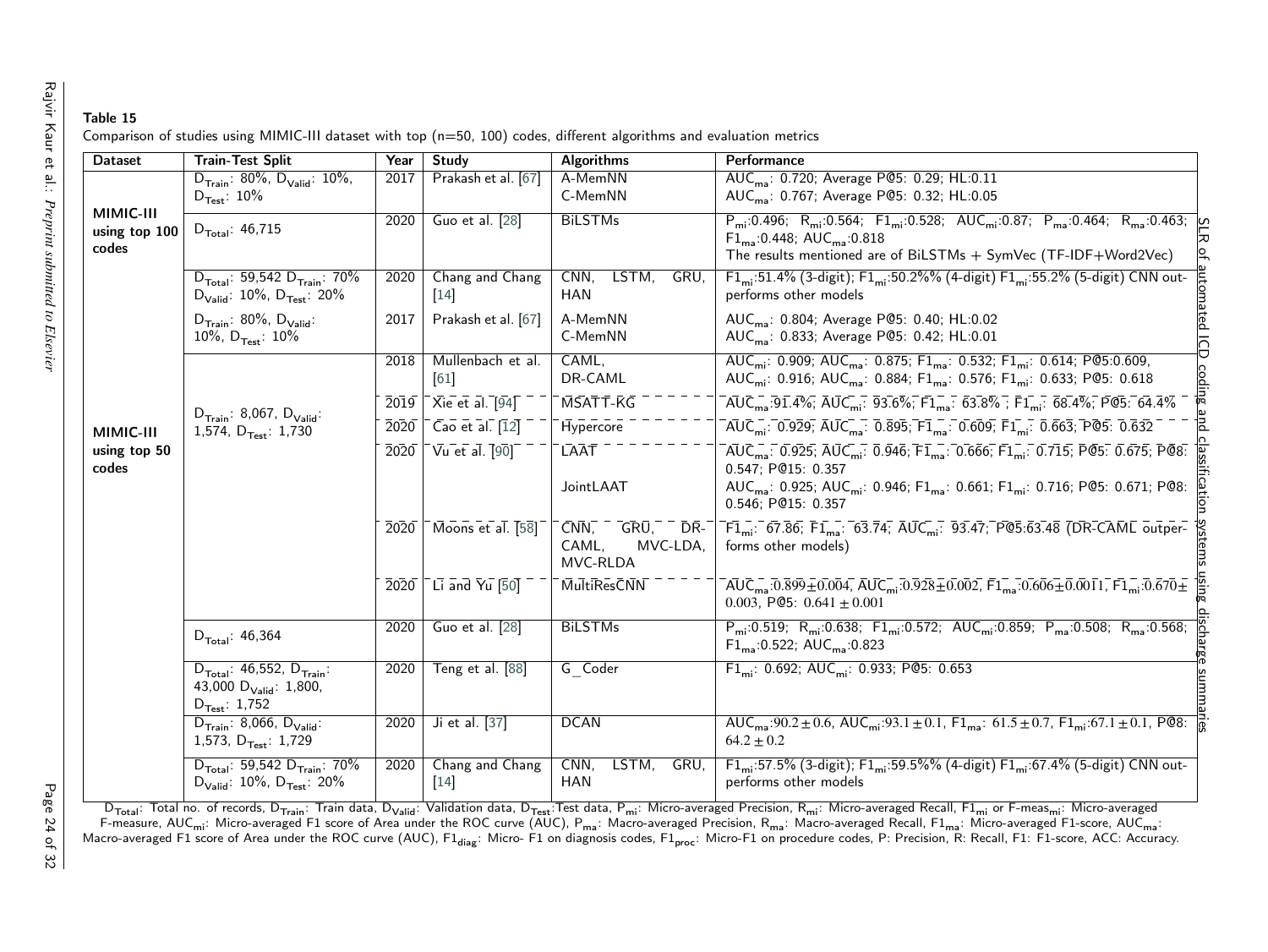| <b>Dataset</b>                     | <b>Train-Test Split</b>                                                                                                                                                                         | Year | Study                                 | <b>Algorithms</b>                      | Performance                                                                                                                                                                                                                                                                                                                                    |  |  |  |
|------------------------------------|-------------------------------------------------------------------------------------------------------------------------------------------------------------------------------------------------|------|---------------------------------------|----------------------------------------|------------------------------------------------------------------------------------------------------------------------------------------------------------------------------------------------------------------------------------------------------------------------------------------------------------------------------------------------|--|--|--|
|                                    | $D_{\text{Train}}$ : 39,541, $D_{\text{Valid}}$ :13,181,<br>Codes: Top 19                                                                                                                       | 2016 | and<br>Ayyar<br>Oliver <sup>[4]</sup> | <b>LSTM</b>                            | P:0.799; R:0.685; F1-score:0.708                                                                                                                                                                                                                                                                                                               |  |  |  |
| MIMIC-III<br>Less than<br>50 codes | $D_{\text{Total}}$ : 49,857, Codes:19                                                                                                                                                           | 2018 | Samonte et al.<br>$[74]$              | <b>EnHANs</b>                          | P: 0.910; R: 0.540; F1-score: 0.500; Acc: 0.900<br>The results described in the analysis section are not matching with the result<br>table provided in the study                                                                                                                                                                               |  |  |  |
|                                    | Xu et al. [95]<br>Ensemble-based<br>$D_{\text{Train}}$ : 31,155, $D_{\text{Valid}}$ : 4,484,<br>2019<br>(Text-TF-IDF-CNN)<br>$D_{Test}$ : 9,020, Codes: 32<br>(mapped from ICD-9 to ICD-<br>10) |      |                                       |                                        | $F1_{mi}$ : 0.7633; $F1_{ma}$ : 0.6867; AUC <sub>mi</sub> : 0.9541; AUC <sub>ma</sub> : 0.9337; JSC: 0.1806<br>(Text data) and 0.3105 (tabular data)<br>The combined model of Text-TF-IDF-CNN, Label Smoothing (LS), diagnosis-<br>based ranking (DR) and Tabular data (TD) achieves highest score among all<br>the model tested in the study. |  |  |  |
|                                    | $D_{\text{Total}}$ : $\overline{52,726}$ , Top-10-code:<br>40,562, Top-50-code:<br>49,354, Top-10-cat: 44,419,<br>Top-50-cat:51,034                                                             | 2019 | Huang et al.<br>$[36]$                | CNNs,<br>LSTM RNNs.<br><b>GRU RNNs</b> | Top-10-code: P:0.7502; R:0.6519; F1:0.6957; ACC:0.8967 (GRU RNNs)<br>Top-10-cat: P:0.7580; R:0.6941; F1:0.7233; ACC:0.8588 (GRU RNNs)<br>AUC <sub>ma</sub> :0.8599; P@5:0.8109; HL:0.0645 (GRUs)                                                                                                                                               |  |  |  |
| MIMIC-III<br>used with             | $D_{\text{Total}}$ : 58,929, Codes:6,984,<br>$D_{\text{Train}}$ : 47,665, $D_{\text{Test}}$ : 5,297<br>$D_{\text{Total}}$ :12,208342 (BioASQ3),<br>MeSH labels:27,301                           | 2019 | Zeng et al. [97]                      | Deep transfer learning                 | $P_{mi}$ : 0.483; R <sub>mi</sub> : 0.371; F <sub>mi</sub> : 0.42                                                                                                                                                                                                                                                                              |  |  |  |
| other<br>datasets                  | $D_{\text{Total}}$ :52,691 (MIMIC-III),<br>$D_{\text{Total}}$ : 193,677 (PHS)                                                                                                                   | 2020 | W<br>Sonabend<br>et al. [83]          | <b>UNITE</b>                           | AUC: 0.91 (PHS) and 0.92 (MIMIC) over six diseases, comparable to LR and<br><b>MLP</b>                                                                                                                                                                                                                                                         |  |  |  |
|                                    | $D_{\text{Total}}$ : 53,423 (MIMIC-III),<br>10-Fold cross validation                                                                                                                            | 2020 | Mascio et al.<br>$[56]$               | ANN, CNN, RNN BiL-<br><b>STM</b>       | F1-score <sub>averaged</sub> : 94.5% (Status); F1-score <sub>averaged</sub> : 97.9% (Temporality); F1-<br>score <sub>averaged</sub> :98.7% (ShARe Negation); F1-score <sub>averaged</sub> :97.3% (ShARe Uncer-<br>tainity)<br>Custom Bi-LSTM model outperformed all other models using MIMIC dataset<br>and Word Wer embedding                 |  |  |  |

Comparison of studies using MIMIC-III and other datasets, algorithms and evaluation metrics

<span id="page-25-0"></span>and Word2Vec embedding and Word2Vec embedding and Word Exercision, F1<sub>mi</sub> or F-meas<sub>mi</sub>: Micro-averaged Precision, Total no. of records, D<sub>Train</sub>: Train data, D<sub>Valid</sub>: Validation data, D<sub>Test</sub>:Test data, P<sub>mi</sub>: Micro-aver

Table 16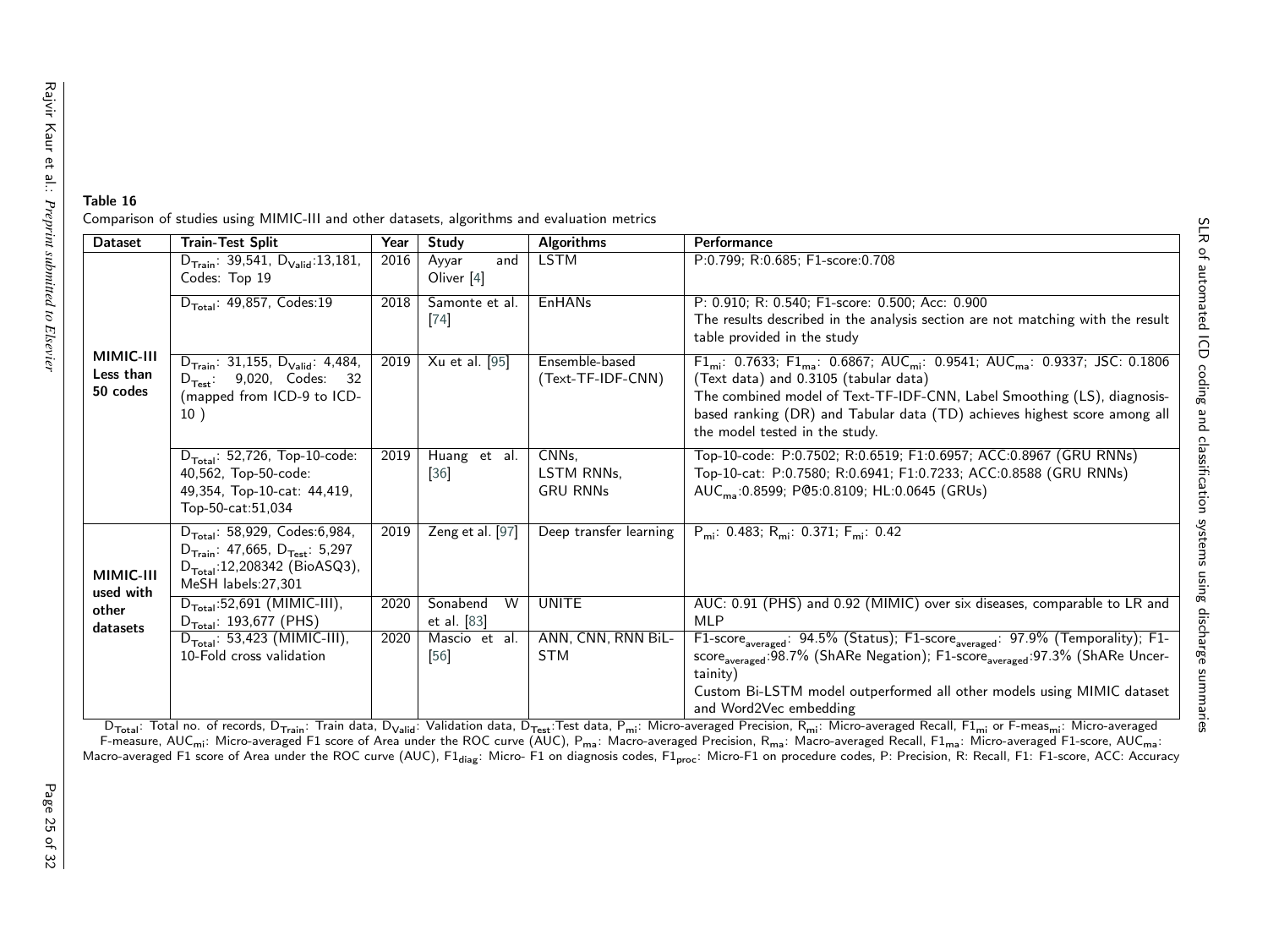## Table 17

| Comparison of studies using different datasets, algorithms and evaluation metrics |  |  |  |  |  |  |  |  |
|-----------------------------------------------------------------------------------|--|--|--|--|--|--|--|--|
|-----------------------------------------------------------------------------------|--|--|--|--|--|--|--|--|

| <b>Dataset</b>                                             | <b>Train-Test Split</b>                                                                                                                                                                                                                         | Year | Study                                   | <b>Algorithms</b>                                             | Performance                                                                                                                                                                                                                                                                                              |
|------------------------------------------------------------|-------------------------------------------------------------------------------------------------------------------------------------------------------------------------------------------------------------------------------------------------|------|-----------------------------------------|---------------------------------------------------------------|----------------------------------------------------------------------------------------------------------------------------------------------------------------------------------------------------------------------------------------------------------------------------------------------------------|
| Australian hospital<br>medical records                     | $D_{\text{Total}}$ : 190 and 235,<br>Train-Test: 80-20%                                                                                                                                                                                         | 2018 | Kaur<br>and<br>Ginige [39]              | SVM, Naive Bayes,<br>Decision Tree, kNN,<br>RF, AdaBoost, MLP | P: 0.9206; R: 0.8505; F-score: 0.8730; Acc: 0.7920; HL: 0.0877; JS:<br>0.7453 (For data190 using Decision Tree)<br>P: 0.9239; R: 0.9201; F-score: 0.9141; Acc: 0.8611; HL: 0.0945; JS:<br>0.8294 (For data235 using AdaBoost)                                                                            |
|                                                            | $D_{\text{Total}}$ : 190 and 380,<br>Codes: 420                                                                                                                                                                                                 | 2019 | Kaur<br>and<br>Ginige [40]              | Binary Relevance, La-<br>bel Power-set, ML-<br>kNN            | SLR<br>$P_{ma}$ : 0.3723; R <sub>ma</sub> : 0.3739; F1 <sub>ma</sub> : 0.3717; P <sub>mi</sub> : 0.9547; R <sub>mi</sub> : 0.9476;<br>$F1_{mi}$ : 0.9511; HL: 0.0016; JS: 0.9121<br>$\overline{\sigma}$<br>Repetitive task gives better result than other two tasks using Binary<br>Relevance classifier |
| 10 Healthcare<br>providers and covers<br>17 months of data | Train/dev: 16 months data,<br>Test: 1 month data, Codes:<br>3000                                                                                                                                                                                | 2018 | Amoia et al.<br>$[3]$                   | $LR + CNN$                                                    | automated<br>$P_{mi}$ : 0.681; R <sub>mi</sub> : 0.616; F1 <sub>mi</sub> : 0.646<br>$\overline{\Theta}$                                                                                                                                                                                                  |
| University of                                              | $D_{\text{Total}}$ :71,463 EMRs, Codes:<br>7,485                                                                                                                                                                                                | 2019 | <b>Rios</b><br>and<br>Kavuluru [72]     | Transfer<br>Learning<br>(CNNs)                                | $F_{mi}$ : 0.567; $F_{ma}$ : 0.286                                                                                                                                                                                                                                                                       |
| Kentucky (UKY)<br>medical center                           | $D_{\text{Total}}$ : 827, $D_{\text{Train}}$ : 727,<br>$D_{Test}:100$ , Codes:56<br>(UKSmall)<br>$D_{\text{Total}}$ : 71,463, $D_{\text{Train}}$ :<br>66,463, $D_{\text{Valid}}$ :2000, $D_{\text{Test}}$ :<br>3000, Codes: 1231(UKLarge)       | 2015 | Kavuluru et al.<br>$[43]$               | Binary relevance, copy<br>transformation, ECC                 | coding and classification<br>CMC data: $P_{mi}$ : 0.88, $R_{mi}$ : 0.82, $F_{mi}$ : 0.85 (ECC + SVM),<br>UKSmall: $F_{mi}$ : 0.44, $F_{ma}$ :0.32 (BNS+OTS+MLPTO),<br>UKLarge: F <sub>mi</sub> : 0.479, F <sub>ma</sub> : 0.211 (LR+L2R+NERC)                                                            |
| CodiEsp (English<br>version)                               | $D_{\text{Total}}:1000, D_{\text{Train}}: 500,$<br>$D_{\text{Valid}}$ : 250, $D_{\text{Test}}$ : 250,<br>Codes: 1,767                                                                                                                           | 2020 | Moons et al.<br>$[58]$                  | GRU,<br>CNN,<br>DR-<br>CAML,<br>MVC-LDA,<br>MVC-RLDA          | $F1_{mi}$ : 12.52 (CNN); $F1_{ma}$ : 11.03(GRU); AUC <sub>mi</sub> : 50.54(GRU);<br>PC5:7.96(CNN) Most categories led to lower performance of all mod-<br>els due to insufficient amount of training data.                                                                                               |
| The Tri-Service<br>General Hospital,<br>Taipei, Taiwan     | $D_{\text{Total}}$ : 103,390, 5-fold cross<br>validation                                                                                                                                                                                        | 2017 | Lin et al. [52]                         | <b>CNN</b>                                                    | systems using discharge<br>F-measure: 0.9086; AUC:0.9696                                                                                                                                                                                                                                                 |
| The NYU Langone<br><b>Hospital EHR</b>                     | $D_{\text{Total}}$ :7.5 million notes,<br>$D_{\text{Train}}$ : 70%, $D_{\text{Valid}}$ : 10%,<br>$D_{Test}$ : 20%, Codes: 2,292                                                                                                                 | 2020 | Zhang et al.<br>$[99]$                  | <b>BERT-XML</b>                                               | $AUC_{mi}$ :0.970; $AUC_{ma}$ : 0.927 For EHR BERT Big model with maxi-<br>mum input length of 1024.                                                                                                                                                                                                     |
| Private data<br>(Individual clinical<br>records)           | $D_{\text{Total}}$ :28,536,<br>Thousand<br>EHRs for development test-<br>ing and evaluation, each, and<br>rest for training along with<br>175,798 outpatient surgery<br>EHRs with ICD-9 procedures<br>codes; Codes: 5,650 (Unique<br>PCS codes) | 2014 | Subotin<br>and<br>Davis <sup>[86]</sup> | Two-level hierarchical<br>classification                      | summaries<br>MRR: 0.572 (All data, features and $I_2$ regularization                                                                                                                                                                                                                                     |

<span id="page-26-0"></span>PCS codes)<br>D<sub>Total</sub>: Total no. of records, D<sub>Train</sub>: Train data, D<sub>Valid</sub>: Validation data, D<sub>Test</sub>:Test data, P<sub>mi</sub>: Micro-averaged Precision, R<sub>mi</sub>: Micro-averaged Recall, F1<sub>mi</sub> or F-meas<sub>mi</sub>: Micro-averaged<br>F-measure,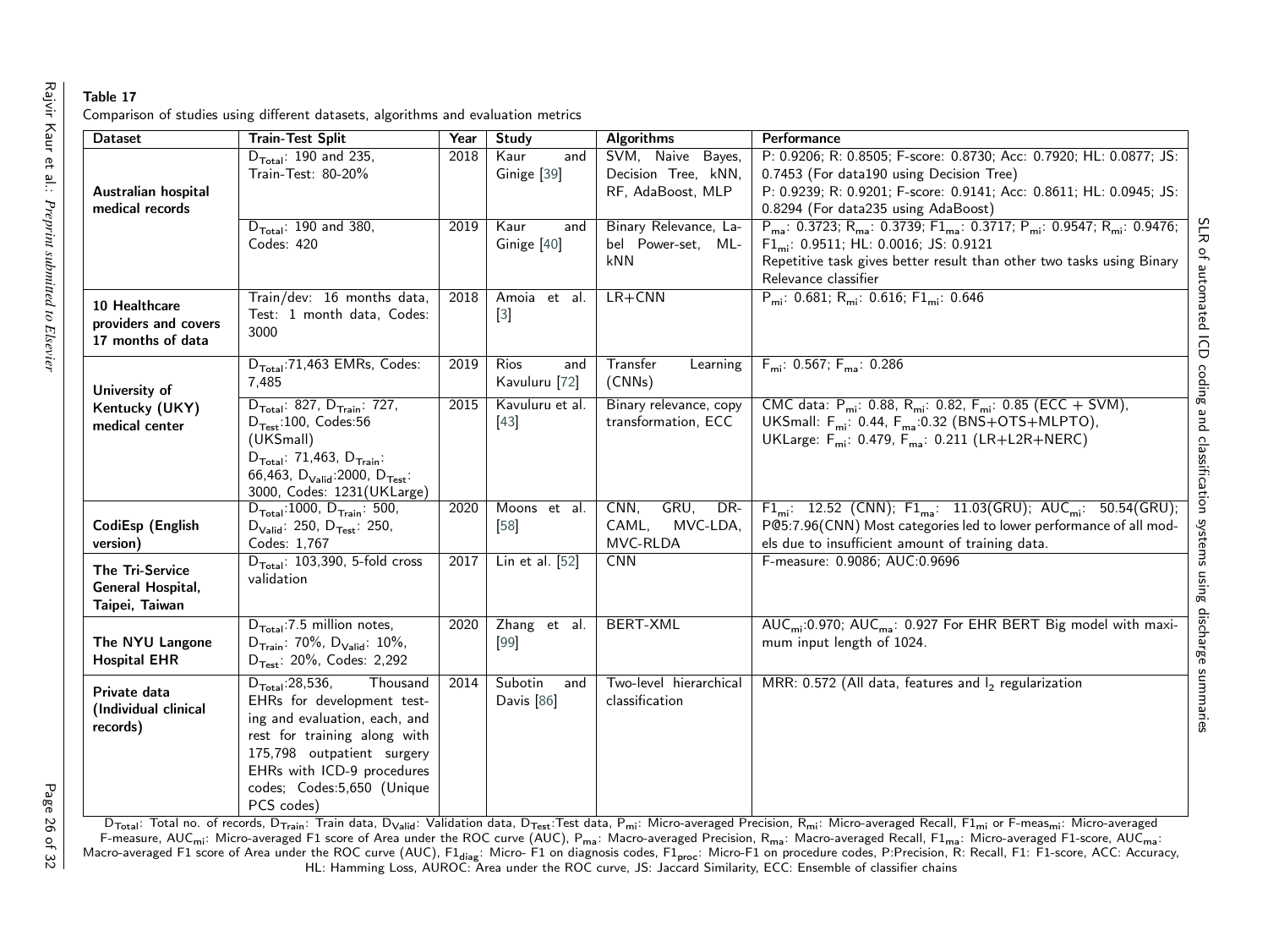## **6. Future research directions**

Several research gaps and limitations found in the studies are addressed in this literature review. This section highlights various future research directions where a considerable efforts are required to develop an automated ICD coding system.

- 1. Data source: While conducting this review, we have observed that one of the main challenges in developing an automated ICD coding system is the lack of publicly available benchmark *Gold Standard* dataset. The *Gold Standard* dataset is created by human experts who have a good knowledge of medical terminologies, clinical classification systems, and coding rules and guidelines. To the best of our knowledge, there are a few datasets freely available, such as  $i2b2^6$  $i2b2^6$ , and PhysioNet $^7$  $^7$  that includes clinical reports such as discharge summaries, nursing notes, progress notes, radiology reports, and pathology reports. However, the data annotated in PhysioNet (MIMIC-II and MIMIC-III) are based on the US classification system ICD-9-CM which is no longer used since the adoption of ICD's 10<sup>th</sup> revision. Yet, till date, the majority of the studies are predicting ICD-9-CM codes due to the limited data resources. Out of 37 selected studies, only 1 study [\[95\]](#page-31-5) has mapped 32 ICD-9 codes extracted from MIMIC-III data to ICD-10 codes. Researchers are just aiming to improve the performance of their model using ICD-9-CM annotated dataset without considering the change in classification version. ICD-9 codes are quite different from ICD-10 codes insense that there is a higher number of diagnoses and procedure codes in ICD-10 than in ICD-9-CM, ICD-10 has alphanumeric codes instead of numeric, the order of some chapters is changed, some titles have been renamed, and conditions have been grouped differently. After being aware of all these changes, the researchers are still developing automated ICD coding system based on ICD-9- CM codes. Therefore, this is one of the main problems that needs to be resolved by creating a benchmark dataset annotated with the latest version of the classification system that can be used for future research purposes.
- 2. Crowd-sourcing platform: Another possible research area is in developing a crowd-sourcing clinical coding and classification platform where the experts can guide and share their views, ideas and knowledge with the less experienced coders and researchers. A study by Searle et al. [\[79\]](#page-31-43) has found that frequently assigned codes in MIMIC-III data display signs of undercoding up to 35%. No other study has attempted to validate the MIMIC-III data due to time consuming factor and costly nature of the endeavour. For example, if two clinical coders, worked 38 hours a week re-coding all 52,726 admission notes at a rate of 5 minutes and

<span id="page-27-0"></span>6 <https://www.i2b2.org/NLP/DataSets/>

\$3 per document, that would amount to approximately \$316,000(US) and approximately 115 weeks to create a gold standard dataset [\[79\]](#page-31-43). Therefore, if a crowdsourced knowledge-based platform was created, then the problem of overcoding, undercoding and lack of data sources using the latest coding version could be resolved. Also, this would help in developing an automated ICD coding system in real-time hospital settings.

- 3. National adoption and coding rules: Many countries follow their own specific classification system such as Australia, Canada and the US. There are a few codes that are coded in a specific country only. For example, there are more types of spiders in Australia than in Canada and the US. Therefore, research studies conducted in different countries may have another new challenge if the data are coded in different classification version. Apart from that, various studies have focused on automated ICD code prediction despite considering the use of coding rules.
- 4. Reducing the complex problem: In this review, we have also found that a few studies have either truncated the codes to n-digits (3 or 4) only, predicted only top 50 or 100 most frequent codes [\[67,](#page-30-6) [28\]](#page-29-14) or removed the rare occurring codes from the data in order to reduce complexity of the problem. One of the reasons behind this is lower number of reports or the rare codes in the reports. Thus, researchers should consider using multi-modal data or reports in order to reduce the complexity.
- 5. Transfer learning approach for automated ICD coding: In many machine learning methods, the training and testing data are drawn from the same feature space with the same distribution. However, in the real-world applications, it is difficult to collect sufficient training data to train a model. In such cases, transfer learning can learn from one related task and apply that knowledge to a target task. This approach has been proven very effectively and applied widely in biomedical research. A few studies, [\[97\]](#page-32-1) and [\[72\]](#page-31-13), have applied transfer learning for automated ICD-9 coding and improved classification performance. Thus, researchers may investigate various transfer learning approaches for automated ICD coding task.
- 6. Active learning and reinforcement learning approaches for clinical classification problems: One of the major challenges in using machine learning or deep learning approaches is to train the model with the lower number of reports, imbalanced class or rare class. Active learning has helped to discover rare class [\[34\]](#page-29-39), imbalanced class and other biomedical classification problems [\[23\]](#page-29-40). Similarly, reinforcement learning has also proven to be suitable for imbalanced data classification problem as it can pay more attention to minority classes by giving higher rewards to them [\[53\]](#page-30-40). Active learning and reinforcement learning can also be beneficial where unlabeled data can be obtained easily as

<span id="page-27-1"></span><sup>7</sup> <https://physionet.org/about/database/>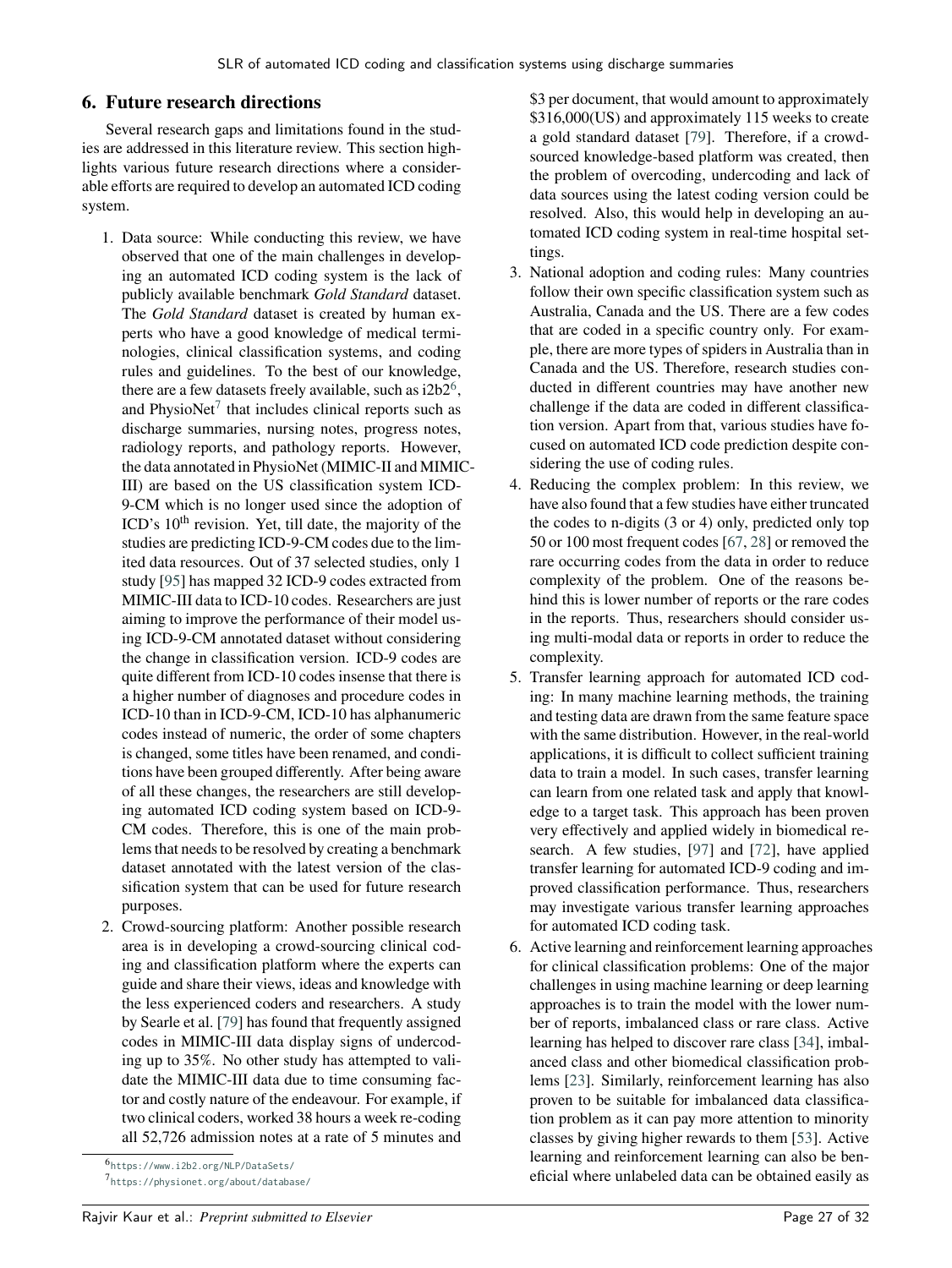the annotation of clinical reports is difficult, laborious and expensive [\[60\]](#page-30-0). Therefore, the researchers could also investigate various active learning and reinforcement learning algorithms for clinical report classification problems and improve the efficiency and classification model performance.

### **7. Conclusions**

<span id="page-28-15"></span>This study provides a comprehensive overview of automated ICD coding system based on discharge summaries. In this systematic literature review, we have addressed six research questions. A total of 38 studies have been selected from 4 different academic databases. The selected studies have been reviewed based on five key aspects: dataset, preprocessing techniques, feature extraction techniques, classification methods and evaluation metrics. This review basically focuses on publications that have used discharge summary or other medical reports along with discharge summary as the dataset. The majority of studies (n=30) have used publicly available datasets MIMIC-II and MIMIC-III that are coded using ICD-9-CM codes. Various preprocessing techniques have been applied to remove unwanted or meaningless information from the discharge summaries which has helped to obtain improved classification results. In the majority of the studies, Word2Vec embedding and TF-IDF feature representation techniques have been determined to be beneficial. For classification, the studies have used machine learning and deep learning approaches. The majority of studies have compared the performance of their deep learning model with the state-of-the-art method and provided improved classification results. In this review, we have compared the selected studies based three key aspects: dataset, train-test split size, and number of codes. In evaluation metrics, the majority of studies have used micro- and macro-averaging of precision, recall, and F1-score. Lastly, we have addressed various future research directions where a considerable efforts are required in order to develop an automated ICD coding system.

## **Conflict of interest**

The authors declare that they have not conflict of interest.

## **Acknowledgement**

This work is supported by Western Sydney University Post Graduate Research Scholarship.

## **CRediT authorship contribution statement**

**Rajvir Kaur:** Conceptualization of this study, Methodology, Software. **Jeewani Anupama Ginige:** Provide medical domain knowledge, Validation, Writing-review and editing, Supervision. **Oliver Obst:** Provide knowledge in Artificial Intelligence domain, Writing-review and editing, Validation, Supervision.

#### **References**

- <span id="page-28-17"></span>[1] Alsentzer, E., Murphy, J., Boag, W., Weng, W.H., Jindi, D., Naumann, T., McDermott, M., 2019. Publicly available clinical BERT embeddings, in: Proceedings of the 2nd Clinical Natural Language Processing Workshop, Association for Computational Linguistics, Minneapolis, Minnesota, USA. pp. 72–78. URL: [https:](https://aclanthology.org/W19-1909) [//aclanthology.org/W19-1909](https://aclanthology.org/W19-1909), doi:[10.18653/v1/W19-1909](http://dx.doi.org/10.18653/v1/W19-1909).
- <span id="page-28-18"></span>[2] Amini, M., Usunier, N., Goutte, C., 2009. Learning from multiple partially observed views - an application to multilingual text categorization, Vancouver, BC. pp. 28–36. URL: [https:](https://www.scopus.com/inward/record.uri?eid=2-s2.0-80052204125&partnerID=40&md5=80adc5df88d419284cc58c7f379c7d91) [//www.scopus.com/inward/record.uri?eid=2-s2.0-80052204125&](https://www.scopus.com/inward/record.uri?eid=2-s2.0-80052204125&partnerID=40&md5=80adc5df88d419284cc58c7f379c7d91) [partnerID=40&md5=80adc5df88d419284cc58c7f379c7d91](https://www.scopus.com/inward/record.uri?eid=2-s2.0-80052204125&partnerID=40&md5=80adc5df88d419284cc58c7f379c7d91). conference of 23rd Annual Conference on Neural Information Processing Systems, NIPS 2009 ; Conference Date: 7 December 2009 - 10 December 2009.
- <span id="page-28-4"></span>[3] Amoia, M., Diehl, F., Gimenez, J., Pinto, J., Schumann, R., Stemmer, F., Vozila, P., Zhang, Y., 2018. Scalable wide and deep learning for computer assisted coding, in: Proceedings of the 2018 Conference of the North American Chapter of the Association for Computational Linguistics: Human Language Technologies, Volume 3 (Industry Papers), Association for Computational Linguistics, New Orleans - Louisiana. pp. 1–7. URL: [https://www.aclweb.org/anthology/](https://www.aclweb.org/anthology/N18-3001) [N18-3001](https://www.aclweb.org/anthology/N18-3001), doi:[10.18653/v1/N18-3001](http://dx.doi.org/10.18653/v1/N18-3001).
- <span id="page-28-12"></span><span id="page-28-7"></span>[4] Ayyar, S., Oliver, I., 2016. Tagging Patient Notes with ICD-9 codes, in: 29th Conference on Neural Information Processing Systems (NIPS 2016).
- <span id="page-28-20"></span><span id="page-28-16"></span><span id="page-28-14"></span><span id="page-28-13"></span><span id="page-28-11"></span><span id="page-28-10"></span><span id="page-28-5"></span>[5] Baumel, T., Nassour-Kassis, J., Cohen, R., Elhadad, M., Elhadad, N., 2018. Multi-label classification of patient notes: Case study on icd code assignment URL: [https://www.aaai.org/ocs/index.php/WS/](https://www.aaai.org/ocs/index.php/WS/AAAIW18/paper/view/16881/15610) [AAAIW18/paper/view/16881/15610](https://www.aaai.org/ocs/index.php/WS/AAAIW18/paper/view/16881/15610).
- <span id="page-28-21"></span>[6] Bengio, S., Weston, J., Grangier, D., 2010. Label embedding trees for large multi-class tasks, in: Lafferty, J., Williams, C., Shawe-Taylor, J., Zemel, R., Culotta, A. (Eds.), Advances in Neural Information Processing Systems, Curran Associates, Inc.. pp. 163–171. URL: [https://proceedings.neurips.cc/paper/2010/file/](https://proceedings.neurips.cc/paper/2010/file/06138bc5af6023646ede0e1f7c1eac75-Paper.pdf) [06138bc5af6023646ede0e1f7c1eac75-Paper.pdf](https://proceedings.neurips.cc/paper/2010/file/06138bc5af6023646ede0e1f7c1eac75-Paper.pdf).
- <span id="page-28-19"></span>[7] Bengio, Y., Courville, A., Vincent, P., 2013. Representation learning: A review and new perspectives. IEEE Transactions on Pattern Analysis and Machine Intelligence 35, 1798–1828. doi:[10.1109/](http://dx.doi.org/10.1109/TPAMI.2013.50) [TPAMI.2013.50](http://dx.doi.org/10.1109/TPAMI.2013.50).
- <span id="page-28-8"></span>[8] Berndorfer, S., Henriksson, A., 2017. Automated diagnosis coding with combined text representations. Studies in Health Technology and Informatics 235, 201–205. doi:[10.3233/978-1-61499-753-5-201](http://dx.doi.org/10.3233/978-1-61499-753-5-201).
- <span id="page-28-2"></span>[9] Burns, E., Rigby, E., Mamidanna, R., Bottle, A., Aylin, P., Ziprin, P., Faiz, O., 2011. Systematic review of discharge coding accuracy. Journal of Public Health 34, 138–148. URL: [https://doi.org/10.](https://doi.org/10.1093/pubmed/fdr054) [1093/pubmed/fdr054](https://doi.org/10.1093/pubmed/fdr054), doi:[10.1093/pubmed/fdr054](http://dx.doi.org/10.1093/pubmed/fdr054).
- <span id="page-28-0"></span>[10] Butler-Henderson, K., 2017. Health information management 2025. what is required to create a sustainable profession in the face of digital transformation? .
- <span id="page-28-3"></span>[11] Campbell, S.E., Campbell, M.K., Grimshaw, J.M., Walker, A.E., 2001. A systematic review of discharge coding accuracy. Journal of Public Health 23, 205–211.
- <span id="page-28-6"></span>[12] Cao, P., Chen, Y., Liu, K., Zhao, J., Liu, S., Chong, W., 2020. HyperCore: Hyperbolic and co-graph representation for automatic ICD coding, in: Proceedings of the 58th Annual Meeting of the Association for Computational Linguistics, Association for Computational Linguistics, Online. pp. 3105–3114. URL: [https://www.aclweb.org/](https://www.aclweb.org/anthology/2020.acl-main.282) [anthology/2020.acl-main.282](https://www.aclweb.org/anthology/2020.acl-main.282), doi:[10.18653/v1/2020.acl-main.282](http://dx.doi.org/10.18653/v1/2020.acl-main.282).
- <span id="page-28-1"></span>[13] Catling, F., Spithourakis, G.P., Riedel, S., 2018. Towards automated clinical coding. International Journal of Medical Informatics 120, 50 – 61. URL: [http:](http://www.sciencedirect.com/science/article/pii/S1386505618304039) [//www.sciencedirect.com/science/article/pii/S1386505618304039](http://www.sciencedirect.com/science/article/pii/S1386505618304039), doi:[https://doi.org/10.1016/j.ijmedinf.2018.09.021](http://dx.doi.org/https://doi.org/10.1016/j.ijmedinf.2018.09.021).
- <span id="page-28-9"></span>[14] Chang, C.C.H.P.C., Chang, A., 2020. Multi-label classification of ICD coding using deep learning, in: 2020 International Sympo-sium on Community-centric Systems (CcS), pp. 1-6. doi:[10.1109/](http://dx.doi.org/10.1109/CcS49175.2020.9231498) [CcS49175.2020.9231498](http://dx.doi.org/10.1109/CcS49175.2020.9231498).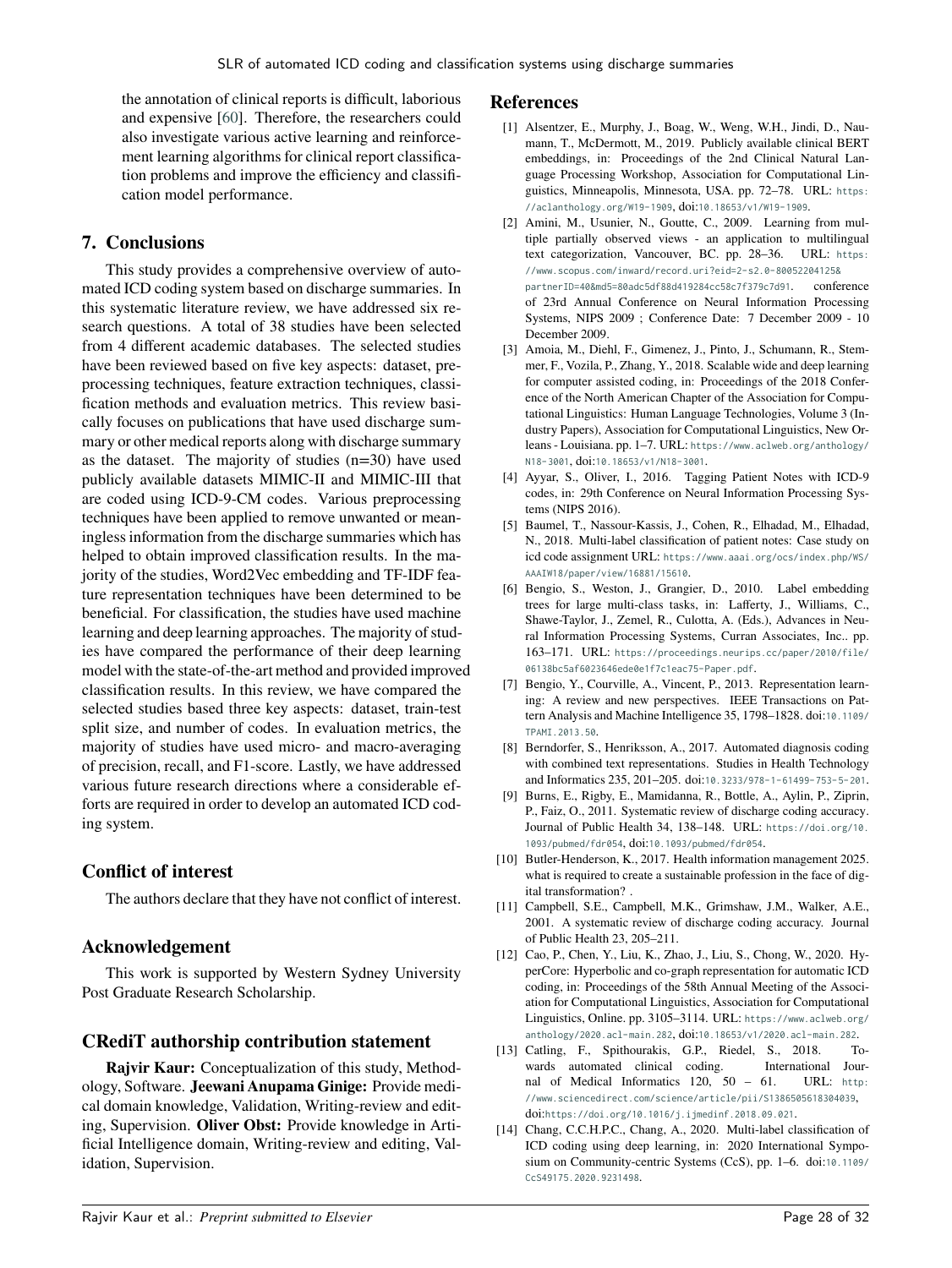- <span id="page-29-22"></span><span id="page-29-4"></span>[15] Chapman, W.W., Bridewell, W., Hanbury, P., Cooper, G.F., Buchanan, B.G., 2001. A simple algorithm for identifying negated findings and diseases in discharge summaries. Journal of Biomedical Informatics 34, 301 – 310. URL: [http://www.sciencedirect.com/](http://www.sciencedirect.com/science/article/pii/S1532046401910299) [science/article/pii/S1532046401910299](http://www.sciencedirect.com/science/article/pii/S1532046401910299).
- <span id="page-29-7"></span>[16] Cumerlato, M., Best, L., Saad, B., (Australia), N., 2010. Fundamentals of morbidity coding using ICD-10-AM, ACHI and ACS. Seventh edition ed., [Lidcombe, N.S.W.] : National Centre for Classification in Health. URL: <http://trove.nla.gov.au/work/37800802>. "June 2010"–T.p.
- <span id="page-29-23"></span>[17] Devlin, J., Chang, M.W., Lee, K., Toutanova, K., 2019. BERT: Pretraining of deep bidirectional transformers for language understanding, in: Proceedings of the 2019 Conference of the North American Chapter of the Association for Computational Linguistics: Human Language Technologies, Volume 1 (Long and Short Papers), Association for Computational Linguistics, Minneapolis, Minnesota. pp. 4171–4186. URL: <https://aclanthology.org/N19-1423>, doi:[10.](http://dx.doi.org/10.18653/v1/N19-1423) [18653/v1/N19-1423](http://dx.doi.org/10.18653/v1/N19-1423).
- <span id="page-29-13"></span>[18] Du, J., Chen, Q., Peng, Y., Xiang, Y., Tao, C., Lu, Z., 2019. ML-Net: multi-label classification of biomedical texts with deep neural networks. Journal of the American Medical Informatics Association 26, 1279–1285. URL: <http://dx.doi.org/10.1093/jamia/ocz085>, doi:[10.1093/jamia/ocz085](http://dx.doi.org/10.1093/jamia/ocz085).
- <span id="page-29-33"></span><span id="page-29-19"></span><span id="page-29-12"></span>[19] Falis, M., Pajak, M., Lisowska, A., Schrempf, P., Deckers, L., Mikhael, S., Tsaftaris, S., O'Neil, A., 2019. Ontological attention ensembles for capturing semantic concepts in ICD code prediction from clinical text, in: Proceedings of the Tenth International Workshop on Health Text Mining and Information Analysis (LOUHI 2019), Association for Computational Linguistics, Hong Kong. pp. 168–177. URL: <https://www.aclweb.org/anthology/D19-6220>, doi:[10.18653/v1/D19-6220](http://dx.doi.org/10.18653/v1/D19-6220).
- <span id="page-29-1"></span>[20] Farkas, R., Szarvas, G., 2008. Automatic construction of rule-based ICD-9-CM coding systems. BMC Bioinformatics 9, S10. URL: <https://doi.org/10.1186/1471-2105-9-S3-S10>, doi:[10.](http://dx.doi.org/10.1186/1471-2105-9-S3-S10) [1186/1471-2105-9-S3-S10](http://dx.doi.org/10.1186/1471-2105-9-S3-S10).
- <span id="page-29-29"></span>[21] Fawcett, T., 2006. An introduction to ROC analysis. Pattern Recognition Letters 27, 861 – 874. URL: [http:](http://www.sciencedirect.com/science/article/pii/S016786550500303X) [//www.sciencedirect.com/science/article/pii/S016786550500303X](http://www.sciencedirect.com/science/article/pii/S016786550500303X), doi:[https://doi.org/10.1016/j.patrec.2005.10.010](http://dx.doi.org/https://doi.org/10.1016/j.patrec.2005.10.010). ROC Analysis in Pattern Recognition.
- <span id="page-29-38"></span>[22] Felix, R., B G, V.K., Reid, I., Carneiro, G., 2018. Multi-modal Cycle-Consistent Generalized Zero-Shot Learning: 15th European Conference, Munich, Germany, September 8–14, 2018, Proceedings, Part VI. pp. 21–37. doi:[10.1007/978-3-030-01231-1\\_2](http://dx.doi.org/10.1007/978-3-030-01231-1_2).
- <span id="page-29-40"></span>[23] Flores, C.A., Figueroa, R.L., Pezoa, J.E., 2021. Active learning for biomedical text classification based on automatically generated regular expressions. IEEE Access 9, 38767–38777. doi:[10.1109/ACCESS.](http://dx.doi.org/10.1109/ACCESS.2021.3064000) [2021.3064000](http://dx.doi.org/10.1109/ACCESS.2021.3064000).
- <span id="page-29-35"></span>[24] Franz, P., Zaiss, A., Schulz, S., Hahn, U., Klar, R., 2000. Automated coding of diagnoses–three methods compared. Proceedings / AMIA ... Annual Symposium. AMIA Symposium , 250–4.
- <span id="page-29-5"></span>[25] Gangavarapu, T., Jayasimha, A., Krishnan, G.S., S., S.K., 2020. Predicting ICD-9 code groups with fuzzy similarity based supervised multi-label classification of unstructured clinical nursing notes. Knowledge-Based Systems 190, 105321. URL: [http:](http://www.sciencedirect.com/science/article/pii/S0950705119305982) [//www.sciencedirect.com/science/article/pii/S0950705119305982](http://www.sciencedirect.com/science/article/pii/S0950705119305982), doi:[https://doi.org/10.1016/j.knosys.2019.105321](http://dx.doi.org/https://doi.org/10.1016/j.knosys.2019.105321).
- <span id="page-29-30"></span>[26] Gibaja, E., Ventura, S., 2015. A tutorial on multilabel learning. ACM Computing Surveys 47. URL: [https://doi-org.ezproxy.uws.](https://doi-org.ezproxy.uws.edu.au/10.1145/2716262) [edu.au/10.1145/2716262](https://doi-org.ezproxy.uws.edu.au/10.1145/2716262), doi:[10.1145/2716262](http://dx.doi.org/10.1145/2716262).
- <span id="page-29-26"></span>[27] Goldberg, Y., 2016. A primer on neural network models for natural language processing. Journal of Artificial Intelligence Research 57, 345–420. URL: [http://dl.acm.org/citation.cfm?id=3176748.](http://dl.acm.org/citation.cfm?id=3176748.3176757) [3176757](http://dl.acm.org/citation.cfm?id=3176748.3176757).
- <span id="page-29-14"></span>[28] Guo, D., Duan, G., Yu, Y., Li, Y., Wu, F.X., Li, M., 2020. A disease inference method based on symptom extraction and bidirectional long short term memory networks. Methods 173, 75 – 82. URL: [http://www.sciencedirect.com/science/article/](http://www.sciencedirect.com/science/article/pii/S1046202319301033)

<span id="page-29-34"></span><span id="page-29-17"></span><span id="page-29-16"></span>[pii/S1046202319301033](http://www.sciencedirect.com/science/article/pii/S1046202319301033), doi:[https://doi.org/10.1016/j.ymeth.2019.](http://dx.doi.org/https://doi.org/10.1016/j.ymeth.2019.07.009) [07.009](http://dx.doi.org/https://doi.org/10.1016/j.ymeth.2019.07.009)

- <span id="page-29-32"></span><span id="page-29-28"></span>[29] Hand, D., Till, R., 2004. A Simple Generalisation of the Area Under the ROC Curve for Multiple Class Classification Problems. Machine Learning 45, 171–186.
- <span id="page-29-8"></span>[30] Hargreaves, J., Njeru, J., 2014. ICD-11: A dynamic classification for the information age .
- <span id="page-29-25"></span>[31] Hasan, S.A., Farri, O., 2019. Clinical Natural Language Processing with Deep Learning. Springer International Publishing, Cham. pp. 147–171. URL: [https://doi.org/10.1007/978-3-030-05249-2\\_5](https://doi.org/10.1007/978-3-030-05249-2_5), doi:[10.1007/978-3-030-05249-2\\_5](http://dx.doi.org/10.1007/978-3-030-05249-2_5).
- <span id="page-29-24"></span>[32] Hastie, T., Tibshirani, R., Friedman, J., 2009. Overview of Supervised Learning. Springer New York, New York, NY. pp. 9– 41. URL: [https://doi.org/10.1007/978-0-387-84858-7\\_2](https://doi.org/10.1007/978-0-387-84858-7_2), doi:[10.](http://dx.doi.org/10.1007/978-0-387-84858-7_2) [1007/978-0-387-84858-7\\_2](http://dx.doi.org/10.1007/978-0-387-84858-7_2).
- <span id="page-29-27"></span>[33] Hochreiter, S., Schmidhuber, J., 1997. Long short-term memory. Neural Computation 9, 1735–1780. URL: [https:](https://doi.org/10.1162/neco.1997.9.8.1735) [//doi.org/10.1162/neco.1997.9.8.1735](https://doi.org/10.1162/neco.1997.9.8.1735), doi:[10.1162/neco.1997.9.8.](http://dx.doi.org/10.1162/neco.1997.9.8.1735) [1735](http://dx.doi.org/10.1162/neco.1997.9.8.1735), [arXiv:https://doi.org/10.1162/neco.1997.9.8.1735](http://arxiv.org/abs/https://doi.org/10.1162/neco.1997.9.8.1735).
- <span id="page-29-39"></span>[34] Hospedales, T.M., Gong, S., Xiang, T., 2013. Finding rare classes: Active learning with generative and discriminative models. IEEE Transactions on Knowledge and Data Engineering 25, 374–386. doi:[10.1109/TKDE.2011.231](http://dx.doi.org/10.1109/TKDE.2011.231).
- <span id="page-29-37"></span>[35] Hou, S., Feng, Y., Wang, Z., 2017. Vegfru: A domain-specific dataset for fine-grained visual categorization, in: 2017 IEEE International Conference on Computer Vision (ICCV), pp. 541–549. doi:[10.1109/ICCV.2017.66](http://dx.doi.org/10.1109/ICCV.2017.66).
- <span id="page-29-31"></span><span id="page-29-21"></span><span id="page-29-20"></span><span id="page-29-18"></span><span id="page-29-15"></span><span id="page-29-3"></span>[36] Huang, J., Osorio, C., Sy, L., 2019. An empirical evaluation of deep learning for ICD-9 code assignment using MIMIC-III clinical notes. Computer Methods and Programs in Biomedicine 177. doi:[10.1016/](http://dx.doi.org/10.1016/j.cmpb.2019.05.024) [j.cmpb.2019.05.024](http://dx.doi.org/10.1016/j.cmpb.2019.05.024).
- <span id="page-29-10"></span>[37] Ji, S., Cambria, E., Marttinen, P., 2020. Dilated convolutional attention network for medical code assignment from clinical text, in: Proceedings of the 3rd Clinical Natural Language Processing Workshop, Association for Computational Linguistics, Online. pp. 73– 78. URL: <https://www.aclweb.org/anthology/2020.clinicalnlp-1.8>, doi:[10.18653/v1/2020.clinicalnlp-1.8](http://dx.doi.org/10.18653/v1/2020.clinicalnlp-1.8).
- <span id="page-29-2"></span>[38] Kaur, R., 2019. Distributed knowledge based clinical auto-coding system, in: Proceedings of the 57th Annual Meeting of the Association for Computational Linguistics: Student Research Workshop, Association for Computational Linguistics, Florence, Italy. pp. 1– 9. URL: <https://www.aclweb.org/anthology/P19-2001>, doi:[10.18653/](http://dx.doi.org/10.18653/v1/P19-2001) [v1/P19-2001](http://dx.doi.org/10.18653/v1/P19-2001).
- <span id="page-29-0"></span>[39] Kaur, R., Ginige, J.A., 2018. Comparative Analysis of Algorithmic Approaches for Auto-Coding with ICD-10-AM and ACHI. Studies in Health Technology and Informatics 252, 73–79.
- <span id="page-29-9"></span>[40] Kaur, R., Ginige, J.A., 2019. Analysing effectiveness of multi-label classification in clinical coding, in: Proceedings of the Australasian Computer Science Week Multiconference, Association for Computing Machinery, New York, NY, USA. URL: [https://doi.org/10.](https://doi.org/10.1145/3290688.3290728) [1145/3290688.3290728](https://doi.org/10.1145/3290688.3290728), doi:[10.1145/3290688.3290728](http://dx.doi.org/10.1145/3290688.3290728).
- <span id="page-29-6"></span>[41] Kaur, R., University., W.S., 2018. A comparative analysis of selected set of natural language processing (NLP) and machine learning (ML) algorithms for clinical coding using clinical classification standards. URL: <http://hdl.handle.net/1959.7/uws:49614>. a thesis presented to Western Sydney University, School of Computing, Engineering and Mathematics, in fulfilment of the requirements for the degree of Master of Research.
- <span id="page-29-36"></span>[42] Kavuluru, R., Han, S., Harris, D., 2013. Unsupervised extraction of diagnosis codes from emrs using knowledge-based and extractive text summarization techniques, in: Zaïane, O.R., Zilles, S. (Eds.), Advances in Artificial Intelligence, Springer Berlin Heidelberg, Berlin, Heidelberg. pp. 77–88.
- <span id="page-29-11"></span>[43] Kavuluru, R., Rios, A., Lu, Y., 2015. An empirical evaluation of supervised learning approaches in assigning diagnosis codes to electronic medical records. Artificial Intelligence in Medicine 65, 155 – 166. URL: [http://www.sciencedirect.com/science/article/pii/](http://www.sciencedirect.com/science/article/pii/S0933365715000482) [S0933365715000482](http://www.sciencedirect.com/science/article/pii/S0933365715000482), doi:[https://doi.org/10.1016/j.artmed.2015.04.](http://dx.doi.org/https://doi.org/10.1016/j.artmed.2015.04.007)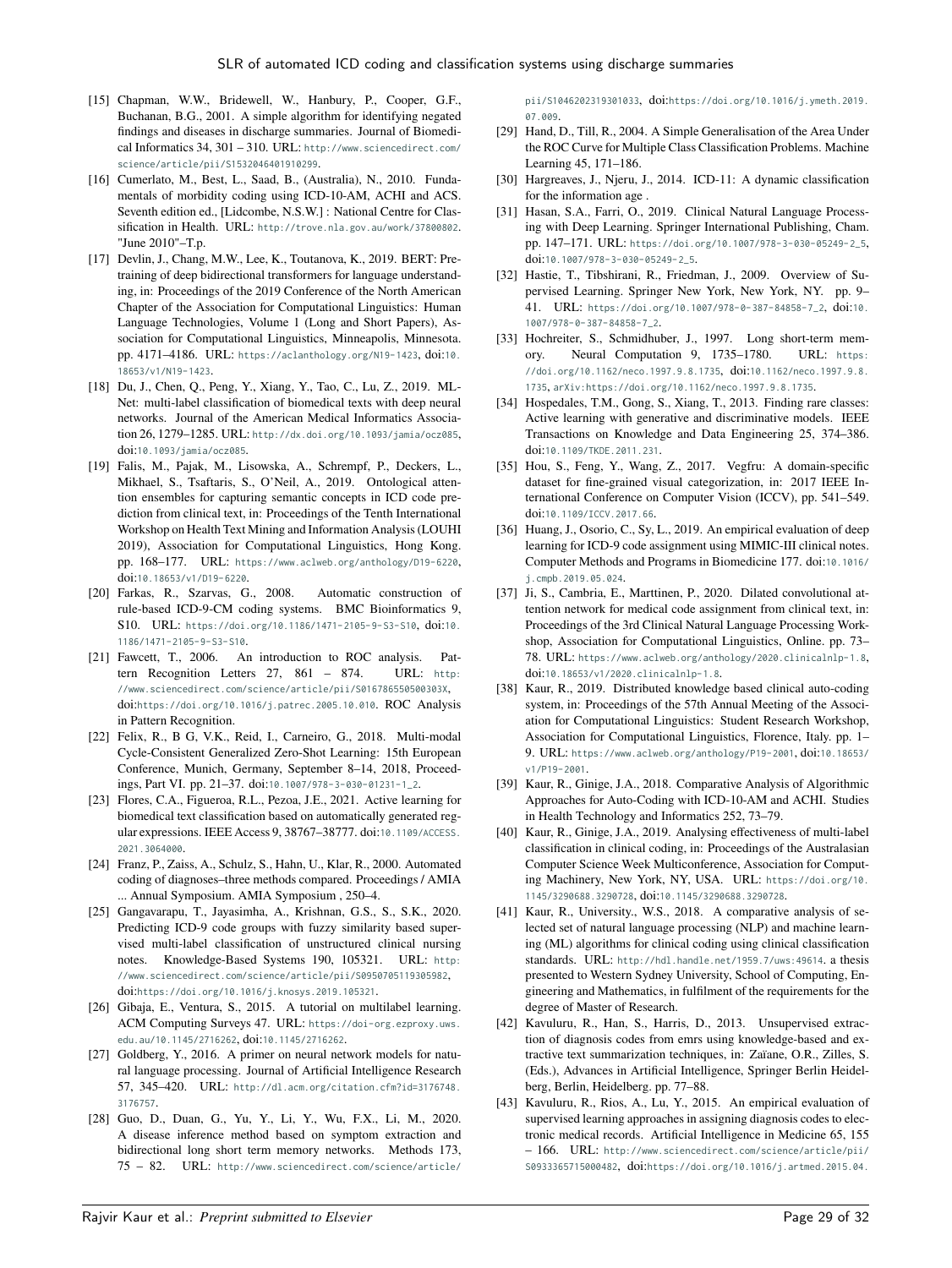<span id="page-30-16"></span>[007](http://dx.doi.org/https://doi.org/10.1016/j.artmed.2015.04.007). intelligent healthcare informatics in big data era.

- <span id="page-30-23"></span>[44] Khattak, F.K., Jeblee, S., Pou-Prom, C., Abdalla, M., Meaney, C., Rudzicz, F., 2019. A survey of word embeddings for clinical text. Journal of Biomedical Informatics: X 4, 100057. URL: [https:](https://www.sciencedirect.com/science/article/pii/S2590177X19300563) [//www.sciencedirect.com/science/article/pii/S2590177X19300563](https://www.sciencedirect.com/science/article/pii/S2590177X19300563), doi:[https://doi.org/10.1016/j.yjbinx.2019.100057](http://dx.doi.org/https://doi.org/10.1016/j.yjbinx.2019.100057).
- <span id="page-30-28"></span>[45] Kim, Y., 2014. Convolutional neural networks for sentence classification, in: Proceedings of the 2014 Conference on Empirical Methods in Natural Language Processing (EMNLP), Association for Computational Linguistics, Doha, Qatar. pp. 1746–1751. URL: <https://www.aclweb.org/anthology/D14-1181>, doi:[10.3115/v1/](http://dx.doi.org/10.3115/v1/D14-1181) [D14-1181](http://dx.doi.org/10.3115/v1/D14-1181).
- <span id="page-30-24"></span>[46] Ko, Y., Seo, J., 2000. Automatic text categorization by unsupervised learning, in: Proceedings of the 18th Conference on Computational Linguistics - Volume 1, Association for Computational Linguistics, Stroudsburg, PA, USA. pp. 453–459. URL: [https:](https://doi.org/10.3115/990820.990886) [//doi.org/10.3115/990820.990886](https://doi.org/10.3115/990820.990886), doi:[10.3115/990820.990886](http://dx.doi.org/10.3115/990820.990886).
- <span id="page-30-26"></span>[47] Kohavi, R., 1995. A study of cross-validation and bootstrap for accuracy estimation and model selection, in: Proceedings of the 14th International Joint Conference on Artificial Intelligence - Volume 2, Morgan Kaufmann Publishers Inc., San Francisco, CA, USA. pp. 1137–1143. URL: [http://dl.acm.org/citation.cfm?id=1643031.](http://dl.acm.org/citation.cfm?id=1643031.1643047) [1643047](http://dl.acm.org/citation.cfm?id=1643031.1643047).
- <span id="page-30-36"></span><span id="page-30-33"></span>[48] Larkey, L.S., Croft, W.B., 1996. Combining classifiers in text categorization, in: Proceedings of the 19th Annual International ACM SIGIR Conference on Research and Development in Information Retrieval, Association for Computing Machinery, New York, NY, USA. p. 289–297. URL: <https://doi.org/10.1145/243199.243276>, doi:[10.1145/243199.243276](http://dx.doi.org/10.1145/243199.243276).
- <span id="page-30-27"></span>[49] LeCun, Y., Bengio, Y., Hinton, G., 2015. Deep learning. Nature 521, 436. URL: <https://doi.org/10.1038/nature14539>.
- <span id="page-30-8"></span>[50] Li, F., Yu, H., 2020. ICD coding from clinical text using multi-filter residual convolutional neural network. Proceedings of the AAAI Conference on Artificial Intelligence 34, 8180–8187. URL: [https://](https://ojs.aaai.org/index.php/AAAI/article/view/6331) [ojs.aaai.org/index.php/AAAI/article/view/6331](https://ojs.aaai.org/index.php/AAAI/article/view/6331), doi:[10.1609/aaai.](http://dx.doi.org/10.1609/aaai.v34i05.6331) [v34i05.6331](http://dx.doi.org/10.1609/aaai.v34i05.6331).
- <span id="page-30-10"></span>[51] Li, M., Fei, Z., Zeng, M., Wu, F., Li, Y., Pan, Y., Wang, J., 2019. Automated ICD-9 coding via a deep learning approach. IEEE/ACM Transactions on Computational Biology and Bioinformatics PP, 1–1. doi:[10.1109/TCBB.2018.2817488](http://dx.doi.org/10.1109/TCBB.2018.2817488).
- <span id="page-30-5"></span>[52] Lin, C., Hsu, C.J., Lou, Y.S., Yeh, S.J., Lee, C.C., Su, S.L., Chen, H.C., 2017. Artificial intelligence learning semantics via external resources for classifying diagnosis codes in discharge notes. J Med Internet Res 19, e380. URL: <http://www.jmir.org/2017/11/e380/>, doi:[10.2196/jmir.8344](http://dx.doi.org/10.2196/jmir.8344).
- <span id="page-30-40"></span>[53] Lin, E., Chen, Q., Qi, X., 2020. Deep reinforcement learning for imbalanced classification. Applied Intelligence , 1–15.
- <span id="page-30-39"></span>[54] Liu, Z., Miao, Z., Zhan, X., Wang, J., Gong, B., Yu, S., 2019. Large-scale long-tailed recognition in an open world, pp. 2532– 2541. doi:[10.1109/CVPR.2019.00264](http://dx.doi.org/10.1109/CVPR.2019.00264).
- <span id="page-30-12"></span>[55] Marafino, B.J., Davies, J.M., Bardach, N.S., Dean, M.L., Dudley, R.A., 2014. N-gram support vector machines for scalable procedure and diagnosis classification, with applications to clinical free text data from the intensive care unit. Journal of the American Medical Informatics Association 21, 871–875. URL: [https://doi.org/10.](https://doi.org/10.1136/amiajnl-2014-002694) [1136/amiajnl-2014-002694](https://doi.org/10.1136/amiajnl-2014-002694), doi:[10.1136/amiajnl-2014-002694](http://dx.doi.org/10.1136/amiajnl-2014-002694).
- <span id="page-30-13"></span>[56] Mascio, A., Kraljevic, Z., Bean, D., Dobson, R., Stewart, R., Bendayan, R., Roberts, A., 2020. Comparative analysis of text classification approaches in electronic health records, in: Proceedings of the 19th SIGBioMed Workshop on Biomedical Language Processing, Association for Computational Linguistics, Online. pp. 86–94. URL: <https://www.aclweb.org/anthology/2020.bionlp-1.9>, doi:[10.18653/v1/2020.bionlp-1.9](http://dx.doi.org/10.18653/v1/2020.bionlp-1.9).
- <span id="page-30-4"></span>[57] Moher, D., Liberati, A., Tetzlaff, J., Altman, D.G., Group, T.P., 2009. Preferred reporting items for systematic reviews and meta-analyses: The prisma statement. PLOS Medicine 6, 1–6. URL: <https://doi.org/10.1371/journal.pmed.1000097>, doi:[10.1371/](http://dx.doi.org/10.1371/journal.pmed.1000097) [journal.pmed.1000097](http://dx.doi.org/10.1371/journal.pmed.1000097).
- <span id="page-30-35"></span><span id="page-30-34"></span><span id="page-30-31"></span><span id="page-30-22"></span><span id="page-30-21"></span><span id="page-30-19"></span><span id="page-30-17"></span><span id="page-30-9"></span>[58] Moons, E., Khanna, A., Akkasi, A., Moens, M.F., 2020. A comparison of deep learning methods for ICD coding of clinical records. Applied Sciences 10. URL: [https://www.mdpi.com/2076-3417/10/15/](https://www.mdpi.com/2076-3417/10/15/5262) [5262](https://www.mdpi.com/2076-3417/10/15/5262), doi:[10.3390/app10155262](http://dx.doi.org/10.3390/app10155262).
- <span id="page-30-1"></span>[59] Moriyama, I.M., Loy, R.M., Robb-Smith, A.H.T., Rosenberg, H.M., Hoyert, D.L., 2011. History of the statistical classification of diseases and causes of death URL: [https://www.cdc.gov/nchs/data/](https://www.cdc.gov/nchs/data/misc/classification_diseases2011.pdf) [misc/classification\\_diseases2011.pdf](https://www.cdc.gov/nchs/data/misc/classification_diseases2011.pdf).
- <span id="page-30-0"></span>[60] Mujtaba, G., Shuib, L., Idris, N., Hoo, W.L., Raj, R.G., Khowaja, K., Shaikh, K., Nweke, H.F., 2019. Clinical text classification research trends: Systematic literature review and open issues. Expert Systems with Applications 116, 494 – 520. URL: [http://www.sciencedirect.](http://www.sciencedirect.com/science/article/pii/S0957417418306110) [com/science/article/pii/S0957417418306110](http://www.sciencedirect.com/science/article/pii/S0957417418306110).
- <span id="page-30-7"></span>[61] Mullenbach, J., Wiegreffe, S., Duke, J., Sun, J., Eisenstein, J., 2018. Explainable prediction of medical codes from clinical text, in: Proceedings of the 2018 Conference of the North American Chapter of the Association for Computational Linguistics: Human Language Technologies, Volume 1 (Long Papers), Association for Computational Linguistics, New Orleans, Louisiana. pp. 1101– 1111. URL: <https://www.aclweb.org/anthology/N18-1100>, doi:[10.](http://dx.doi.org/10.18653/v1/N18-1100) [18653/v1/N18-1100](http://dx.doi.org/10.18653/v1/N18-1100).
- <span id="page-30-29"></span>[62] Nguyen, H., Patrick, J., 2016. Text mining in clinical domain: Dealing with noise, in: Proceedings of the 22Nd ACM SIGKDD International Conference on Knowledge Discovery and Data Mining, ACM, New York, NY, USA. pp. 549–558. URL: [http://doi.acm.org/10.](http://doi.acm.org/10.1145/2939672.2939720) [1145/2939672.2939720](http://doi.acm.org/10.1145/2939672.2939720), doi:[10.1145/2939672.2939720](http://dx.doi.org/10.1145/2939672.2939720).
- <span id="page-30-32"></span><span id="page-30-20"></span><span id="page-30-18"></span><span id="page-30-15"></span><span id="page-30-14"></span><span id="page-30-2"></span>[63] Organisation, W.H., 2016. ICD-11 Revision Conference Report URL: [https://www.who.int/classifications/network/meeting2016/](https://www.who.int/classifications/network/meeting2016/ICD-11RevisionConferenceReportTokyo.pdf?ua=1) [ICD-11RevisionConferenceReportTokyo.pdf?ua=1](https://www.who.int/classifications/network/meeting2016/ICD-11RevisionConferenceReportTokyo.pdf?ua=1).
- <span id="page-30-25"></span>[64] Pan, S.J., Yang, Q., 2010. A survey on transfer learning. IEEE Transactions on Knowledge and Data Engineering 22, 1345–1359. doi:[10.1109/TKDE.2009.191](http://dx.doi.org/10.1109/TKDE.2009.191).
- <span id="page-30-11"></span>[65] Perotte, A., Pivovarov, R., Natarajan, K., Weiskopf, N., Wood, F., Elhadad, N., 2013. Diagnosis code assignment: models and evaluation metrics. Journal of the American Medical Informatics Association 21, 231–237. URL: <https://doi.org/10.1136/amiajnl-2013-002159>, doi:[10.1136/amiajnl-2013-002159](http://dx.doi.org/10.1136/amiajnl-2013-002159).
- <span id="page-30-37"></span>[66] Pestian, J.P., Brew, C., Matykiewicz, P., Hovermale, D., Johnson, N., Cohen, K.B., Duch, W., 2007. A shared task involving multi-label classification of clinical free text, in: Biological, translational, and clinical language processing, Association for Computational Linguistics, Prague, Czech Republic. pp. 97–104. URL: <https://www.aclweb.org/anthology/W07-1013>.
- <span id="page-30-6"></span>[67] Prakash, A., Zhao, S., Hasan, S.A., Datla, V., Lee, K., Qadir, A., Liu, J., Farri, O., 2017. Condensed memory networks for clinical diagnostic inferencing, in: Proceedings of the Thirty-First AAAI Conference on Artificial Intelligence, AAAI Press. p. 3274–3280.
- <span id="page-30-30"></span>[68] Provost, F.J., Fawcett, T., Kohavi, R., 1998. The case against accuracy estimation for comparing induction algorithms, in: Proceedings of the Fifteenth International Conference on Machine Learning, Morgan Kaufmann Publishers Inc., San Francisco, CA, USA. p. 445–453.
- <span id="page-30-3"></span>[69] Reed, G.M., Drescher, J., Krueger, R.B., Atalla, E., Cochran, S.D., First, M.B., Cohen-Kettenis, P.T., Arango-de Montis, I., Parish, S.J., Cottler, S., Briken, P., Saxena, S., 2016. Disorders related to sexuality and gender identity in the ICD-11: revising the ICD-10 classification based on current scientific evidence, best clinical practices, and human rights considerations. World Psychiatry 15, 205–221. URL: [https://onlinelibrary.](https://onlinelibrary.wiley.com/doi/abs/10.1002/wps.20354) [wiley.com/doi/abs/10.1002/wps.20354](https://onlinelibrary.wiley.com/doi/abs/10.1002/wps.20354), doi:[10.1002/wps.20354](http://dx.doi.org/10.1002/wps.20354), [arXiv:https://onlinelibrary.wiley.com/doi/pdf/10.1002/wps.20354](http://arxiv.org/abs/https://onlinelibrary.wiley.com/doi/pdf/10.1002/wps.20354).
- <span id="page-30-38"></span>[70] Rios, A., Kavuluru, R., 2018a. EMR coding with semi-parametric multi-head matching networks, in: Proceedings of the 2018 Conference of the North American Chapter of the Association for Computational Linguistics: Human Language Technologies, Volume 1 (Long Papers), Association for Computational Linguistics, New Orleans, Louisiana. pp. 2081–2091. URL: [https://www.aclweb.org/](https://www.aclweb.org/anthology/N18-1189) [anthology/N18-1189](https://www.aclweb.org/anthology/N18-1189), doi:[10.18653/v1/N18-1189](http://dx.doi.org/10.18653/v1/N18-1189).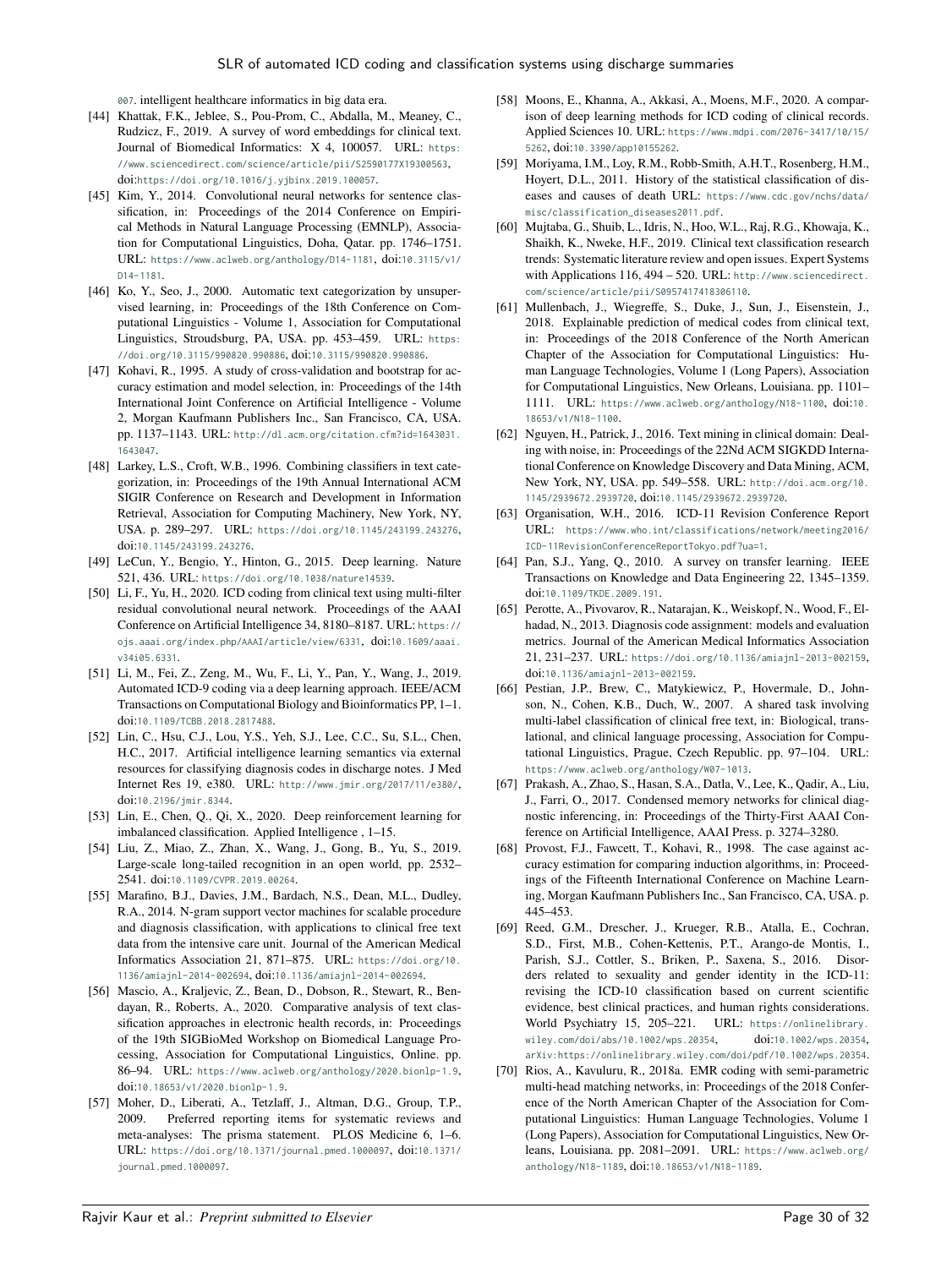- <span id="page-31-23"></span><span id="page-31-12"></span>[71] Rios, A., Kavuluru, R., 2018b. Few-shot and zero-shot multi-label learning for structured label spaces, in: Proceedings of the 2018 Conference on Empirical Methods in Natural Language Processing, Association for Computational Linguistics, Brussels, Belgium. pp. 3132–3142. URL: <https://www.aclweb.org/anthology/D18-1352>, doi:[10.18653/v1/D18-1352](http://dx.doi.org/10.18653/v1/D18-1352).
- <span id="page-31-13"></span>[72] Rios, A., Kavuluru, R., 2019. Neural transfer learning for assigning diagnosis codes to emrs. Artificial Intelligence in Medicine 96, 116 – 122. URL: [http://www.sciencedirect.com/science/article/pii/](http://www.sciencedirect.com/science/article/pii/S0933365718304378) [S0933365718304378](http://www.sciencedirect.com/science/article/pii/S0933365718304378), doi:[https://doi.org/10.1016/j.artmed.2019.04.](http://dx.doi.org/https://doi.org/10.1016/j.artmed.2019.04.002) [002](http://dx.doi.org/https://doi.org/10.1016/j.artmed.2019.04.002)
- <span id="page-31-39"></span>[73] Sadoughi, N., Finley, G., Fone, J., Murali, V., Korenevski, M., Baryshnikov, S., Axtmann, N., Miller, M., Suendermann-Oeft, D., 2018. Medical code prediction with multi-view convolution and description-regularized label-dependent attention. arXiv preprint arXiv:1811.01468 .
- <span id="page-31-8"></span>[74] Samonte, M.J.C., Gerardo, B.D., Fajardo, A.C., Medina, R.P., 2018. ICD-9 tagging of clinical notes using topical word embedding, in: Proceedings of the 2018 International Conference on Internet and E-Business, Association for Computing Machinery, New York, NY, USA. p. 118–123. URL: <https://doi.org/10.1145/3230348.3230357>, doi:[10.1145/3230348.3230357](http://dx.doi.org/10.1145/3230348.3230357).
- <span id="page-31-28"></span>[75] Samonte, M.J.C., Gerardo, B.D., Medina, R.P., 2017. Towards enhanced hierarchical attention networks in ICD-9 tagging of clinical notes, in: Proceedings of the 3rd International Conference on Communication and Information Processing, Association for Computing Machinery, New York, NY, USA. p. 146–150. URL: [https:](https://doi.org/10.1145/3162957.3163030) [//doi.org/10.1145/3162957.3163030](https://doi.org/10.1145/3162957.3163030), doi:[10.1145/3162957.3163030](http://dx.doi.org/10.1145/3162957.3163030).
- <span id="page-31-32"></span><span id="page-31-17"></span><span id="page-31-2"></span>[76] Santos, S., Murphy, G., Baxter, K., Robinson, K.M., 2008. Organisational factors affecting the quality of hospital clinical coding. Health Information Management Journal 37, 25–37.
- [77] Scheurwegs, E., Cule, B., Luyckx, K., Luyten, L., Daelemans, W., 2017. Selecting relevant features from the electronic health record for clinical code prediction. Journal of Biomedical Informatics 74, 92–103. URL: [https:](https://www.sciencedirect.com/science/article/pii/S1532046417302010) [//www.sciencedirect.com/science/article/pii/S1532046417302010](https://www.sciencedirect.com/science/article/pii/S1532046417302010), doi:[https://doi.org/10.1016/j.jbi.2017.09.004](http://dx.doi.org/https://doi.org/10.1016/j.jbi.2017.09.004).
- <span id="page-31-7"></span>[78] Schäfer, H., Friedrich, C.M., 2019. UMLS mapping and word embeddings for ICD code assignment using the MIMIC-III intensive care database, in: 2019 41st Annual International Conference of the IEEE Engineering in Medicine and Biology Society (EMBC), pp. 6089–6092.
- <span id="page-31-43"></span>[79] Searle, T., Ibrahim, Z., Dobson, R., 2020. Experimental evaluation and development of a silver-standard for the MIMIC-III clinical coding dataset, in: Proceedings of the 19th SIGBioMed Workshop on Biomedical Language Processing, Association for Computational Linguistics, Online. pp. 76–85. URL: [https://www.aclweb.](https://www.aclweb.org/anthology/2020.bionlp-1.8) [org/anthology/2020.bionlp-1.8](https://www.aclweb.org/anthology/2020.bionlp-1.8), doi:[10.18653/v1/2020.bionlp-1.8](http://dx.doi.org/10.18653/v1/2020.bionlp-1.8).
- <span id="page-31-40"></span>[80] Shi, H., Xie, P., Hu, Z., Zhang, M., Xing, E.P., 2017. Towards automated ICD coding using deep learning. CoRR abs/1711.04075. URL: <http://arxiv.org/abs/1711.04075>, [arXiv:1711.04075](http://arxiv.org/abs/1711.04075).
- <span id="page-31-27"></span>[81] Socher, R., Perelygin, A., Wu, J., Chuang, J., Manning, C.D., Ng, A., Potts, C., 2013. Recursive deep models for semantic compositionality over a sentiment treebank, in: Proceedings of the 2013 Conference on Empirical Methods in Natural Language Processing, Association for Computational Linguistics. pp. 1631–1642. URL: <http://aclweb.org/anthology/D13-1170>.
- <span id="page-31-29"></span>[82] Sokolova, M., Lapalme, G., 2009. A systematic analysis of performance measures for classification tasks. Information Processing & Management 45, 427 – 437. URL: [http:](http://www.sciencedirect.com/science/article/pii/S0306457309000259) [//www.sciencedirect.com/science/article/pii/S0306457309000259](http://www.sciencedirect.com/science/article/pii/S0306457309000259), doi:[https://doi.org/10.1016/j.ipm.2009.03.002](http://dx.doi.org/https://doi.org/10.1016/j.ipm.2009.03.002).
- <span id="page-31-14"></span>[83] Sonabend W, A., Cai, W., Ahuja, Y., Ananthakrishnan, A., Xia, Z., Yu, S., Hong, C., 2020. Automated ICD coding via unsupervised knowledge integration (UNITE). International Journal of Medical Informatics 139, 104135. URL: [http:](http://www.sciencedirect.com/science/article/pii/S1386505619313024) [//www.sciencedirect.com/science/article/pii/S1386505619313024](http://www.sciencedirect.com/science/article/pii/S1386505619313024), doi:[https://doi.org/10.1016/j.ijmedinf.2020.104135](http://dx.doi.org/https://doi.org/10.1016/j.ijmedinf.2020.104135).
- <span id="page-31-34"></span><span id="page-31-31"></span><span id="page-31-30"></span><span id="page-31-24"></span><span id="page-31-21"></span><span id="page-31-20"></span><span id="page-31-15"></span><span id="page-31-10"></span>[84] Song, C., Zhang, S., Sadoughi, N., Xie, P., Xing, E., 2020. Generalized zero-shot text classification for ICD coding, in: Bessiere, C. (Ed.), Proceedings of the Twenty-Ninth International Joint Conference on Artificial Intelligence, IJCAI-20, International Joint Conferences on Artificial Intelligence Organization. pp. 4018– 4024. URL: <https://doi.org/10.24963/ijcai.2020/556>, doi:[10.](http://dx.doi.org/10.24963/ijcai.2020/556) [24963/ijcai.2020/556](http://dx.doi.org/10.24963/ijcai.2020/556). main track.
- <span id="page-31-4"></span>[85] Stanfill, M.H., Williams, M., Fenton, S.H., Jenders, R.A., Hersh, W.R., 2010. A systematic literature review of automated clinical coding and classification systems. Journal of the American Medical Informatics Association 17, 646–651. URL: [https://doi.org/10.](https://doi.org/10.1136/jamia.2009.001024) [1136/jamia.2009.001024](https://doi.org/10.1136/jamia.2009.001024), doi:[10.1136/jamia.2009.001024](http://dx.doi.org/10.1136/jamia.2009.001024).
- <span id="page-31-1"></span>[86] Subotin, M., Davis, A., 2014. A system for predicting ICD-10-PCS codes from electronic health records, in: Proceedings of BioNLP 2014, Association for Computational Linguistics, Baltimore, Maryland. pp. 59–67. URL: <https://www.aclweb.org/anthology/W14-3409>, doi:[10.3115/v1/W14-3409](http://dx.doi.org/10.3115/v1/W14-3409).
- <span id="page-31-3"></span>[87] Sun, W., Cai, Z., Li, Y., Liu, F., Fang, S., Wang, G., 2018. Data processing and text mining technologies on electronic medical records: a review. Journal of healthcare engineering 2018. URL: [https:](https://www.ncbi.nlm.nih.gov/pubmed/29849998) [//www.ncbi.nlm.nih.gov/pubmed/29849998](https://www.ncbi.nlm.nih.gov/pubmed/29849998).
- <span id="page-31-6"></span>[88] Teng, F., Yang, W., Chen, L., Huang, L., Xu, Q., 2020. Explainable prediction of medical codes with knowledge graphs. Frontiers in Bioengineering and Biotechnology 8, 867. URL: <https://www.frontiersin.org/article/10.3389/fbioe.2020.00867>, doi:[10.3389/fbioe.2020.00867](http://dx.doi.org/10.3389/fbioe.2020.00867).
- <span id="page-31-38"></span><span id="page-31-36"></span><span id="page-31-35"></span><span id="page-31-33"></span><span id="page-31-26"></span><span id="page-31-25"></span><span id="page-31-22"></span><span id="page-31-19"></span><span id="page-31-18"></span><span id="page-31-16"></span>[89] Vani, A., Jernite, Y., Sontag, D., 2017. Grounded recurrent neural networks. [arXiv:1705.08557](http://arxiv.org/abs/1705.08557).
- <span id="page-31-9"></span>[90] Vu, T., Nguyen, D.Q., Nguyen, A., 2020. A label attention model for ICD coding from clinical text, in: Bessiere, C. (Ed.), Proceedings of the Twenty-Ninth International Joint Conference on Artificial Intelligence, IJCAI-20, International Joint Conferences on Artificial Intelligence Organization. pp. 3335–3341. URL: [https://doi.org/](https://doi.org/10.24963/ijcai.2020/461) [10.24963/ijcai.2020/461](https://doi.org/10.24963/ijcai.2020/461), doi:[10.24963/ijcai.2020/461](http://dx.doi.org/10.24963/ijcai.2020/461). main track.
- <span id="page-31-41"></span>[91] Wang, G., Li, C., Wang, W., Zhang, Y., Shen, D., Zhang, X., Henao, R., Carin, L., 2018. Joint embedding of words and labels for text classification, in: Proceedings of the 56th Annual Meeting of the Association for Computational Linguistics (Volume 1: Long Papers), Association for Computational Linguistics, Melbourne, Australia. pp. 2321–2331. URL: <https://www.aclweb.org/anthology/P18-1216>, doi:[10.18653/v1/P18-1216](http://dx.doi.org/10.18653/v1/P18-1216).
- <span id="page-31-42"></span>[92] Xian, Y., Lorenz, T., Schiele, B., Akata, Z., 2018. Feature generating networks for zero-shot learning, pp. 5542–5551. doi:[10.1109/CVPR.](http://dx.doi.org/10.1109/CVPR.2018.00581) [2018.00581](http://dx.doi.org/10.1109/CVPR.2018.00581).
- <span id="page-31-0"></span>[93] Xie, P., Xing, E., 2018. A neural architecture for automated ICD coding, in: Proceedings of the 56th Annual Meeting of the Association for Computational Linguistics (Volume 1: Long Papers), Association for Computational Linguistics, Melbourne, Australia. pp. 1066–1076. URL: <https://www.aclweb.org/anthology/P18-1098>, doi:[10.18653/v1/P18-1098](http://dx.doi.org/10.18653/v1/P18-1098).
- <span id="page-31-11"></span>[94] Xie, X., Xiong, Y., Yu, P.S., Zhu, Y., 2019. EHR coding with multiscale feature attention and structured knowledge graph propagation, in: Proceedings of the 28th ACM International Conference on Information and Knowledge Management, Association for Computing Machinery, New York, NY, USA. p. 649–658. URL: [https:](https://doi.org/10.1145/3357384.3357897) [//doi.org/10.1145/3357384.3357897](https://doi.org/10.1145/3357384.3357897), doi:[10.1145/3357384.3357897](http://dx.doi.org/10.1145/3357384.3357897).
- <span id="page-31-5"></span>[95] Xu, K., Lam, M., Pang, J., Gao, X., Band, C., Mathur, P., Papay, F., Khanna, A.K., Cywinski, J.B., Maheshwari, K., Xie, P., Xing, E.P., 2019. Multimodal machine learning for automated ICD coding, in: Doshi-Velez, F., Fackler, J., Jung, K., Kale, D., Ranganath, R., Wallace, B., Wiens, J. (Eds.), Proceedings of the 4th Machine Learning for Healthcare Conference, PMLR, Ann Arbor, Michigan. pp. 197–215. URL: <http://proceedings.mlr.press/v106/xu19a.html>.
- <span id="page-31-37"></span>[96] Yan, Z., Zhang, H., Piramuthu, R., Jagadeesh, V., DeCoste, D., Di, W., Yu, Y., 2015. Hd-cnn: Hierarchical deep convolutional neural networks for large scale visual recognition, in: 2015 IEEE International Conference on Computer Vision (ICCV), pp. 2740–2748. doi:[10.1109/ICCV.2015.314](http://dx.doi.org/10.1109/ICCV.2015.314).